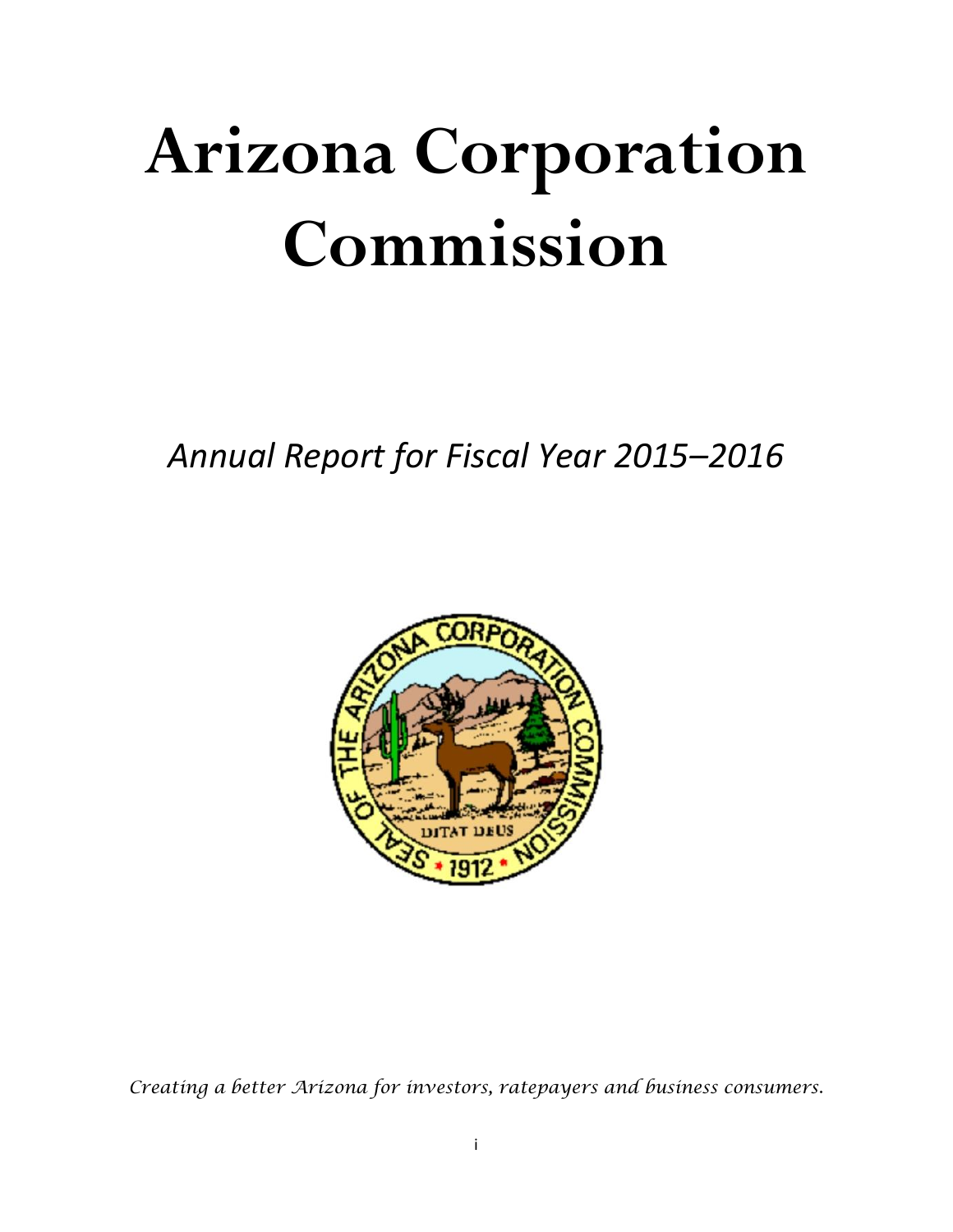## Contact the Commission

**Main Office** 1200 West Washington Phoenix, AZ 85007

**Adjunct Offices** 1300 West Washington Phoenix, AZ 85007

**Pipeline & Railroad Safety Division** 1300 W. Washington Phoenix, AZ 85004

#### **Southern Arizona Office**

400 West Congress Street Tucson, AZ 85701

#### **Important Phone Numbers:**

| Consumer Services – Corporations602-542-3026 |  |
|----------------------------------------------|--|
|                                              |  |
| Consumer Services - Securities 602-542-4242  |  |
| Consumer Services – Utilities602-542-4251    |  |
|                                              |  |

Southern Arizona Office …………..520-628-6554

Streaming audio / video of Commission meetings: <http://www.azcc.gov/divisions/it/streaming/events.asp>

Listen Line for Hearing Room #1: 602-542-0222 (live audio of hearings/open meetings)

Toll Free Listen Line: 1-800-250-4525 (area codes 928 and 520 only)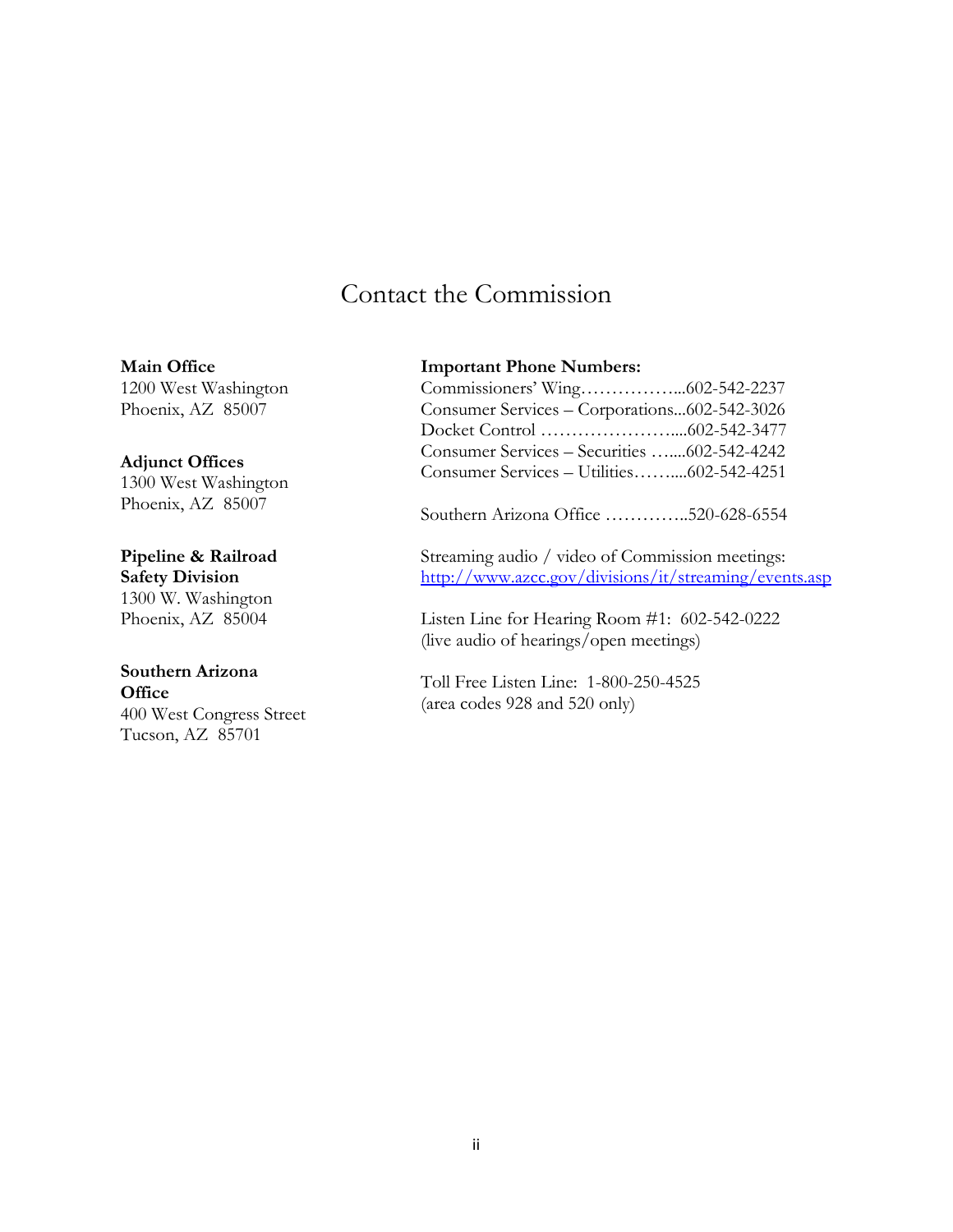# **July 2015 – December 2015**

Susan Bitter Smith, Chairman

Bob Stump, Commissioner Bob Burns, Commissioner Doug Little, Commissioner Tom Forese, Commissioner

# **February 2016 – July 2016**

Doug Little, Chairman

Bob Stump, Commissioner Bob Burns, Commissioner Tom Forese, Commissioner Andy Tobin, Commissioner

**Executive Director**

Jodi Jerich

#### **Administration**

Kim Battista

#### **Corporations**

Patricia Barfield

#### **Hearing**

Dwight Nodes

#### **Information Technology**

Letty Butner

#### **Legal**

Janice Alward

#### **Media Services**

Ron Bellus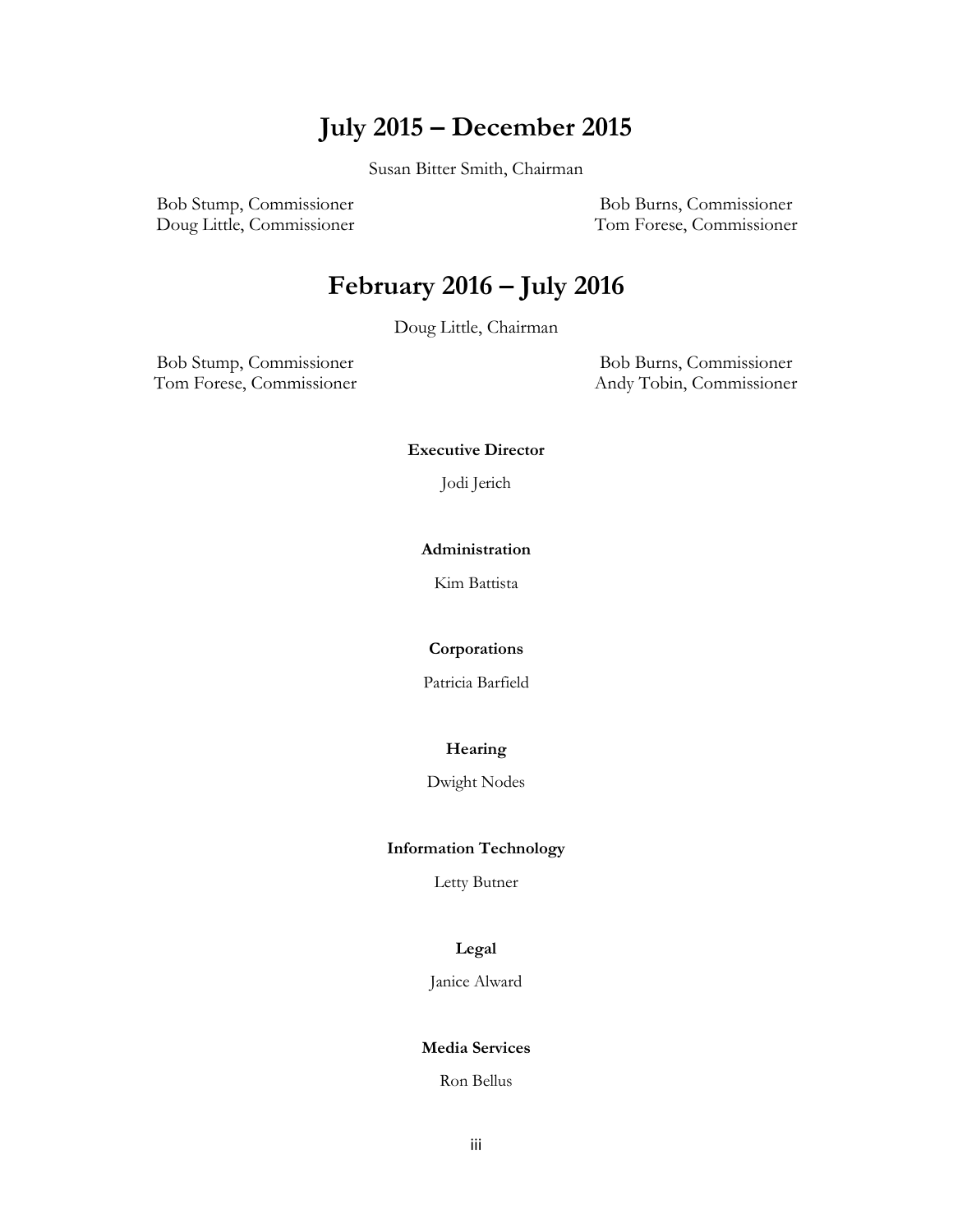## **Pipeline and Railroad Safety**

Jeffrey Hatch-Miller

Interim

#### **Securities**

Matt Neubert

#### **Utilities**

Tom Broderick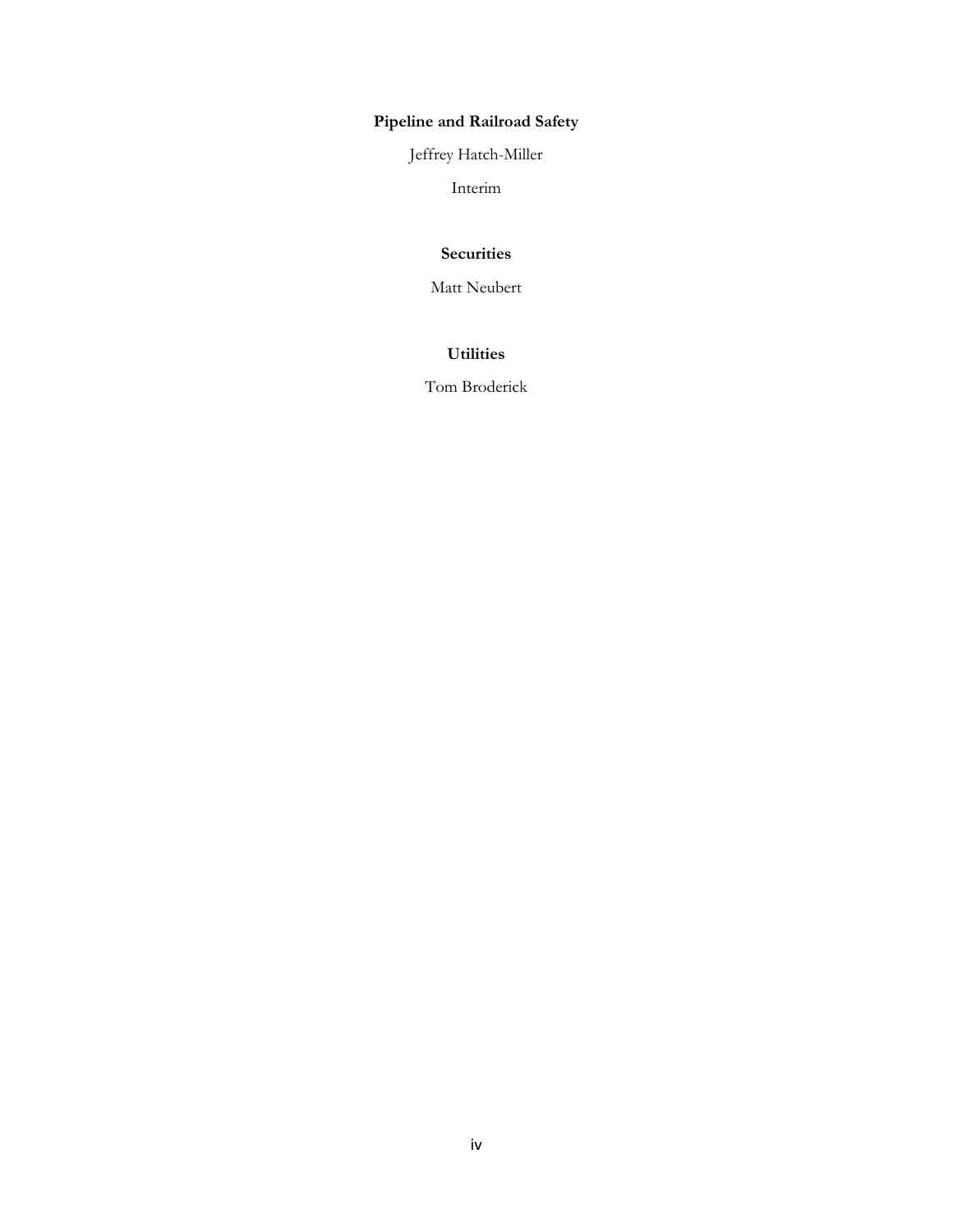# Table of Contents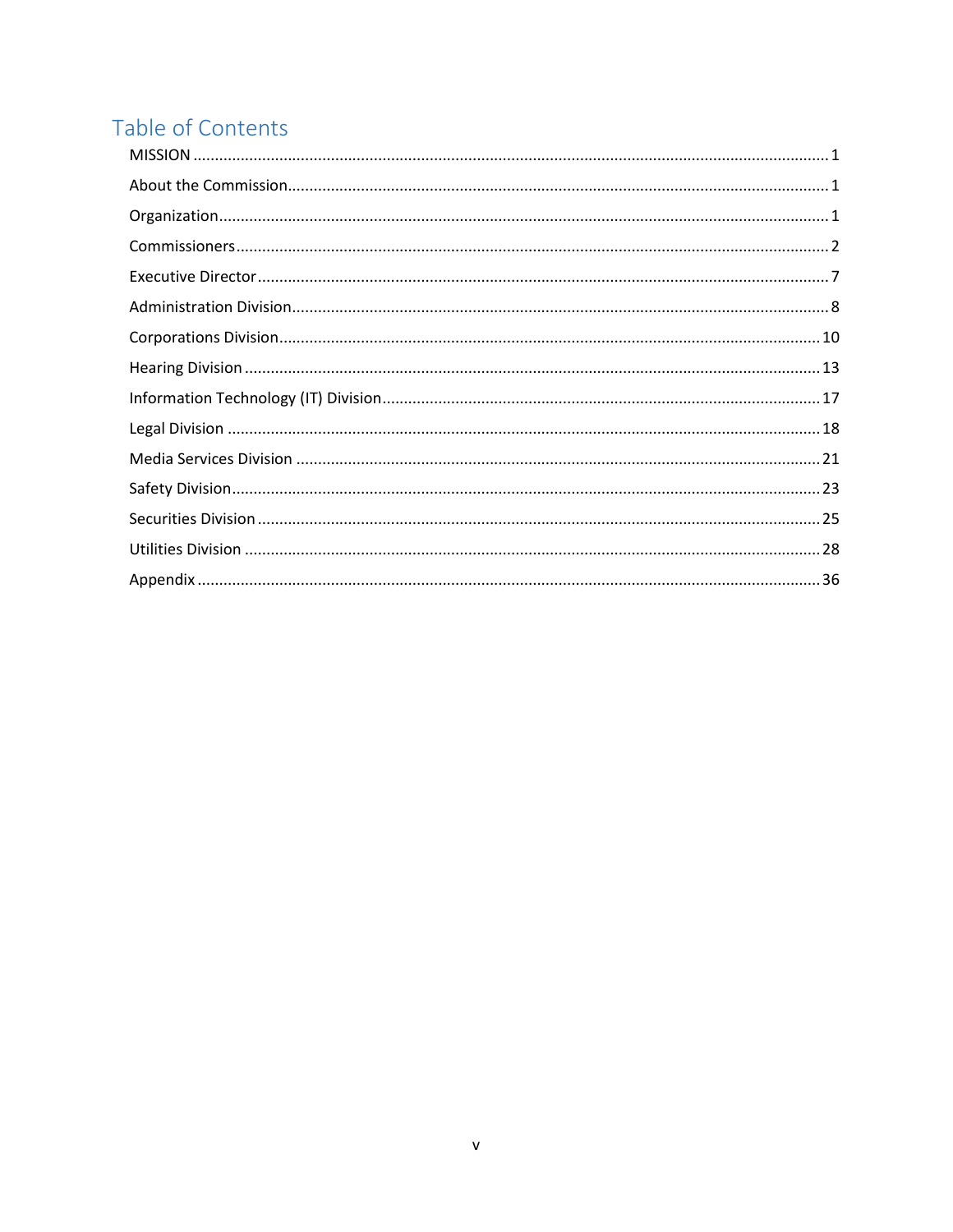#### MISSION

<span id="page-5-0"></span>*To exercise exclusive state regulatory authority over public service corporations (public utilities) in the public interest; to grant corporate status and maintain public records; to ensure the integrity of the securities marketplace; and to foster the safe operation of railroads and gas pipelines in Arizona.*

#### About the Commission

<span id="page-5-1"></span>The Arizona Corporation Commission was established in the Arizona Constitution. Only seven states have constitutionally formed Commissions. Arizona is one of only 13 states with elected Commissioners. In the 37 other states, Commissioners are appointed by either the governor or the legislature.

In most states, the Commission is known as the Public Service Commission or the Public Utility Commission. However, in Arizona the Commission oversees the process of incorporating or registering a company to do business in the state, registers and oversees securities offerings and dealers, and enforces railroad and pipeline safety.

By virtue of the Arizona Constitution, the Commissioners function in an executive capacity; they adopt rules and regulations thereby functioning in a legislative capacity; and they also act in a judicial capacity sitting as a tribunal and making decisions in contested matters. The Commission is required by the Arizona Constitution to maintain its chief office in Phoenix and it is required by law to conduct monthly meetings.

#### **Organization**

<span id="page-5-2"></span>Commissioners are elected by the people of Arizona for a four-year term, with the option of serving for two consecutive terms. In the case of a vacancy, the Governor appoints a Commissioner to serve until the next general election.

Ultimate responsibility for final decisions on granting or denying rate adjustments, enforcing safety and public service requirements, and approving securities matters rests with the Commissioners.

The administrative head of the Commission is the Executive Director who serves at the pleasure of the Commissioners. She is responsible to the Commissioners for the day to day operations of all Divisions.

The Commission staff is organized into nine Divisions. The authority and responsibilities of these Divisions is described in detail in this Annual Report. All Divisions are headed by a Division Director who reports to the Executive Director.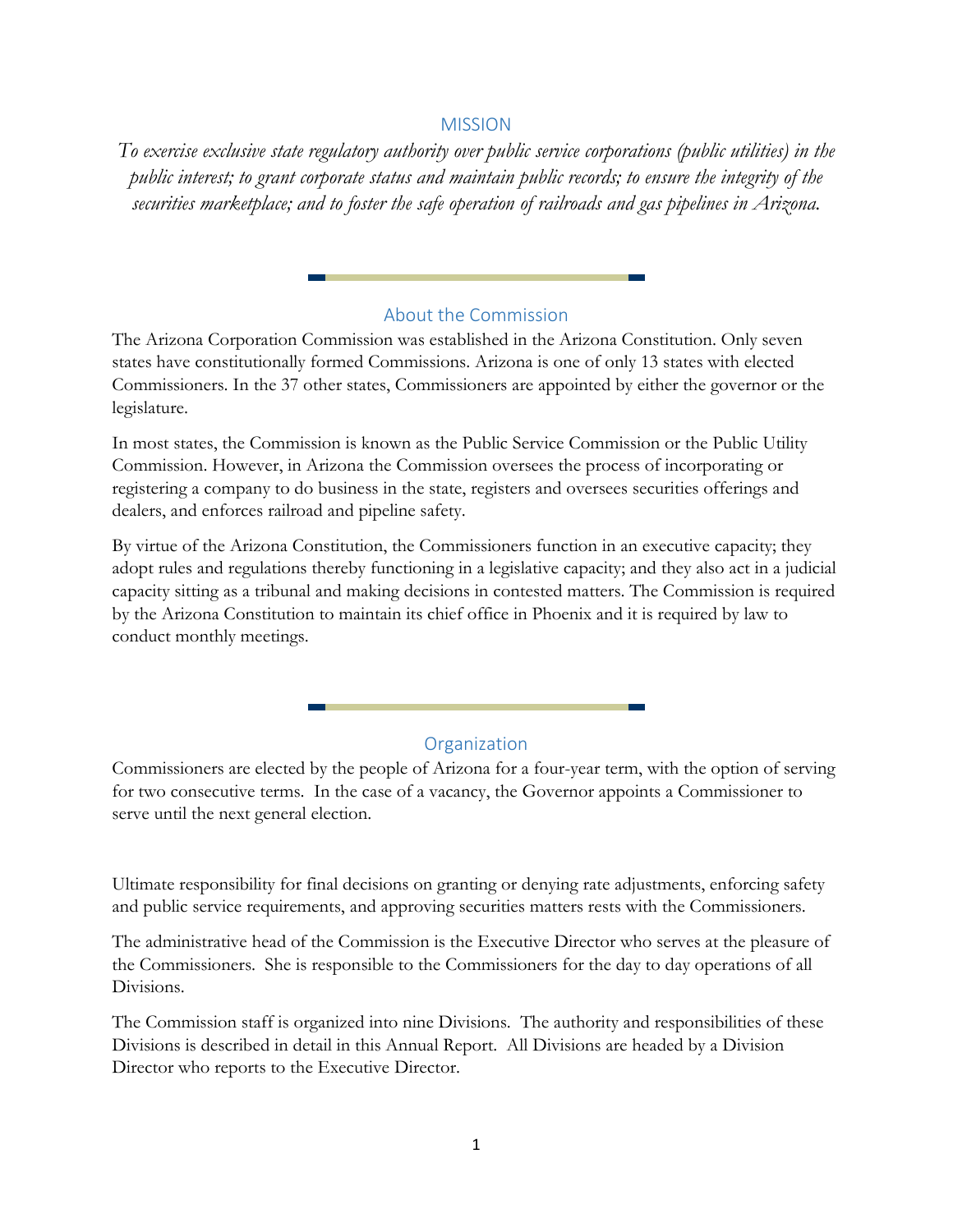#### Commissioners

Commissioner Susan Bitter Smith Chairman July 2015 – December 2015

<span id="page-6-0"></span>Susan Bitter Smith has served as Executive Director of the Arizona-New Mexico Cable Communications Association since 1980 and as Vice President of Technical Solutions since 1988. She earned both undergraduate and graduate degrees in Business Administration from Arizona State University and is a Past Chairman of the ASU Alumni Association. In addition, she serves as the Honorary Chair of the ASU MBA Alumni Association, is a Past Chairman of the Walter Cronkite Foundation, Past Chairman of the Arizona First Amendment Coalition, and is the Chairman of the Arizona Competitive Telecommunications Coalition.

Susan received her Certified Association Executive (CAE) designation in 1987 and is a Past President of the Arizona Society of Association Executives. She received AzSAE's Executive of the Year Award in 1988 and again in 1998. She is a Past Chairman of the American Society of Association Executives (first Arizonan to ever serve as Chairman), a member of the ASAE Government Relations Section Council, Past Chairman of the ASAE Government Affairs Committee, and an ASAE Fellow.

A native of Arizona, she has served as a member of the Scottsdale City Council and was Vice Mayor. She served two six year terms as an elected member of the Central Arizona Water Conservation District Board of Directors, having served the last four as President of the Board (the first woman to hold this position) and was a candidate for Congress in Arizona's District Five. As a member of the CAWCD Board, Susan was instrumental in working with Arizona's Congressional Delegation in the successful settlement of the CAWCD Repayment Settlement dispute with the United States Department of the Interior and the federal finalization of the Gila Indian Water Rights dispute. As President of the Board, Susan has led the effort to operate the Yuma Desalting Plant with a consortium of both Federal and local players. In addition, she has led the fight to mitigate the EPA's efforts to close the Navajo Generating Station, the primary power source that operates the Central Arizona Project. She is a founding member of "Women in Water", a local group of women involved in water policy. "Women in Water" honored Susan in December 2010 for her leadership.

Susan has spoken to numerous water and energy groups throughout the region including the Colorado River Water User's Association, Agri-Business Council, and the Water Utility User's Association. She is currently reorganizing the Central Arizona Project Association, whose purpose is to support the success of the CAP and other water providers.

In addition, she was Co-Chair of Arizonians for Bush/Quayle in 1988 and 1992 and Chair of the Forbes in Arizona Campaign in 1996. Susan was a founder of Arizona Women in Cable and the Valley of the Sun Cable Club. In 2001, the American Society of Association Executives bestowed its highest honor, the Key Award, on Susan. Arizona Girls Scouts has honored Susan with its "Advocacy" Award. Recently, the Arizona Capitol Times honored Susan and the CAWCD Board as the Public Policy Government Leaders of the Year.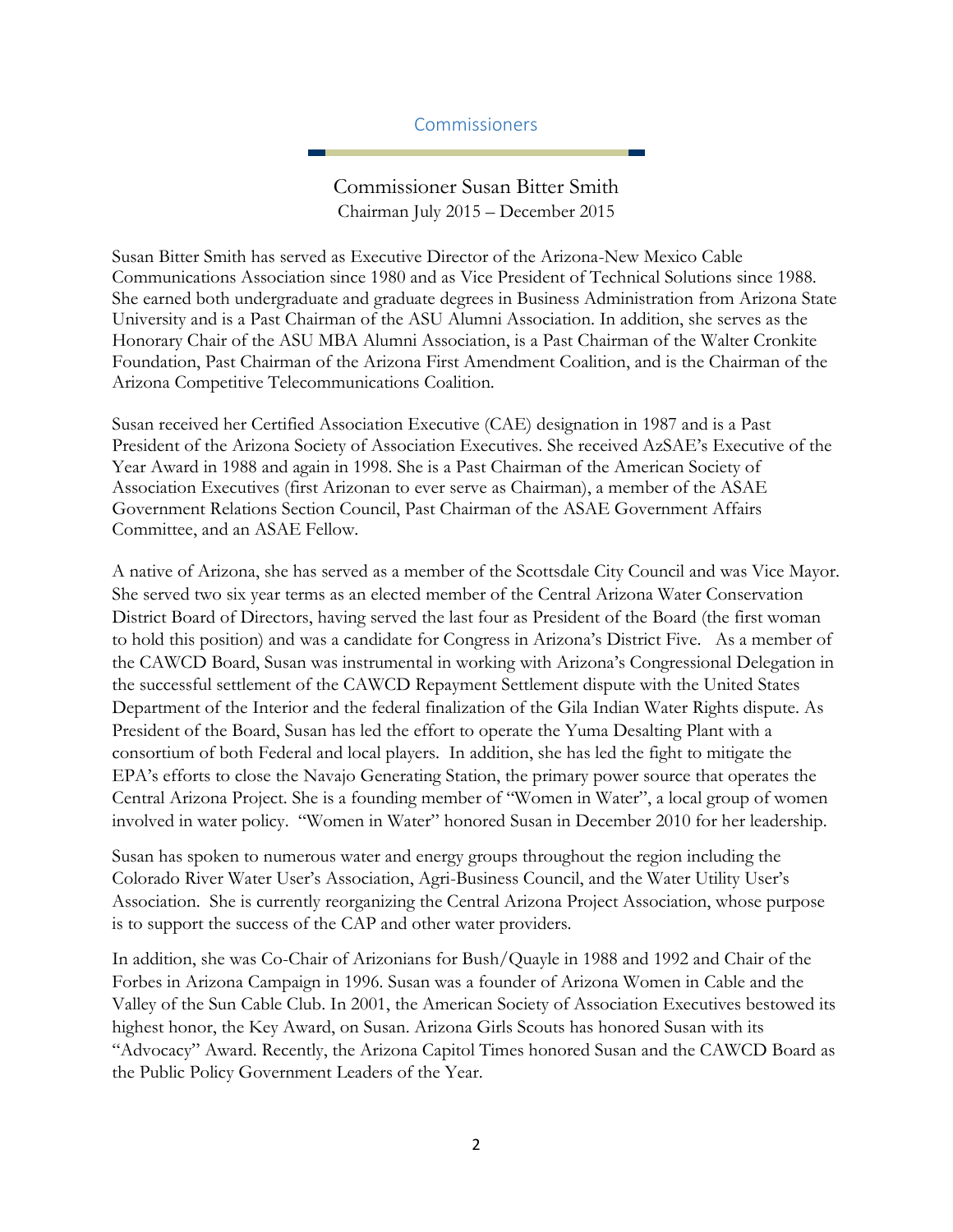Susan is married and has two children. She is a frequent guest of local radio and television hosts providing commentary on local and national political issues. She is a contributing columnist to the "Arizona Republic" and has served as the co-host of the "Arizona Republic" and has served as the Co-host of the "Arizona Almanac" Radio Show.

## Commissioner Bob Stump

Commissioner Bob Stump was elected to the Arizona Corporation Commission in 2008. He represented District 9 in the Arizona House of Representatives from 2002-2008.

Bob has been deemed one of Arizona's "Best State Representatives" by the *Arizona Capitol Times*, based on a survey of Arizona's government and civic leaders. He has received over a dozen awards in recognition of his efforts to improve Arizonans' health care and protect Arizona's taxpayers – including awards from the Arizona Medical Association ("Walk the Talk" award), the Arizona Healthcare Association ("Legislator of Distinction"), the Alzheimer's Association and the Autism Society of America. The March of Dimes has honored Bob for helping improve the odds for Arizona's babies by working to prevent birth defects. Bob has also been recognized as a "Champion of the Taxpayer" by the Arizona Federation of Taxpayers and an "Eagle for Enterprise" by the Arizona Small Business Association for his work on behalf of small-business owners.

In the Legislature, Bob served as a member of the House Water and Agriculture Committee, where he helped promote sound water management policies for our state. He has a wide range of policy experience, having served as Chairman of the House Health Committee; Co-Chair of the Joint Select Committee to Investigate Operations and Conditions at the Arizona Veterans Home; Vice Chair of the Health and Rules committees; and as a member of the Commerce & Military Affairs, Ways & Means, Financial Institutions & Insurance, Ethics and Education committees. Bob also helped craft several multi-billion-dollar budgets for our state.

Bob's innovative policy proposals have made front-page news in *USA Today* and serve as model legislation for legislatures throughout the country. He has discussed key legislative initiatives on CNN; "Your World with Neil Cavuto," on the Fox News Channel; National Public Radio; as well as various national and international media. In 2006, Bob was a featured guest on C-SPAN's "Washington Journal," which devoted nearly an hour to discuss his policy ideas with a national audience.

Before seeking public office, Bob worked as a reporter and editor for leading national and local magazines and newspapers in Washington, D.C., and Tucson.

Bob also served as a research associate via the New York-based Manhattan Institute to author and former presidential speechwriter David Frum; as an aide to Fred Barnes and William Kristol; and as a speechwriter for Republican candidates and officeholders in Arizona.

Bob holds degrees from Harvard University, where he studied political philosophy with columnist George F. Will, as well as American religious history, and the University of California at Berkeley, where he studied philosophy and social thought, and from which he graduated with High Honors.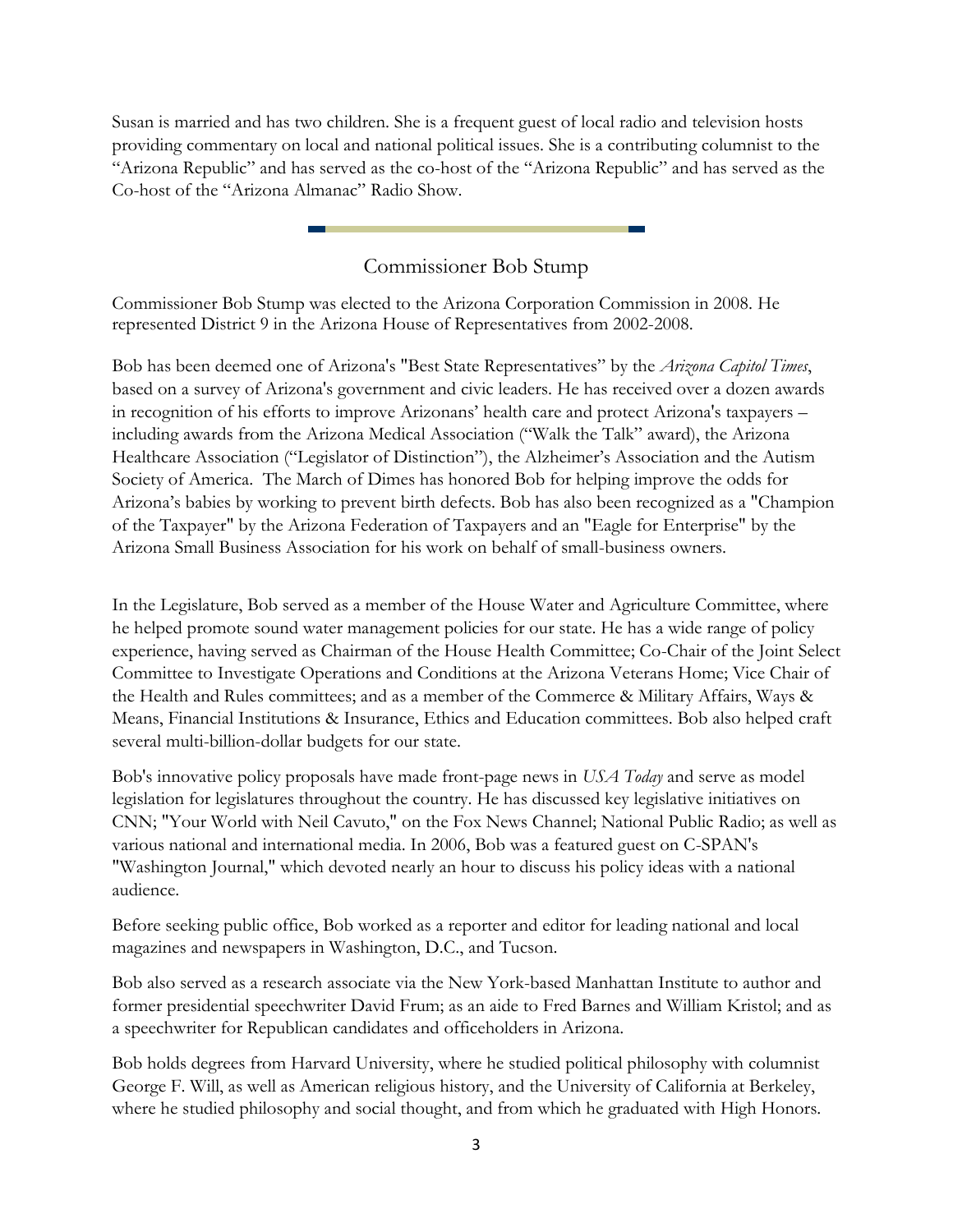## Commissioner Bob Burns

For the past 50 years, Bob Burns has lived in Arizona and played an important role in making Arizona a better place to live, work and play. After serving as an Aviation Electronics Technician in the US Navy, Bob was honorably discharged and in 1962 moved with his wife Gayle to Arizona where he began his career at a division of General Electric which later became part of Honeywell. As a computer programming analyst, Bob was instrumental in writing and installing many computer software systems for plants in the steel, paper, petrochemical, fuel distribution, and electrical generation industries. As a lead programmer, Bob wrote and tested standardized control panel software packages for many power generation facilities.

After retiring from Honeywell, Bob and Gayle became small business owners. They owned and operated several businesses, including five Elementary Preparatory Schools. The combined schools were licensed to care for five hundred students per day. After twenty seven years of operation, they sold their schools and now manage their commercial real estate properties.

In 1989, Bob began his career in public service as an elected State Representative. In the House of Representatives Bob was a distinguished leader. He was Chairman of Appropriations, and served on many committees, including: Health, Judiciary, Ways and Means, Transportation, and Insurance.

In 2001, Bob was elected as a member of the Central Arizona Water Conservation District Board of Directors. The Board is responsible for overseeing the management of the Central Arizona Project, a 336-mile long system of aqueducts, tunnels, pumping plants and pipelines, and is the largest single resource of renewable water supplies in the state of Arizona. It is also the largest user of electrical power in Arizona.

In 2003, Bob was elected to the Arizona State Senate, where he again distinguished himself as an outstanding leader. Bob served as Chairman of Appropriations, and on a number of committees, including Rules, and Finance.

In 2009, Bob was elected as President of the Arizona Senate, and served as such until 2010. During the twenty years that Bob served in the Legislature, he was Chairman of the Appropriations Committee for fourteen years.

While serving in the Legislature, Bob Burns received many recognitions and awards, including:

- "Watchdog Award". An award given by the Arizona Tax Research Association to legislators who fight for the taxpayer and target wasteful spending in government.
- "Legislator of the Year". An award given by the American Legislative Exchange Council to state legislators who have distinguished themselves by taking a leadership role in advancing, introducing, and/or enacting policies based on principles of free markets, limited government, and individual liberty.
- "Senator of the Year". Awarded by the Arizona Chamber of Commerce.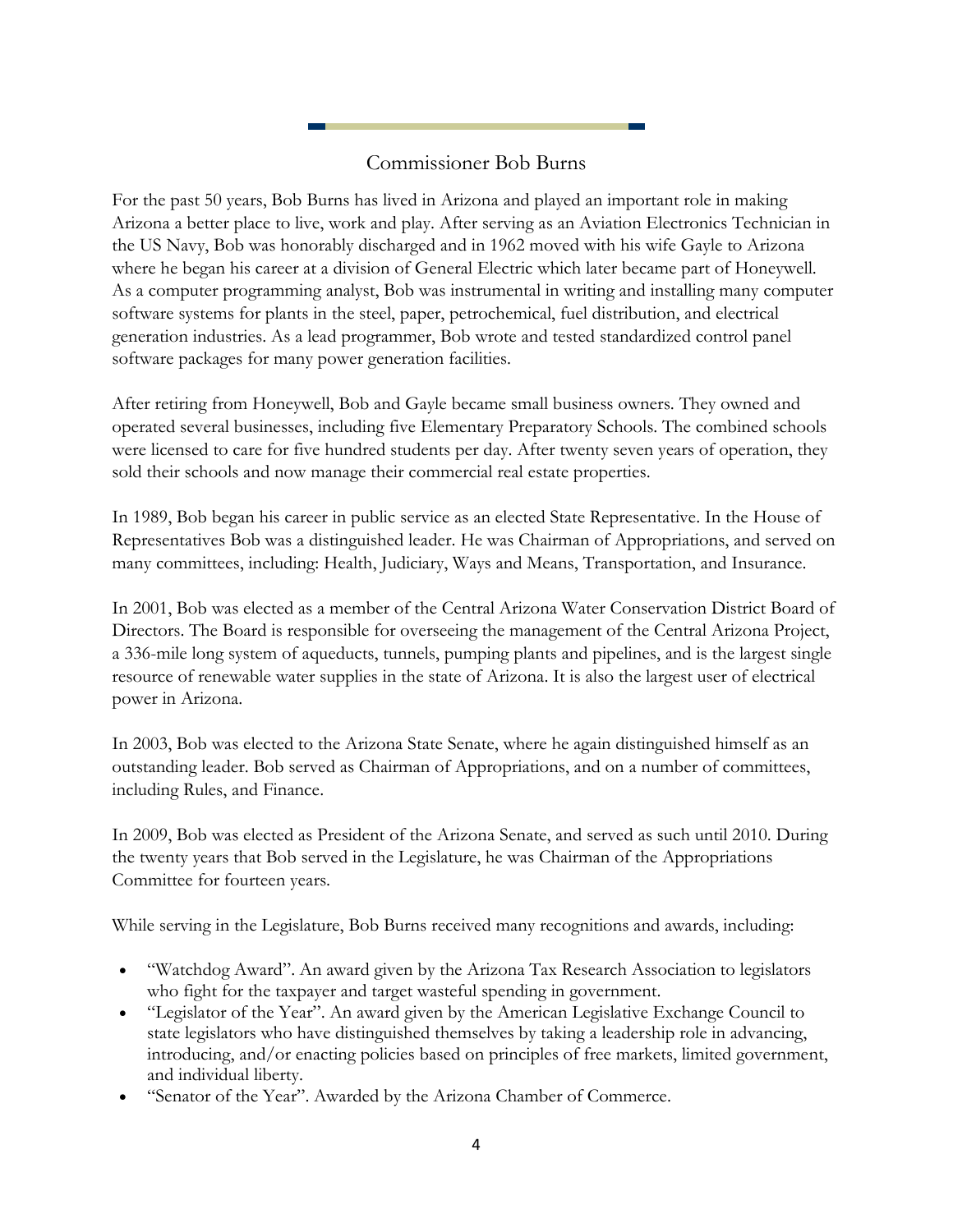- "Champion of the Taxpayer". Awarded by Americans for Prosperity.
- "Nations Renewable Energy Leader". Business Facilities Magazine.
- Autism Society of America "dedication and leadership at the Arizona Legislature".

Bob's public and community service extends beyond his substantial time in the Legislature. As an active member of the community, Bob has served on the Board of Directors for Friends of the West Valley Recreation Corridor, is a member of Arizona Town Hall, and is a member of the Glendale Kachina Rotary Club.

Bob Burns was born and raised in Rolfe, Iowa. He and Gayle have been married for 52 years, and have two sons and five grandchildren.

> Commissioner Doug Little Interim Chairman December 2015-February 2016 Chairman February 2016-July 2016

Commissioner Doug Little was elected to the Arizona Corporation Commission (ACC) in November 2014 and sworn into office on January 5, 2015.

Prior to his election, Little spent more than three decades in the computer software industry. Throughout his career, he was engaged with companies that delivered cutting-edge solution and major innovations in project management, database, software development and web-based technologies.

His resume includes executive and sales management positions at Oracle, Borland, and Micro Focus International. As Vice President of North America Direct Sales at Micro Focus, Little successfully managed a national direct sales team of over forty people and was responsible for negotiating multimillion dollar license agreements with dozens of Fortune 100 companies including Wal-Mart, State Farm Insurance, and CVS Pharmacies.

Earlier in his software career, Little spent nearly fifteen years working on large-scale projects with construction, energy, and telecommunication companies including Bechtel Power, Fluor Corporation, AT&T, Chevron, Southern California Edison, and PG&E.

As an Arizona Corporation Commissioner, he is responsible for making multi-million dollar regulatory decisions impacting energy, water, and telecommunications utilities in Arizona. He has proven skills in strategic and financial planning, and in weighing important legal, regulatory, economic, and political considerations that shape energy and water policy in Arizona.

Commissioner Little maintains solid relationships with state and federal utility regulators, utility industry leaders and consumer representatives by his active participation in the National Association of Regulatory Utility Commissioners (NARUC), where he is highly respected for his industry knowledge, principled decision-making, and personal integrity.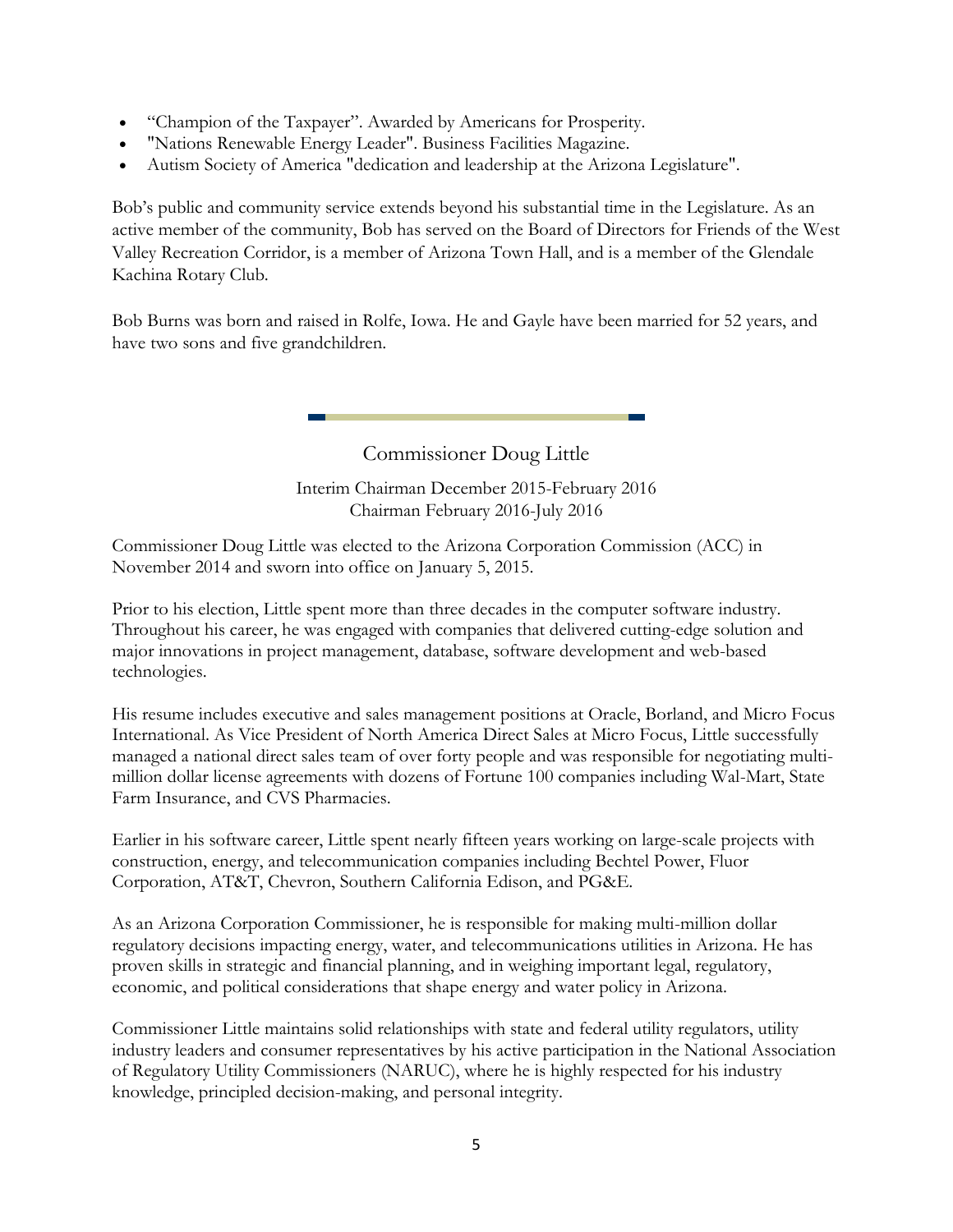He is also a member of the NARUC Electricity Committee, the Critical Infrastructure Subcommittee, and was appointed by NARUC President Lisa Edgar to serve on the Task Force on Telecommunications Act Modernization. Additionally he represents the ACC on the Western Energy Imbalance Market Body of State Regulators and he is an active participant in the Western Interconnection Regional Advisory Board. Little is also a member of the Harvard Electricity Policy Group and the Critical Consumer Issues Forum.

As a strong supporter of a diverse energy portfolio, Little has long advocated for the inclusion of more renewable energy resources, like wind and solar, balanced with traditional generation technologies like natural gas, nuclear, and clean coal. He is also a strong advocate for the adoption of new technologies like energy storage, as well as energy efficiency, and energy conservation programs.

Commissioner Little is a strong consumer advocate who has worked to develop more effective operations resulting in lower prices and more efficient methods of delivering gas, water, and electricity. He is committed to maintaining Arizona's national leadership in emerging power generation technologies and works to implement cost effective energy and water policies that encourage economic development while providing clean, safe, reliable, and affordable utility services for all Arizonans.

Doug, his wife, Linda, and his daughter, Micaela, live in the northeast valley and have been residents and ratepayers in Arizona for over 17 years.

Commissioner Tom Forese

Commissioner Tom Forese has a distinguished record of accomplishment at the Arizona legislature. Commissioner Forese was Chairman of the House Commerce Committee which plays a crucial role in economic development and job creation. He also serves on the critically important House Appropriations Committee.

Commissioner Forese has been actively involved as an executive in both business and educational organizations. This experience has prepared him well for the highly technical and demanding responsibility of a Corporation Commissioner. He knows what it takes to create jobs, and understands the importance of low energy rates, as they are essential to economic growth and the creation of quality jobs.

Commissioner Forese is a devoted husband and father. He and his wife Casey are the parents of four children and live in the southeast valley. Commissioner Forese is committed to making certain that Arizona has a bright and prosperous future for all of our residents.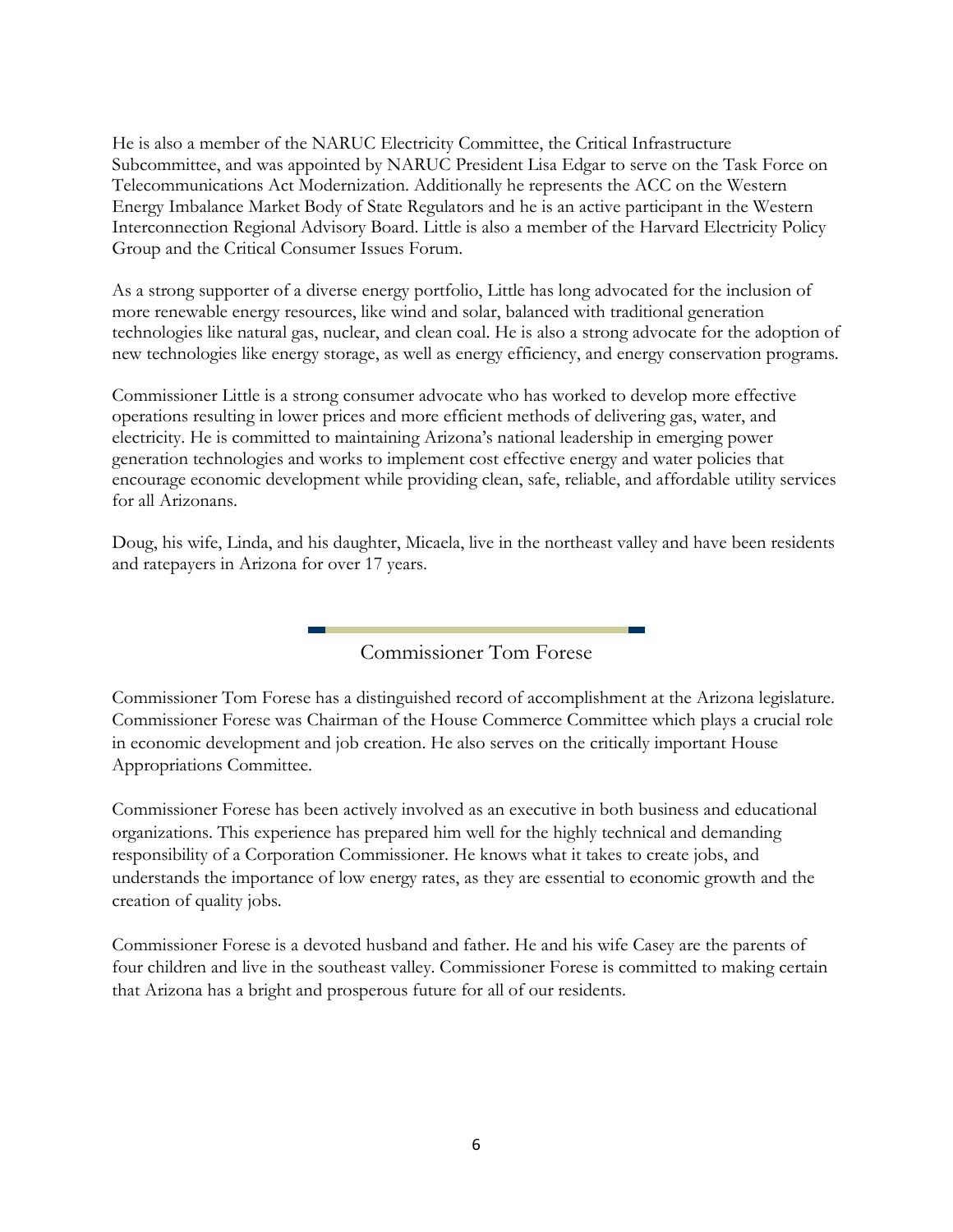## Commissioner Andy Tobin

Commissioner Andy Tobin is a well-known leader in Arizona state government. Prior to his appointment to the Arizona Corporation Commission, Tobin was appointed by the Governor to serve as director of the Arizona Department of Insurance in October 2015, providing oversight of all insurance companies, agents, brokers, licensing, and consumer protections. In addition, he was appointed acting director of the Arizona Department of Financial Institutions. Prior to those appointments, Tobin served as director of the Arizona Department of Weights and Measures, helping consolidate the agency, reducing costs and improving consumer services and protections.

Commissioner Tobin was a long-time member of the Arizona House of Representatives, representing rural Arizona from 2006 to 2014. He was Speaker of the House from 2011 to 2014. Prior to his Speakership, he served as the House Majority Leader and Majority Whip. During his tenure in the House, he was appointed Vice Chair of the Education Committee and was a member of both the Pensions and Health and Human Services Committees, to name a few. Tobin was instrumental in passing landmark economic development tax reform, reinventing Arizona's Commerce Authority, and establishing the Department of Child Safety.

Prior to joining the Department of Insurance, Tobin owned and operated insurance and consulting companies for 20 years and was also CEO of a local aerospace company, employing 200 people, from 2000 to 2003.

Tobin was elected the National President of the United States Junior Chamber of Commerce (Jaycees) from 1988 – 1989. In that capacity, Mr. Tobin served as ex‐officio board member of the Muscular Dystrophy Association, St. Jude's Children's Research Hospital, and the Hugh O'Brian Foundation. As head of the Jaycees, he also worked with the Reagan-Bush Administration regarding the passage of a Balanced Budget Amendment to the U.S. Constitution and a Line Item Veto.

## Executive Director

Jodi Jerich

<span id="page-11-0"></span>Jodi Jerich began her service at the Commission in January 2013. Previously, she served for over four years as Director of the Arizona Residential Utility Consumer Office (RUCO), an agency charged with representing the interests of residential utility ratepayers in cases before the Commission.

Prior to being appointed by Governor Brewer to head up RUCO, she served as Chief of Staff of the Arizona House of Representatives. From 2004-2008, she managed House operations and its \$12 million annual budget. Jerich authorized payment of House expenditures and payroll and worked with the Speaker of the House to create a budget surplus, supervised the House's 175 employees and independent contractors including partisan and nonpartisan staff, as well as the Chief Clerk's Office and administrative personnel.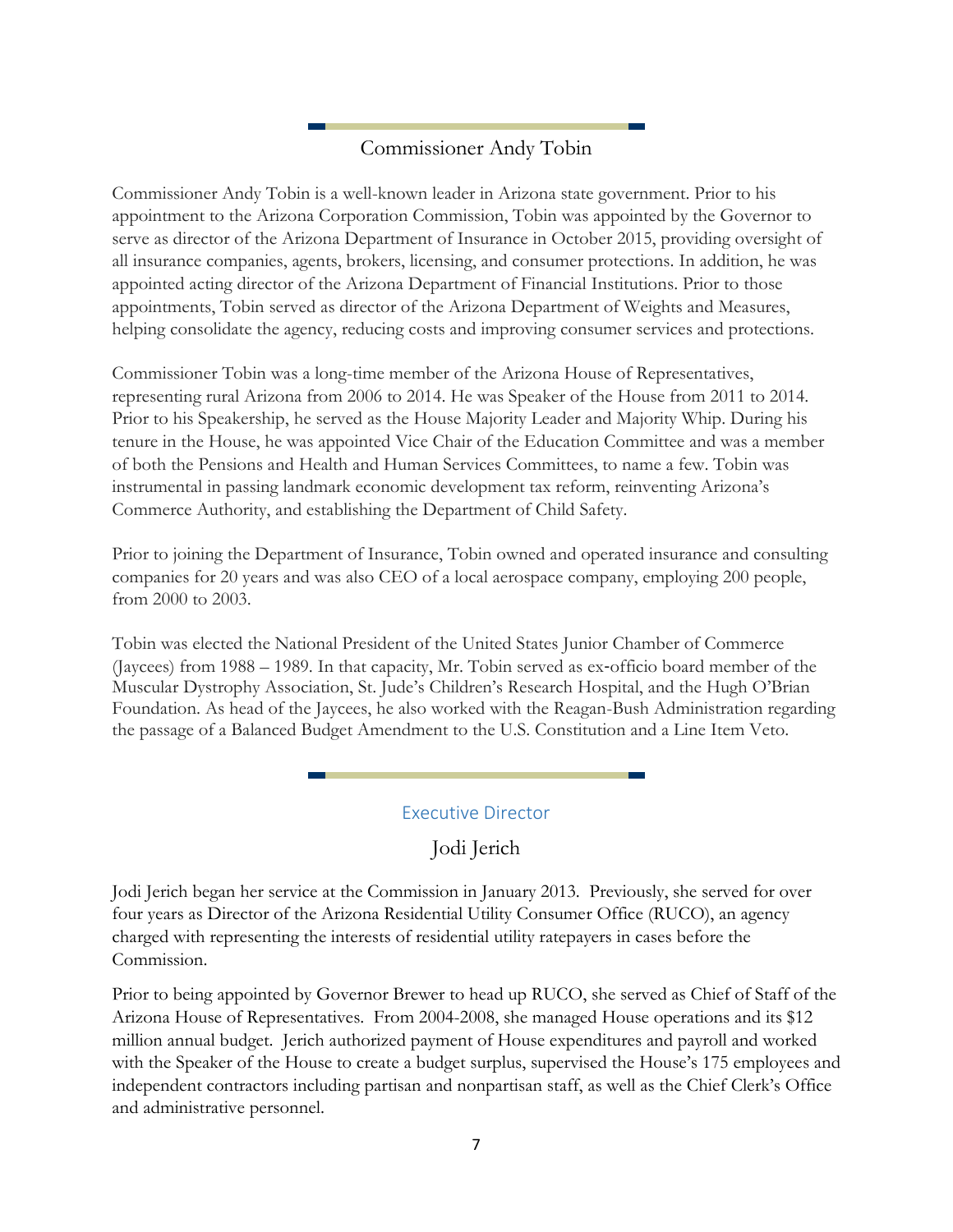Jerich also has prior direct experience with the Arizona Corporation Commission, having served as Policy Advisor to former Commissioner Mike Gleason from 2002-2004. In this position, she became familiar with the utilities regulated by the Commission and developed a broad background in utilities regulation and energy policy.

Jerich serves on the Arizona State Governing Committee for Tax Deferred Annuities and Deferred Compensation Plan that manages approximately \$1 billion of assets for state employees' supplemental defined contribution retirement plans.

In 2013, Jerich was named as one of "The 50 Most Influential Women in Arizona Business," and also an "Arizona Business Leader" in Energy by Arizona Business Magazine.

She is a Phi Beta Kappa graduate of Indiana University, a graduate of the Indiana University Maurer School of Law, and a member of the Arizona bar.

Administration Division

<span id="page-12-0"></span>*Mission: To provide the executive leadership and decision-making authority for the timely resolution of matters coming before the Commission. To plan, coordinate and direct the administrative and fiscal activities necessary to support the Commissioners and all divisions of the Commission.* 

The Administration Division is composed of the elected Commissioners and their staffs, the Executive Director's office and the Administrative Services offices that provide the fiscal and administrative services to support all divisions of the Corporation Commission. The Administrative Services Division Director oversees both the administrative and fiscal functions.

The Executive Director's staff performs many administrative functions in conjunction with the Division. These include: preparing the open meeting agendas, keeping records of all proceedings of the Commission and coordinating civic activities and projects of benefit to the Commission.

Open Meetings & Other Proceedings

The Commission meets in several types of forums. In all instances, the Arizona Open Meeting Law, the Commission's ex-parte rule on unauthorized communications, and the Arizona Administrative Procedures Act govern the activities of the Commission.

The Commission conducts formal hearings on contested matters such as rate requests, complaints and securities violations. Evidence is collected at hearings but no vote is taken. All decisions of the Commission are made in open meetings. Open meetings are conducted after the agenda of the meeting has been made available to the public. In some limited instances, such as legal matters and personnel matters, the Commission may meet in executive session.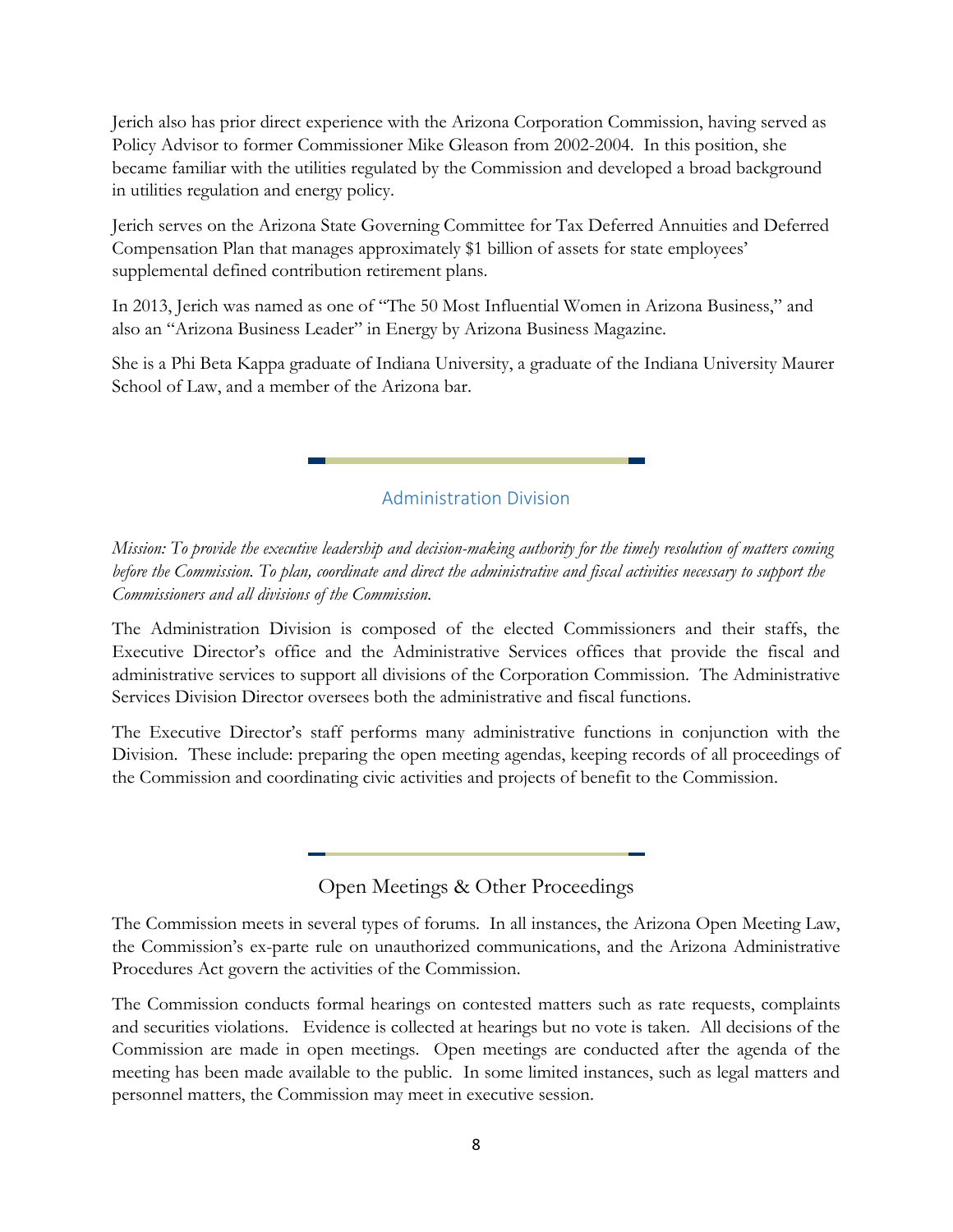Hearings, open meetings, and executive sessions, while administrative in nature, are very formal in process. Comments may be received from the public, interested parties and the staff of the Commission during Open Meetings.

In addition, the Commission has staff meetings, run by the Commissioners, which are posted as Open Meetings. These meetings serve as a forum to exchange information and obtain administrative guidance and policy direction from the Commissioners. The Commission also conducts workshops in which issues are discussed. No votes are taken or decisions made at the workshops.

## Legislative Activities

The Arizona Legislature enacts new laws every year that impact the Commission and the people it serves. Laws affecting regulated entities, consumers of regulated services and corporations doing business in Arizona must be monitored and, in some cases, implemented by the Commission.

Because of the Commission's broad ranging authority, the Legislative Liaison coordinates all of the Commission's legislative activities in conjunction with each division.

Additionally, the Legislative Liaison interacts with the Office of the Governor and the Legislature on Commission funding issues, including the review of our biennial budget requests and any subsequent executive or legislative recommendations.

Civic Activities

Commission employees have often been recognized for their personal efforts and contributions to fulfill civic needs.

During FY 2015-16, the Commissioners and employees together:

• Contributed through individual donations and pledges to the State Employees Charitable Campaign, which supports local, national, and worldwide charities providing direct and primary health and human services or those engaged in environmental or historical preservation or conservation.

• Volunteered time to non-profit groups, conduct employment outreach to under-represented groups, host food drives, donate blood in specially arranged blood drives held at the Commission's facilities; and

• Fully supported and actively participated in environmental improvement activities through Capitol Rideshare (car pools, telework, public transit) and recycling of paper, plastic, and aluminum cans.

In FY 15-16, the Commission was recognized as an Arizona Veteran Supportive Employer!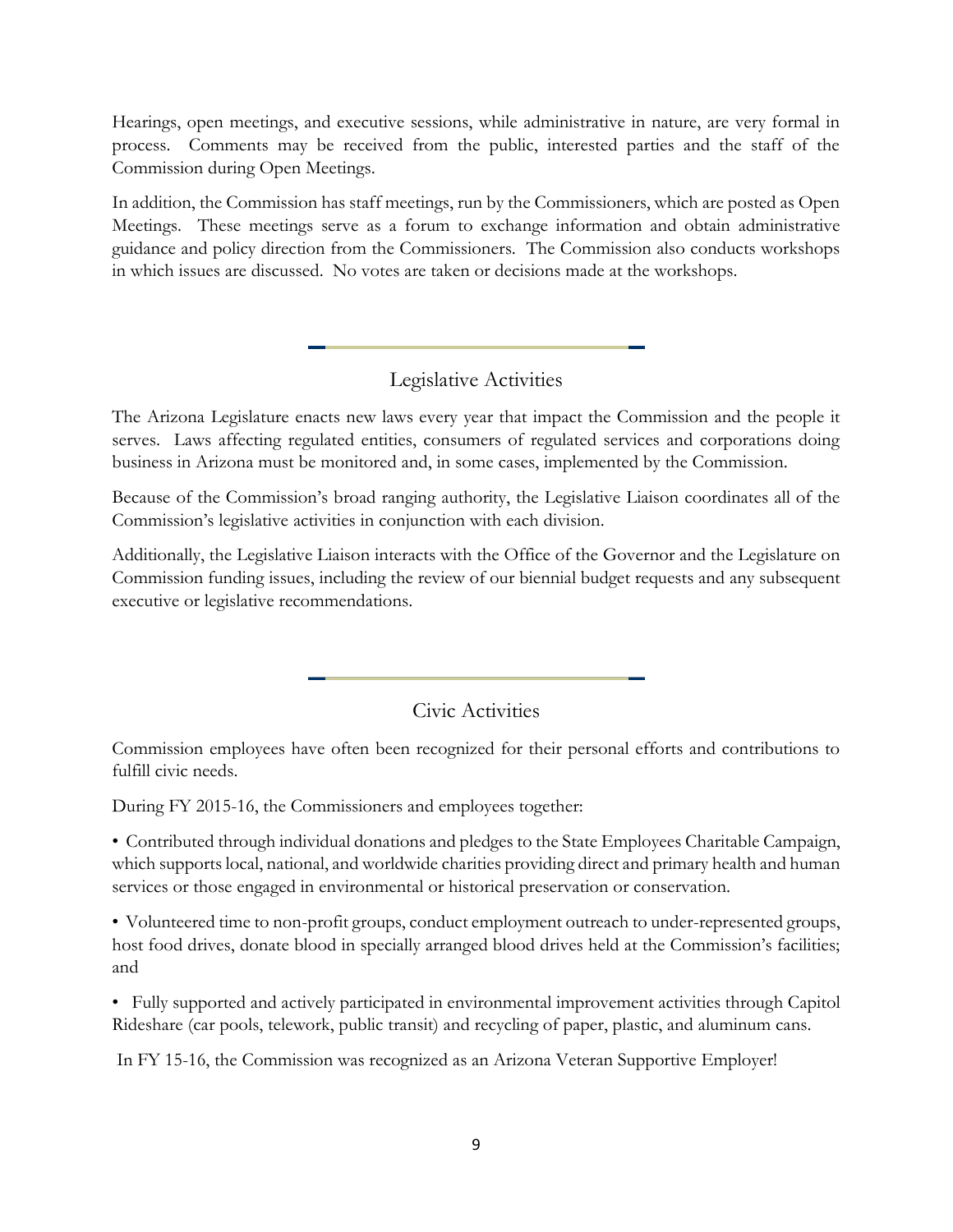#### Administrative Services

The Administrative Services Division is responsible for providing all accounting, payroll, purchasing and personnel support for the Commission as well as budget preparation. The Commission's budget is developed and submitted in coordination with the Executive Director and the Directors of the divisions within the Commission. Fiscal information related to the budget and expenditures is included in the Appendix.

The Administrative Services Division is also the Commission's main point of contact with other state agencies involving business activities such as purchasing, budgeting and processing revenue.

The Administrative Services Division processes funds received by all Commission Divisions, but primarily from fees paid to the Corporations and Securities Divisions for corporate filings, securities dealer, and salesperson or agent registrations. During FY 2015-16 the Administrative Services Division received and processed over \$70 million in revenue to the State Treasurer.

Penalties and fines for violations of the Securities Act or utility regulations are required to be deposited in the General Fund and do not remain within the control of the agency.

In addition to revenue deposits, the Administrative Services Division issued 965 RFP's; 1,450 claims; received and entered 300 items into inventory; and serviced 306 employees through personnel actions, recruitments, and payroll transactions.

## Corporations Division

#### Patricia L. Barfield

#### **Director**

<span id="page-14-0"></span>**Mission**: *To grant corporate or limited liability company status to entities organizing under the laws of Arizona; to approve applications from foreign corporations and limited liability companies to conduct business in this state; and to maintain corporate and limited liability company records for the benefit of public record and service of process.*

The Corporations Division approves the filing of all articles of incorporation for Arizona corporations, all articles of organization for Arizona limited liability companies (LLCs), grants authority to foreign corporations and LLCs to transact business in this state, propounds interrogatories when necessary, and may administratively dissolve corporations and LLCs that do not comply with specific provisions of Arizona law.

The Division collects from every corporation an annual report, which reflects its current status and business, and maintains this information in a format conducive to public access, responds to public questions concerning Arizona Corporation and LLC documents, and responds to the needs of the business sector by disseminating information to them in the most expedient manner possible.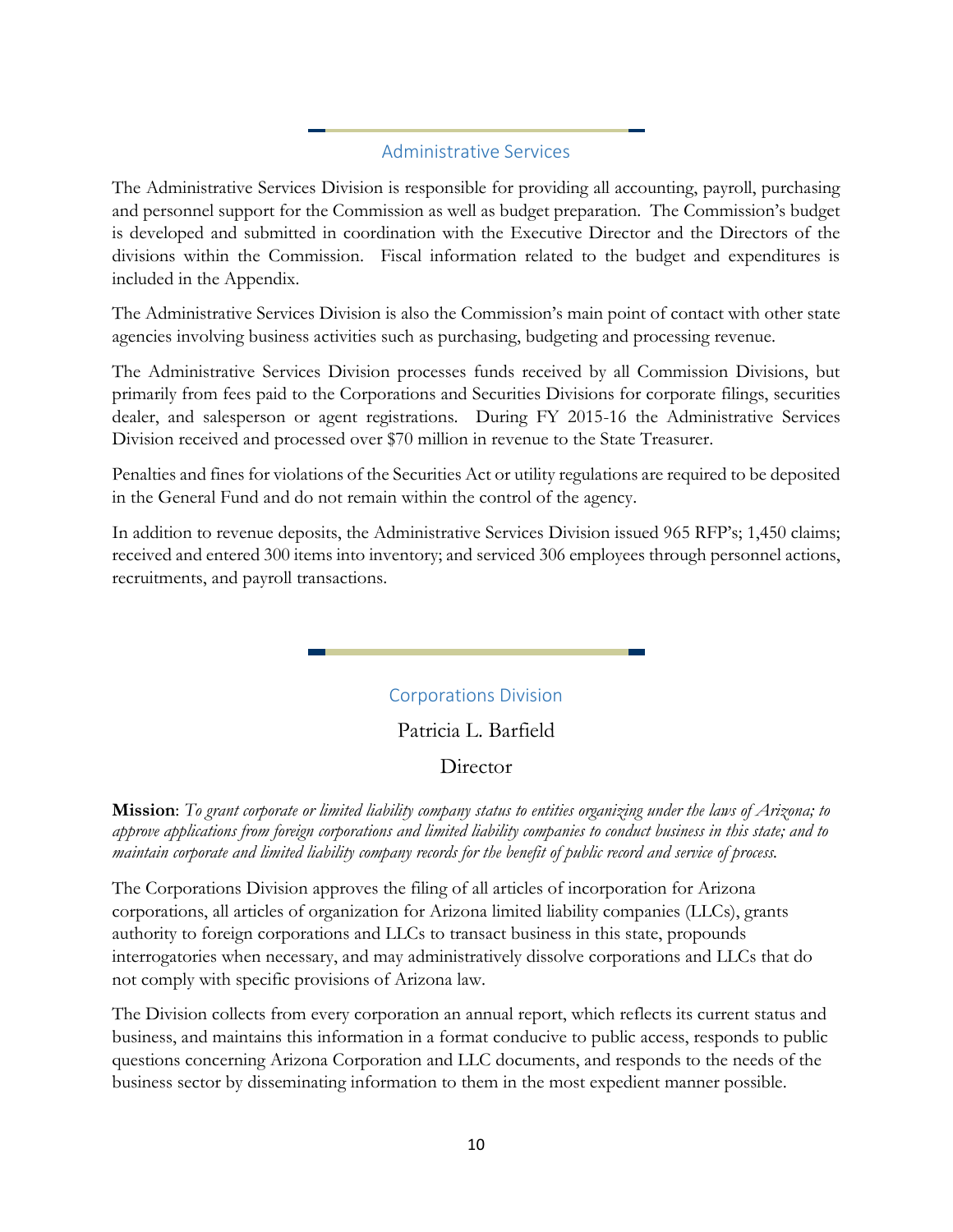Any significant changes to Articles of Incorporation (corporations) or Articles of Organization (LLCs) in the form of amendments, mergers, consolidations, dissolutions or withdrawals are also filed with the Division. All filings are public record and are available for inspection. Copies of documents may be obtained for a nominal fee.

The Corporations Division has limited investigatory powers and no regulatory authority. Arizona corporations and LLCs, however, may be administratively dissolved if certain statutory requirements are not met. Likewise, the authority of foreign (non-Arizona) corporations or LLCs to transact business in Arizona may be revoked.

The Corporations Division is comprised of five sections (Corporate Filings, Customer Contact, Records, Annual Reports, Initial Processing), with each Section designed to perform specific functions. The Division also has a Tucson Office to serve the residents of Southern Arizona.

## Overview of Activity

As of June 30, 2016, there were a total of 891,637 corporations and LLCs transacting business in the State of Arizona.

Total Corporations & LLCs.......................... .891,637

Annual Reports Filed ..................................... .121,744

Total Phone Calls Handled ........................... .133,954

## Corporate Filings Section

Some of the key documents processed by the Section during FY 2015-16 were as follows:

| Domestic Articles of |  |
|----------------------|--|
|                      |  |
|                      |  |
|                      |  |
|                      |  |
|                      |  |
|                      |  |
|                      |  |
|                      |  |
|                      |  |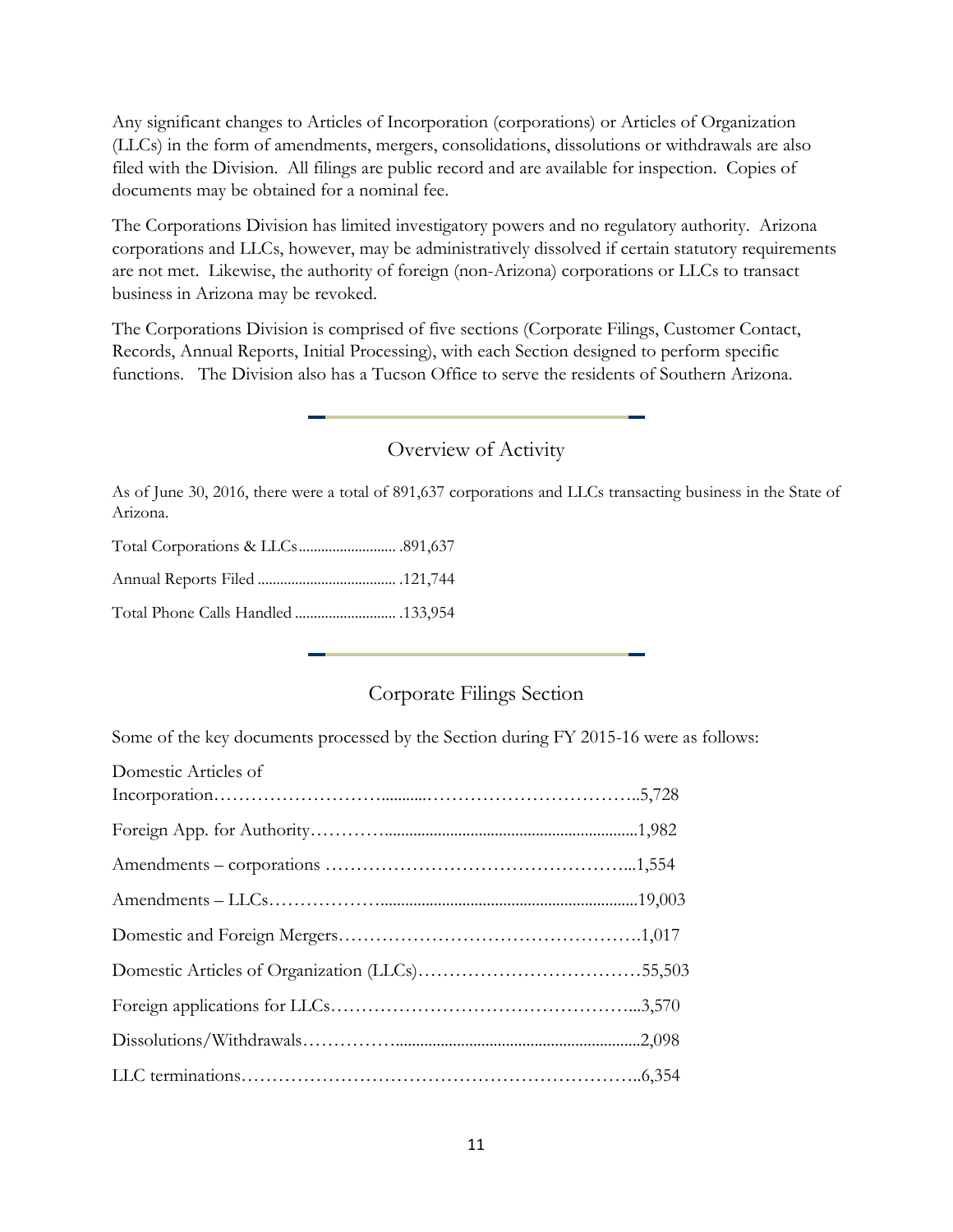## Customer Contact Section

Customer Contact employees handle telephone inquiries regarding corporate filings. The staff researches rejected filings, assists online filers, and responds to other general filing questions.

Incoming Calls………………………………………………………....143,467 Total Phone Calls Handled…………………………………………….133,954

#### Annual Reports Section

The documents processed by the Annual Reports Section during FY 2015-16 were as follows:

| Notices of Pending Administrative             |  |
|-----------------------------------------------|--|
| Certificates of Administrative Dissolution or |  |

## Records Section

The Records Section processed 10,617 records orders received by mail, fax, and over the counter during FY 2015-16. The Commission acts as an agent for Arizona corporations and LLCs whenever either entity does not maintain a statutory agent or when the agent cannot be located. In these instances, service of process directed to the entity is accepted by the Records Section on behalf of the corporation or LLC. The Records Section handled 3,339 requests to accept service during FY 2015-16.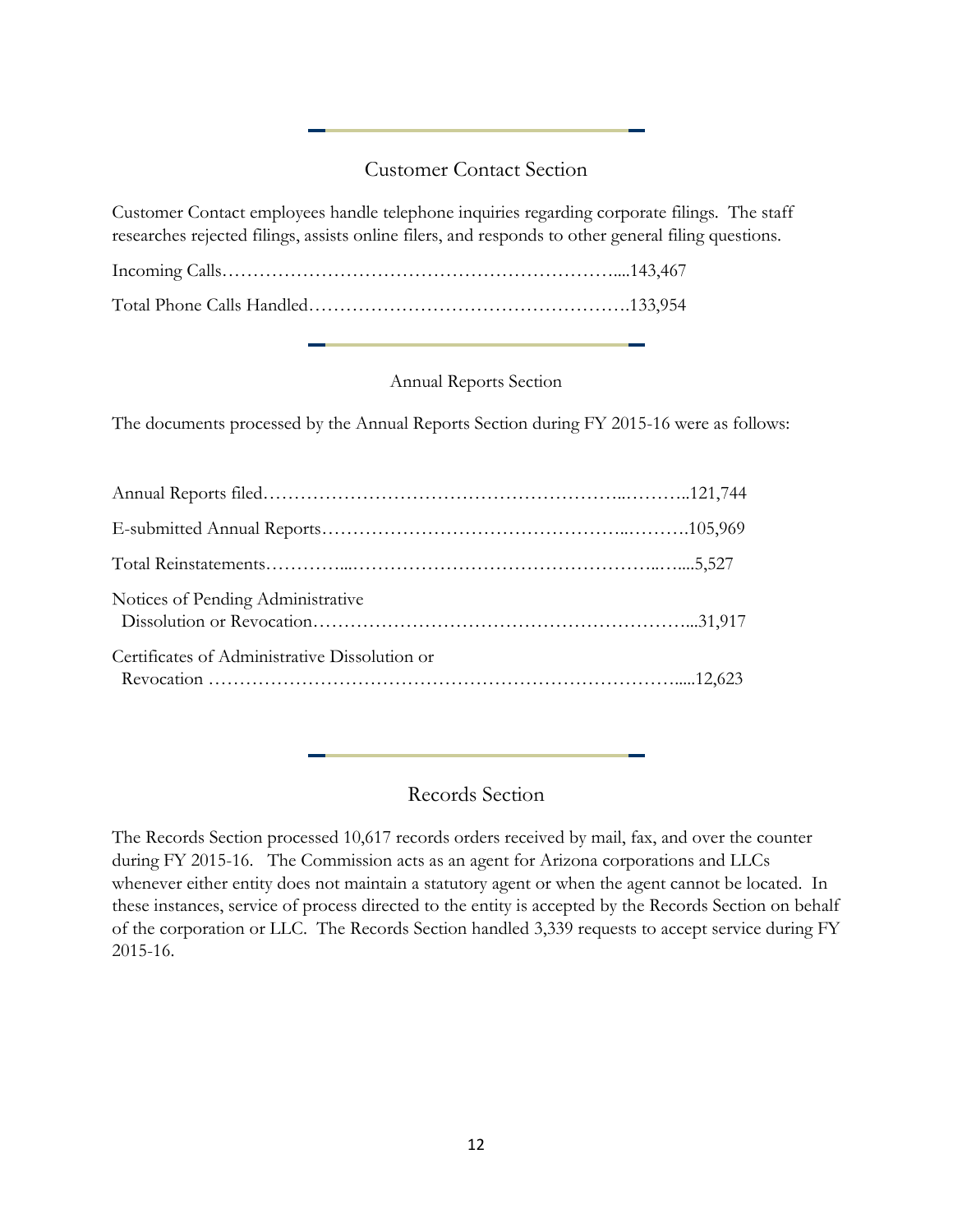## Initial Processing Section

This Section is the beginning point of processing and examination for nearly all documents received by the Division, including Annual Reports, Amendments, Articles of Incorporation, Articles of Organization, Name Reservations, Changes, Applications for Authority to Transact Business and Applications for Authority to Conduct Affairs. The Initial Processing Section processes filing fee payments, bar codes and stamps the document, and enters information into a computerized tracking system (STARPAS). The Section then scans the documents into the Division's imaging system for subsequent review by examiners in the Annual Reports and Corporate Filing sections. The Section also prepares documents to be microfilmed.

The following payments and documents were processed by the Initial Processing Section during FY 2015-16:

| Total payments processed297,542 |  |
|---------------------------------|--|
|                                 |  |

#### Hearing Division

Dwight D. Nodes Chief Administrative Law Judge

<span id="page-17-0"></span>**Mission:** *To preside over administrative hearings and procedural conferences concerning complex utility and securities matters, and to write and submit Proposed Opinion and Orders for the Commissioners' consideration at Open Meeting.*

The Hearing Division exercises the Commission's authority to hold public hearings and arbitrations on matters involving the regulation of public service corporations, the sale of securities, the registration of non-municipal corporations, and the oversight of railroad crossings and pipeline safety. Under the direction of the presiding Administrative Law Judge (ALJ), proceedings are conducted on a formal basis through the taking of sworn testimony, the cross-examination of witnesses, the admission of documentary and other physical evidence, and the submission of oral arguments or post-hearing briefs.

Evidentiary and procedural rulings are made by the presiding ALJ. Rate and Certificate of Convenience and Necessity (CC&N) applications are processed under the procedural schedule established by the ALJs, in order to ensure that recommended Opinion and Orders are issued in a timely manner within the framework of the Commission's "timeclock" rules.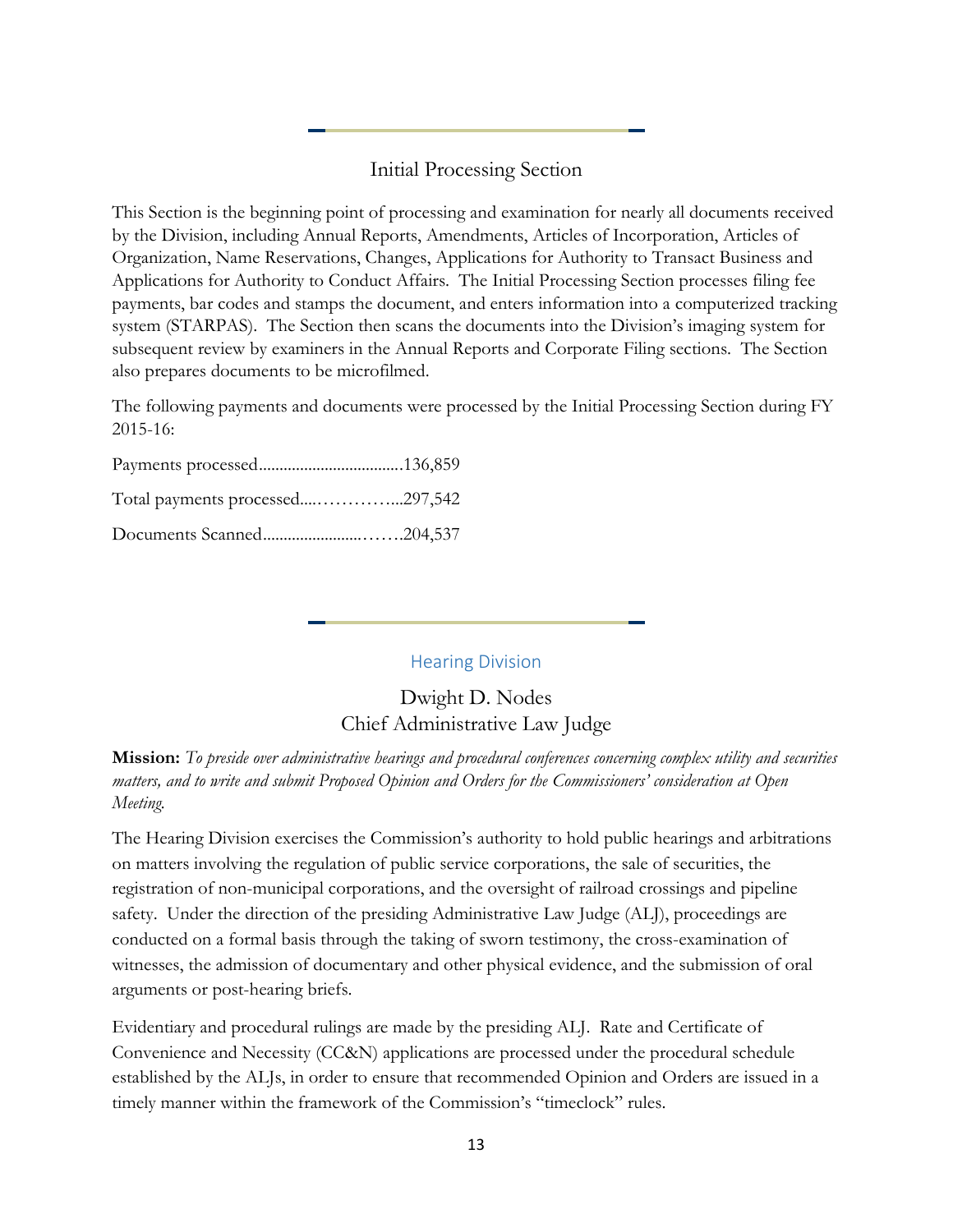During FY 2015-16, the Hearing Division's ALJs conducted 235 public hearings/arbitrations, procedural and pre-hearing conferences, encompassing a total of 266 days.

Based upon the record evidence presented at public hearings, or filings made in non-hearing matters, the presiding ALJ prepares a recommended order, which sets forth the pertinent facts, discusses applicable law, and proposes a resolution of the case for the Commissioners' consideration. The Commission regularly holds Open Meetings to deliberate and vote upon the recommended orders.

During FY 2015-16, the Hearing Division prepared a total of 131 recommended orders, 58 for cases involving a hearing and 73 for non-hearing matters. These recommended orders resolved rate applications, CC&N applications and extensions of CC&Ns, Securities cases, and various other matters.

While cases are pending before the Commission, the presiding ALJ may issue procedural orders to govern the preparation and conduct of the proceedings, including: discovery, intervention, the hearing date, filing dates, public notice, and motions. During FY 2015-16, the Hearing Division issued 373 procedural orders.

During FY 2015-16, a number of rate cases were resolved, including: Tonto Basin Water Company, Greenhaven Water and Sewer Companies, Red Rock Utilities, EPCOR, Loma Linda Estates, Great Prarie Oasis, Utility Source, Baca Float Water, Verde West Irrigation, Tierra Buena, Quail Creek Water Company, Parker Lakeview Water Co., Cordes Lakes, Management Systems dba Jakes Corner Water (emergency rates), Arroyo Water Co. (emergency rates), Chaparral Water Co., Garkane Power Cooperative, Pine Valley Water Co., Appaloosa Water Co., Hydro-Resources, Inc., Chino Meadows II Water Co., and Granite Mountain Water Company.

Other significant cases that were resolved in FY 2015-16 include: Michelle Lee Wagner (securities); AEPCO (finance); Willow Valley/EPCOR (sale/transfer CC&N); Truxton Canyon (finance); TEP (finance); AEPCO (environmental compliance adjustment rider); Johnson Utilities (terminate standpipe service); Pipeline Safety Rulemaking; Out of the Blue Processor (securities); APS (lost fixed cost recovery); CC&N extensions; A.R.S. §40-242 hearings; rulemakings to update utility classifications and amendments to REST rules; and various railroad upgrades.

During FY 2015-2016, significant time was also invested in hearings, procedural conferences, and procedural orders related to the following cases: Arizona Corporation Commission (rulemaking); TEP, APS, SSVEC (net metering); Kent Maerki (securities); and various generic dockets

The Hearing Division handled numerous proceedings related to Commission Decisions re-opened pursuant to A.R.S. § 40-252 or re-hearing requests, including: Johnson Utilities and Arizona Water Company.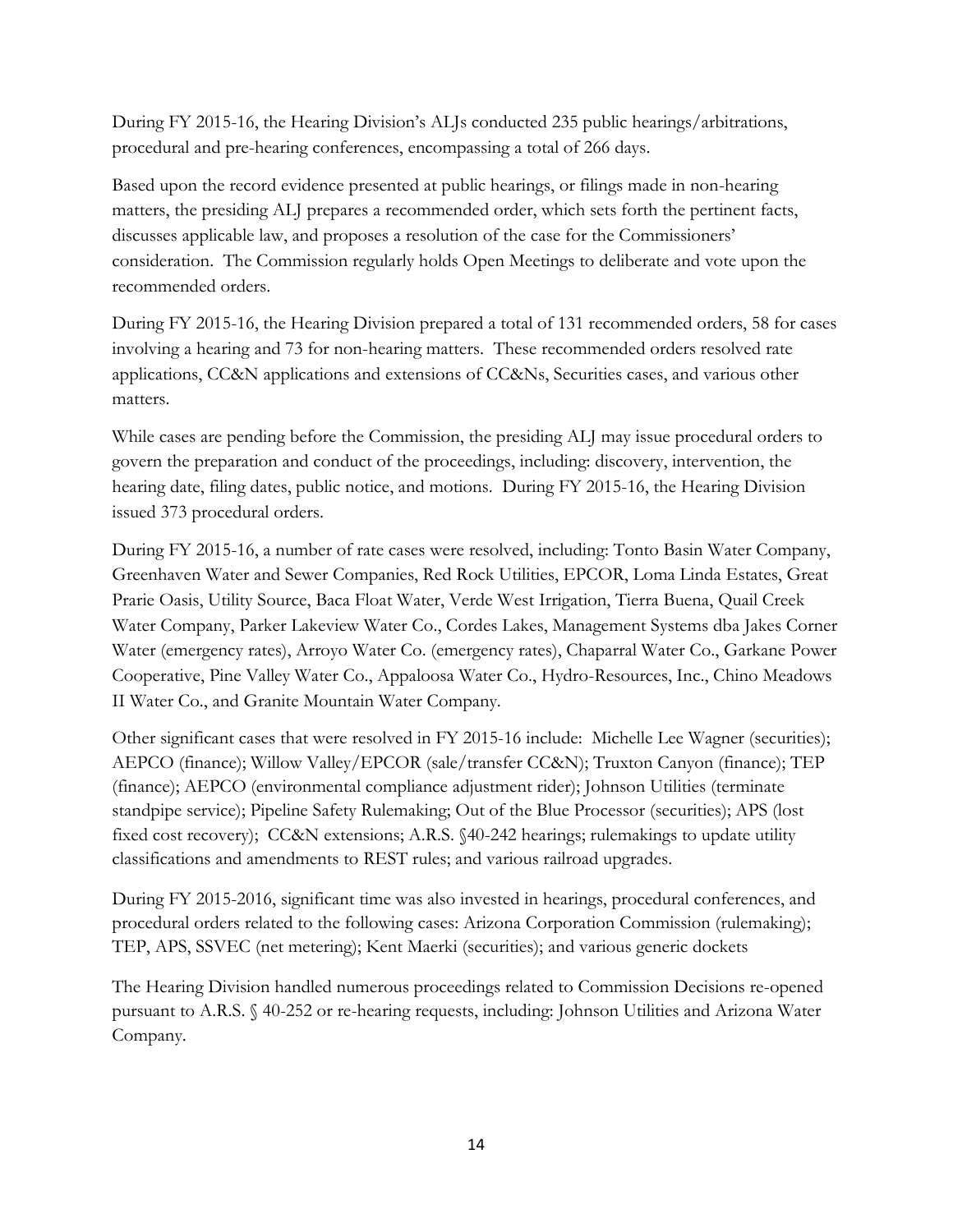The Hearing Division also conducted hearings and wrote Recommended Orders in a number of complaint proceedings brought against utilities, such as: Johnson Utilities, Payson Water Company, Desert Gas L.P. and Qwest Corporation-dba Centurylink.

The Hearing Division issued numerous recommended orders on non-hearing rate cases, financing applications, CC&N applications, railroad crossings, cases involving violations of Arizona securities law, and extensions of time to a previous Decision.

As to FY 2016-17, the Hearing Division anticipates a busy hearing year conducting cases such as: Trico Electric Cooperative (rates); Liberty Utilities (rates); Clear Springs Utilities (rates); TEP (rates); LoanGo Corporation (securities); Bermuda Water Company (rates); Franklin AAA Holdings (securities); Robert Moss (securities); David Escarcega (securities); Concordia (securities); Tracy and Jeanette Wengert (securities); Southwest Gas (rates); EPCOR (rates); Rio Verde Utilities (rates) APS (rates); §40-252 hearings; rulemakings; and various railroad upgrades.

During FY 2015-16, Docket Control continued to scan documents and final decisions from prior years into eDocket, which will enhance the ability of users to research relevant documents.

The following public hearings were held during FY 2015-16:

| <b>Type of Hearing</b>             | Number |
|------------------------------------|--------|
| Orders to Show Cause               |        |
|                                    |        |
| Certificates of Convenience        |        |
|                                    |        |
|                                    |        |
|                                    |        |
| Miscellaneous (oral arguments,     |        |
|                                    |        |
|                                    |        |
|                                    |        |
| Railroad/Pipeline Safety Group  17 |        |
|                                    |        |
| Rules (new and amended)1           |        |
|                                    |        |
|                                    |        |
|                                    |        |
|                                    |        |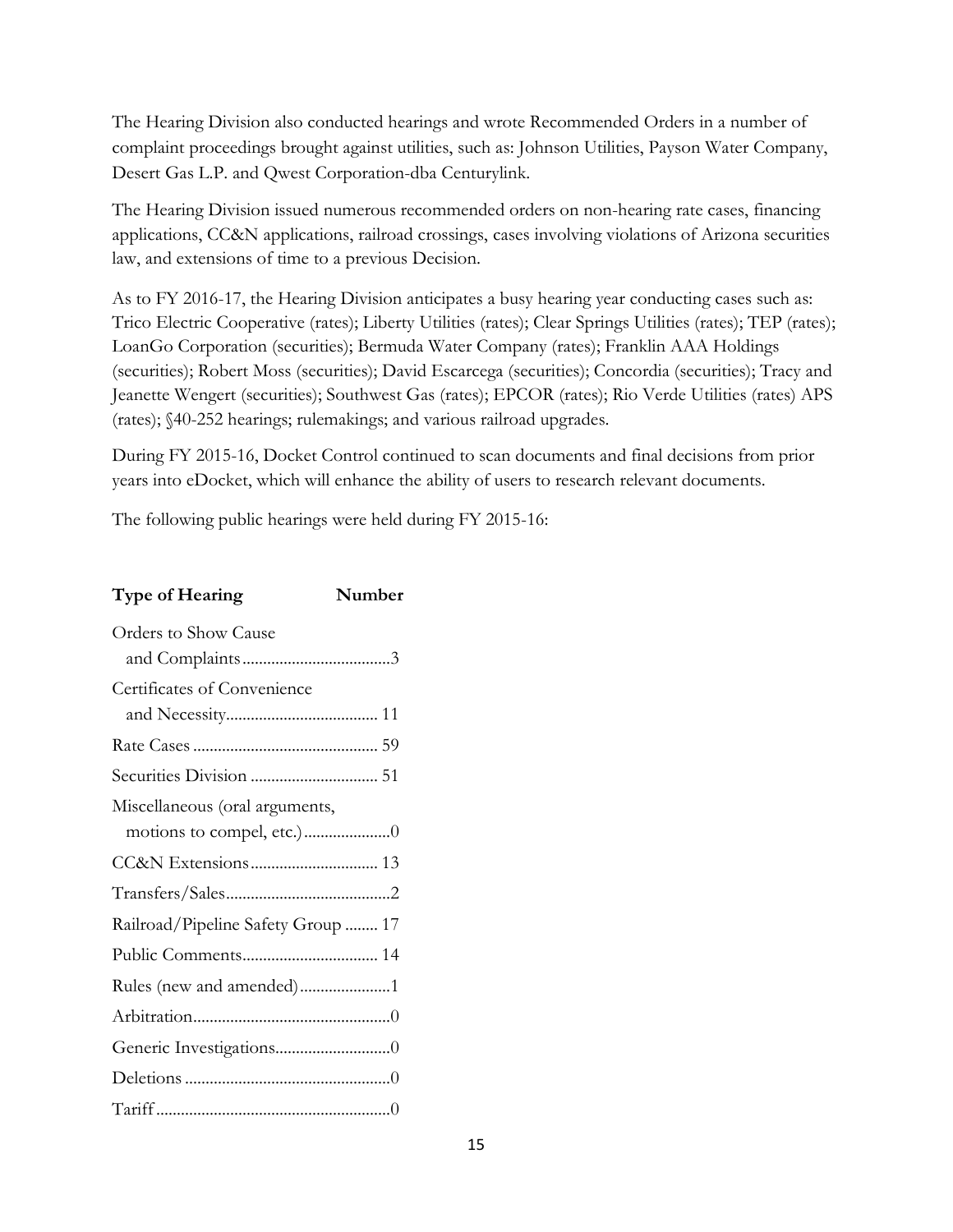| Line Extensions/Agreements 0 |  |
|------------------------------|--|
|                              |  |
|                              |  |
|                              |  |
|                              |  |
|                              |  |
|                              |  |
| Procedural Conferences 28    |  |
|                              |  |
|                              |  |

## Docket Control Center

The Docket Control Center accepts filings and maintains the official case records for the Utilities, Securities, and Safety Divisions of the Corporation Commission. In this regard, Docket Control's functions are similar to a Clerk of the Court's office. The Docket Control Center scans and inputs data and filed documents into the Commission's *e-Docket*, making them available for viewing on the internet. Docket Control also assists the public and staff in retrieving the files, decisions, and transcripts of cases for use in research.

During FY 2015-16, the Docket Control Center processed the following documents:

#### Responses to Inquiries/

| <b>Opinion and Orders/Administrative</b> |  |
|------------------------------------------|--|
|                                          |  |
|                                          |  |
|                                          |  |
|                                          |  |
| Transcripts logged & microfilmed         |  |
|                                          |  |
| Securities                               |  |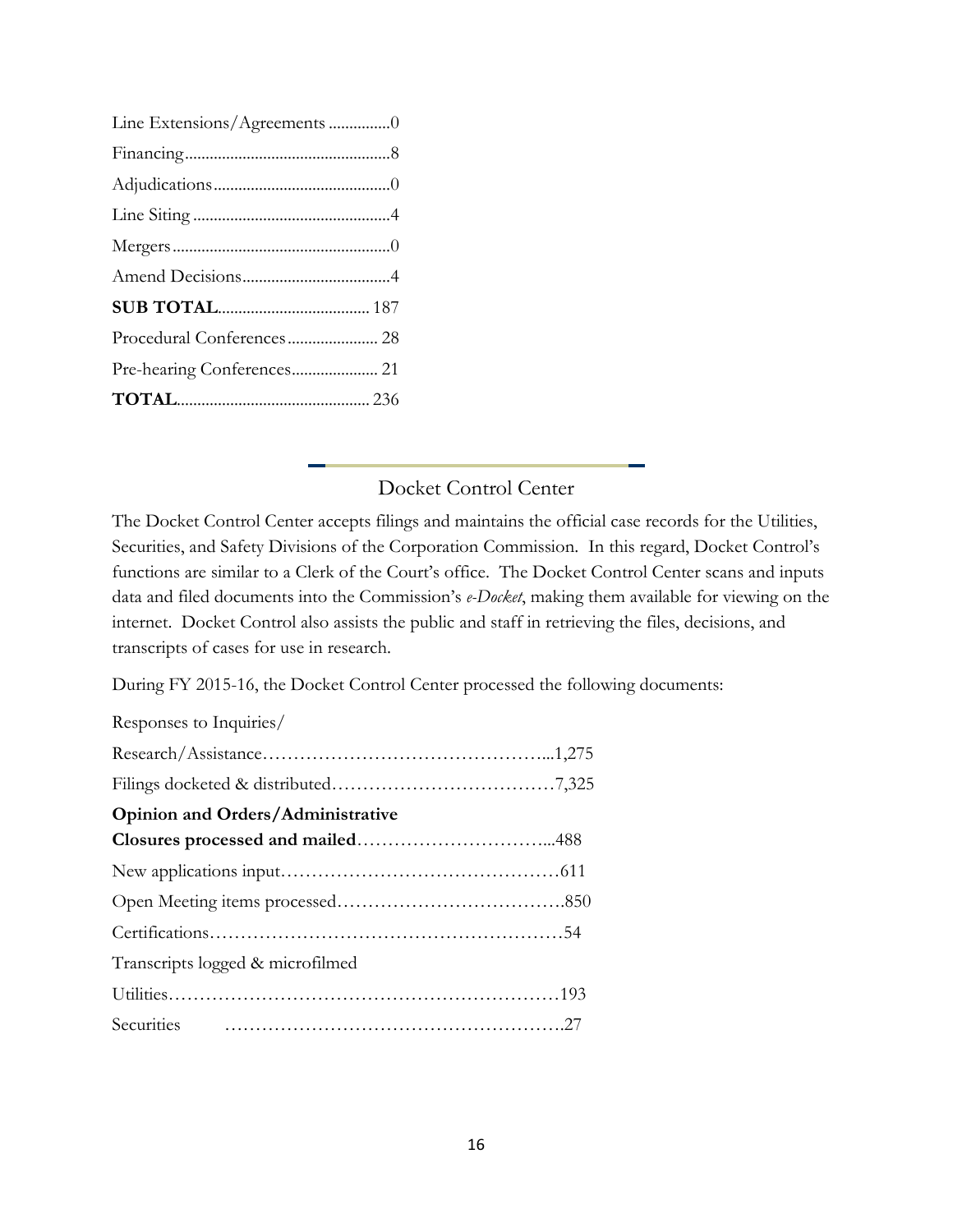## Information Technology (IT) Division Letty Butner Chief Information Officer/Director

<span id="page-21-0"></span>**Mission:** *To provide accurate, efficient and timely technology design, development, implementation, communications and maintenance support services to the agency and its respective divisions in support of their missions and objectives.*

Objectives of the IT Division are:

- 1. Provide reliable online services for the access of public information.
- 2. Automate services from paper to online transactions to increase productivity and reduce throughput time.
- 3. Standardize our development practices and solutions to manage cost and speed development.
- 4. Help Agency management and staff perform their jobs successfully.

The staff is organized into two areas:

- Development Software engineers who develop, maintain and enhance the various systems used by agency staff and the general public; analysts who gather requirements and manage project work.
- Systems & Support Technical staff who maintain the agency PCs and computer network and respond to help requests from agency staff in the use of computers and applications.

During Fiscal Year 2016, the IT Division continued to enhance and expand the Commission's technology capabilities, as outlined below:

• Updated Request to Speak application for public comment to the latest software technology.

• Implemented online LLC filings for Corporation registration, resulting in a rework rate reduction of 50% on this filing type. Online filings were at 43% year-end.

• Implemented required statutory changes for corporation restructure documents into our corporation registration system.

• Completed application replacement of Utilities complaint management system, tying online complaint submission to work queues, resulting in less data entry for staff.

• Implemented Docket case management enhancements including viewing data by company rather than just case, and an improved pdf conversion process.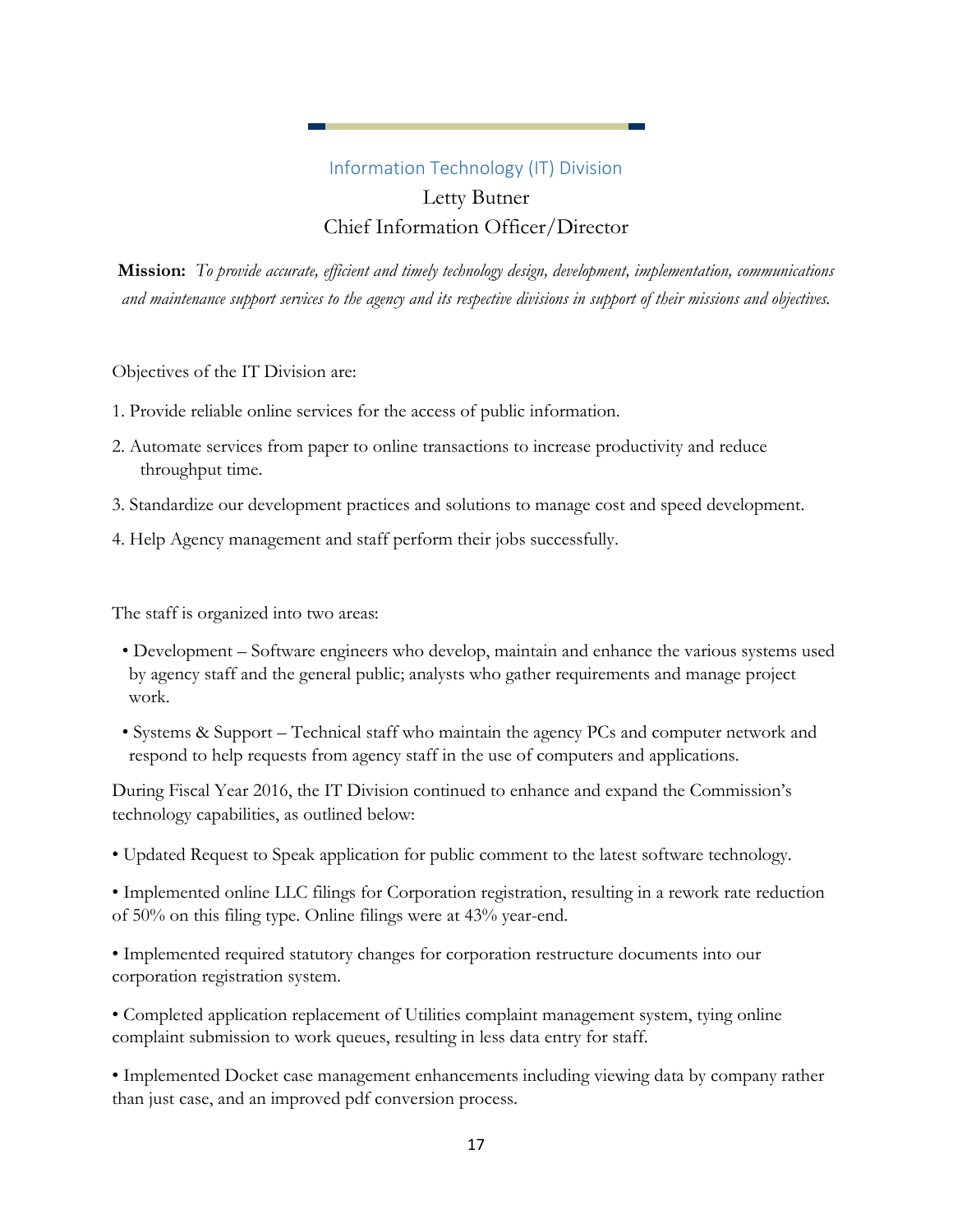• Updated email system to Exchange 2013 and upgraded MS Office to 2013.

# Legal Division Janice Alward

Chief Counsel

<span id="page-22-0"></span>**Mission:** *To provide professional, high quality legal representation to the Arizona Corporation Commission; to assist the Commission in the performance of its powers and duties, except for matters pertaining to the activities of the Securities Division.*

The Legal Division represents the Commission in all matters relating to public utility regulation and in other areas not associated with the Securities Division. Securities-related cases are handled by the Securities Division. Matters handled by the Legal Division fall into five general categories:

1) Commission dockets;

2) federal regulatory dockets;

3) litigation;

4) other administrative matters; and

5) special projects.

#### Commission Dockets

Utility companies throughout the state apply to the Commission for approval to undertake certain activities, such as the provision of service to the public, the modification of service territories, or the implementation of rate increases.

The Commission is authorized to exercise ongoing review over the operations of public service corporations and to act when necessary to further the public interest. Legal Division representation in these matters is varied and includes representing the Utilities Division and advising the Commissioners on legal issues. The Division routinely appears on behalf of Commission Staff in a variety of administrative proceedings, such as CC&N cases, rate cases, financing cases, and enforcement matters.

Over the past year, the Legal Division has represented Staff in a number of rate cases for water providers, including Arizona Water Company, Community Water Company of Green Valley, and Sahuarita Water Company. The Legal Division has also represented Staff in a number of rate cases for energy companies, such as Tucson Electric Power Company, UNS Electric Company, Sulphur Springs Valley Cooperative, Trico Electric Cooperative, and Arizona Public Service Company.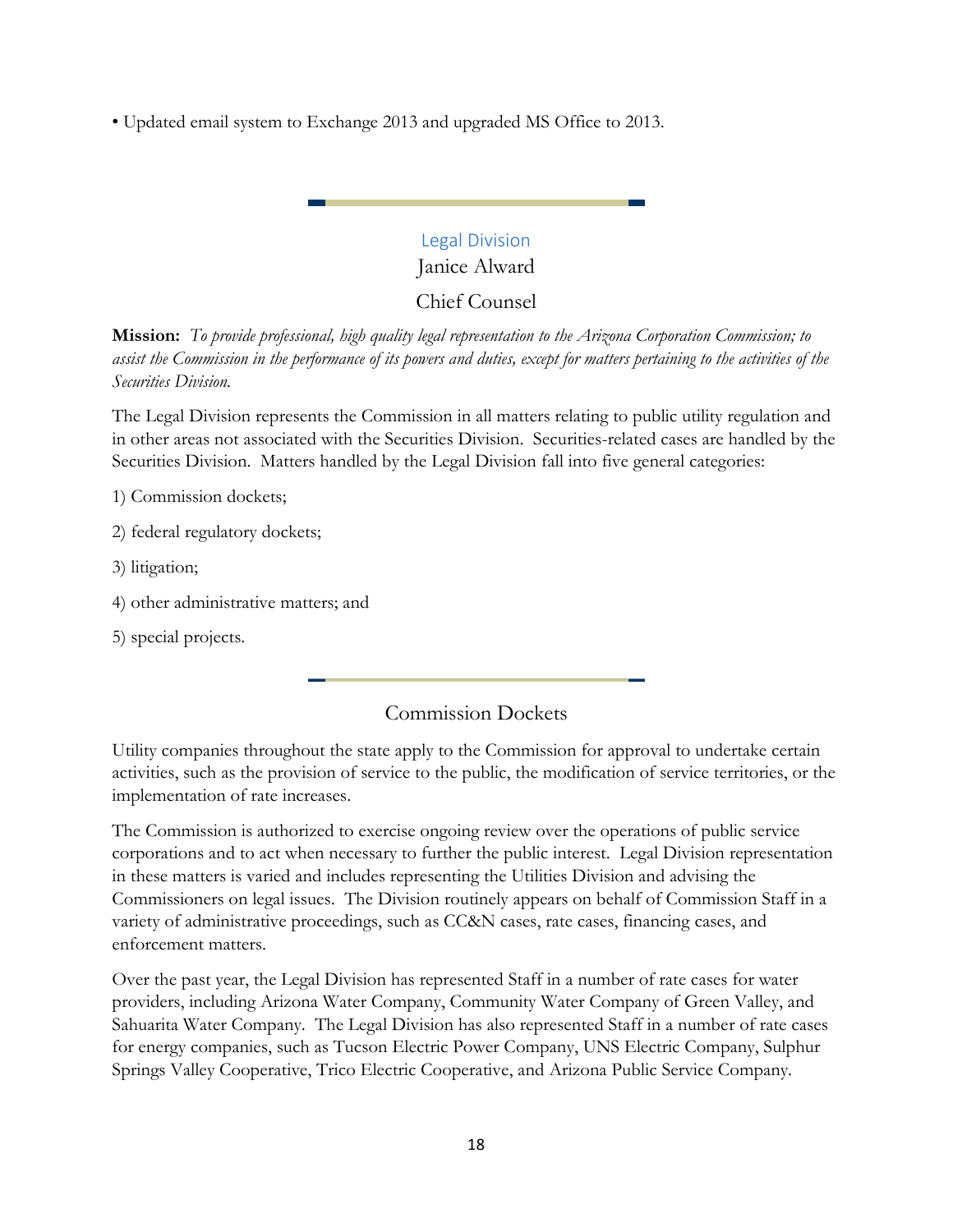The Legal Division represented Staff in various rate adjustment proceedings associated with purchased fuel or power mechanisms, energy efficiency, or renewable energy.

The Legal Division has also represented Staff in the hearings for the *Value of Solar* docket. This proceeding was initiated to establish methods for determining the cost and value of solar distributed facilities.

The Legal Division also represents the Commission's Safety Division in applications addressing railroad crossings.

Federal Dockets

The Legal Division represents the Commission before various federal agencies in the following areas: electric, gas, energy, railroads, pipelines, and telecommunications.

During FY 2015-2016, the Legal Division represented the Commission in matters before the Federal Energy Regulatory Commission (FERC) to ensure that Arizona's public interest is considered in these matters. Additionally, the Legal Division represents the Commission in several of the Environmental Protection Agency's (EPA) rulemaking proceedings. The Legal Division also represented the Commission in Federal Communication Commission (FCC) dockets.

Key federal proceedings included:

- EPA's Notice of Proposed Rulemaking for Carbon Pollution Emission Guidelines for Existing Stationary Sources: Electric Utility Generating Units;
- EPA's Proposed Rulemaking Setting National Ambient Air Quality Standards for Ozone;
- FCC's Notice of Proposed Rulemaking on Inmate Calling Services.

## Litigation

The Legal Division represents the Commission before a variety of courts, and either has pending or has recently concluded cases before county Superior Courts, the State Court of Appeals, and the State Supreme Court, as well as before various federal courts.

The cases filed or pending during FY 2015-16 include the following:

 *North County Communications v. Qwest, et al.*, appeal to the Ninth Circuit Court of Appeals challenging a Commission decision. The Court affirmed the Commission's decision.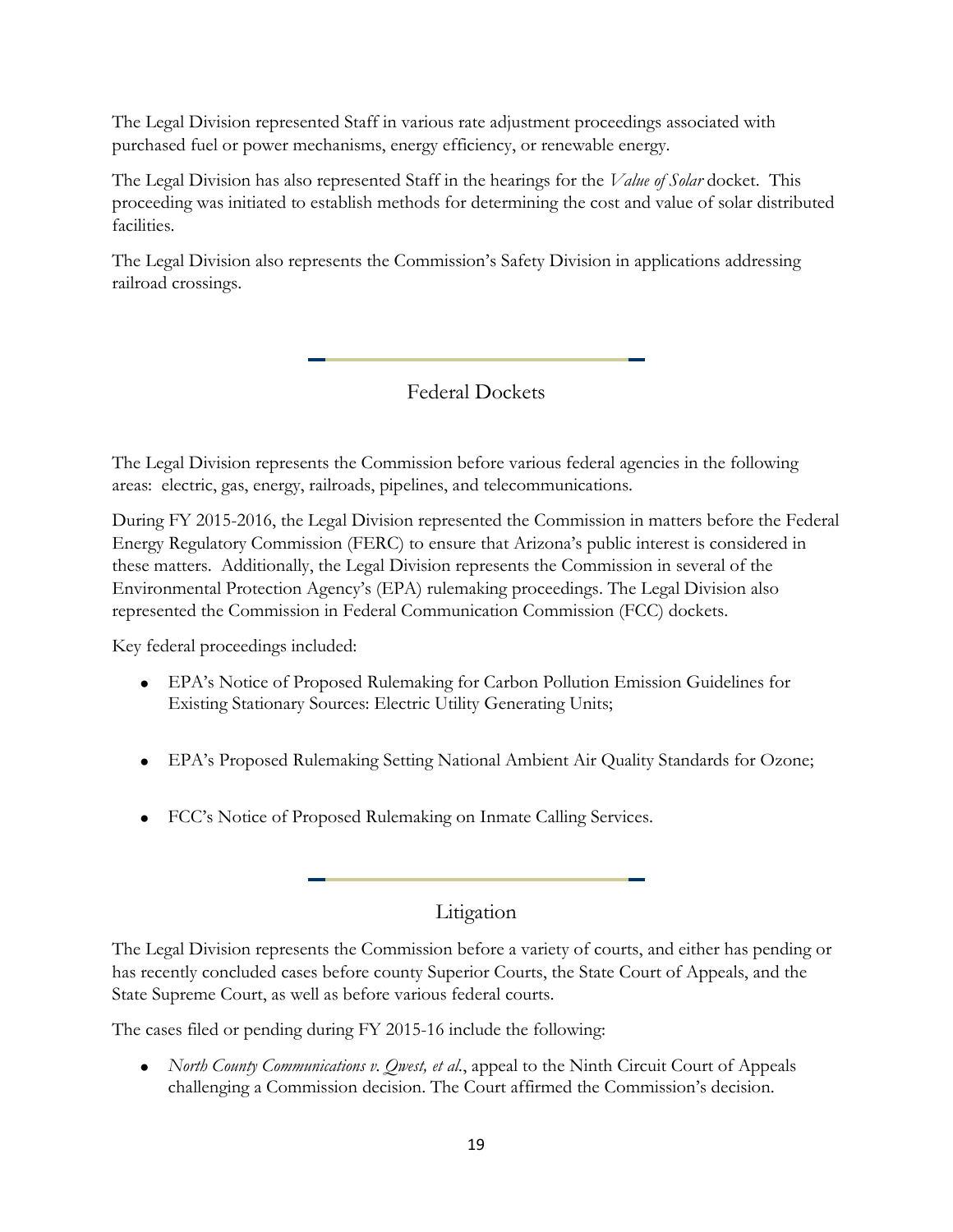- *Wind P1 Mortgage Borrower, LLC v. Ariz. Corp. Comm'n,* an appeal in the Arizona Court of Appeals challenging a Commission decision to close a sewer treatment plant*.* Parties settled the matters, and the appeal was withdrawn.
- *West Virginia, et al. v. EPA, et al.*, Commission appeal to the D.C. Circuit Court of Appeals challenging the EPA's "Clean Power Plan." Plaintiffs appealed to the U.S. Supreme Court for a stay of the Plan, which was granted.
- *RUCO v. Ariz. Corp. Comm'n*, Commission appeal to the Arizona Supreme Court concerning the ratemaking treatment of Arizona Water Company's plant upgrades. The Court overturned the Court of Appeals' decision, thereby affirming the Commission's decision.
- *RUCO v. Ariz. Corp. Comm'n*, three separate cases in the Court of Appeals challenging multiple Commission decisions concerning the ratemaking treatment of utility plant upgrades. Based on the Arizona Supreme Court's determination in a related case, these appeals were withdrawn.
- *Ariz. School Boards Assoc. & Ariz. Assoc. of School Business Officials v. Ariz. Corp. Comm'n*., appeal to the Court of Appeals concerning the ratemaking treatment of APS's purchase of units 4 and 5 of the Four Corners Power Plant. Due to the Arizona Supreme Court's ruling in *RUCO v. Ariz. Corp. Comm'n*, the court required parties to submit additional briefing.
- *Warren Woodward v. Ariz. Corp. Comm'n*, an appeal from the Superior Court to the Court of Appeals challenging the Commission's decision regarding APS's "smart meters."
- *Marshall Magruder v. Ariz. Corp. Comm'n*, an appeal to the Court of Appeals challenging a Commission rate case decision.
- *Scott Peterson, dba Checks & Balances, v. Ariz. Corp. Comm'n & Robert Stump*, a Superior Court case challenging the Commission's response to public records requests.
- *Warren Woodward v. Ariz. Corp. Comm'n,* a Superior Court case challenging the Commission's response to public records requests.
- *Peter T. Else vs. Ariz. Corp. Comm'n*, a Superior Court case challenging the Commission's issuance of a Certificate of Environmental Compatibility to SunZia Transmission, LLC.
- *FERC v. Elec. Power Supply Assoc., et al.; EnerNOC, Inc., et al. v. Elec. Power Supply Assoc., et al.*, participation in an amicus brief before the U.S. Supreme Court regarding FERC's jurisdiction over the wholesale prices paid for demand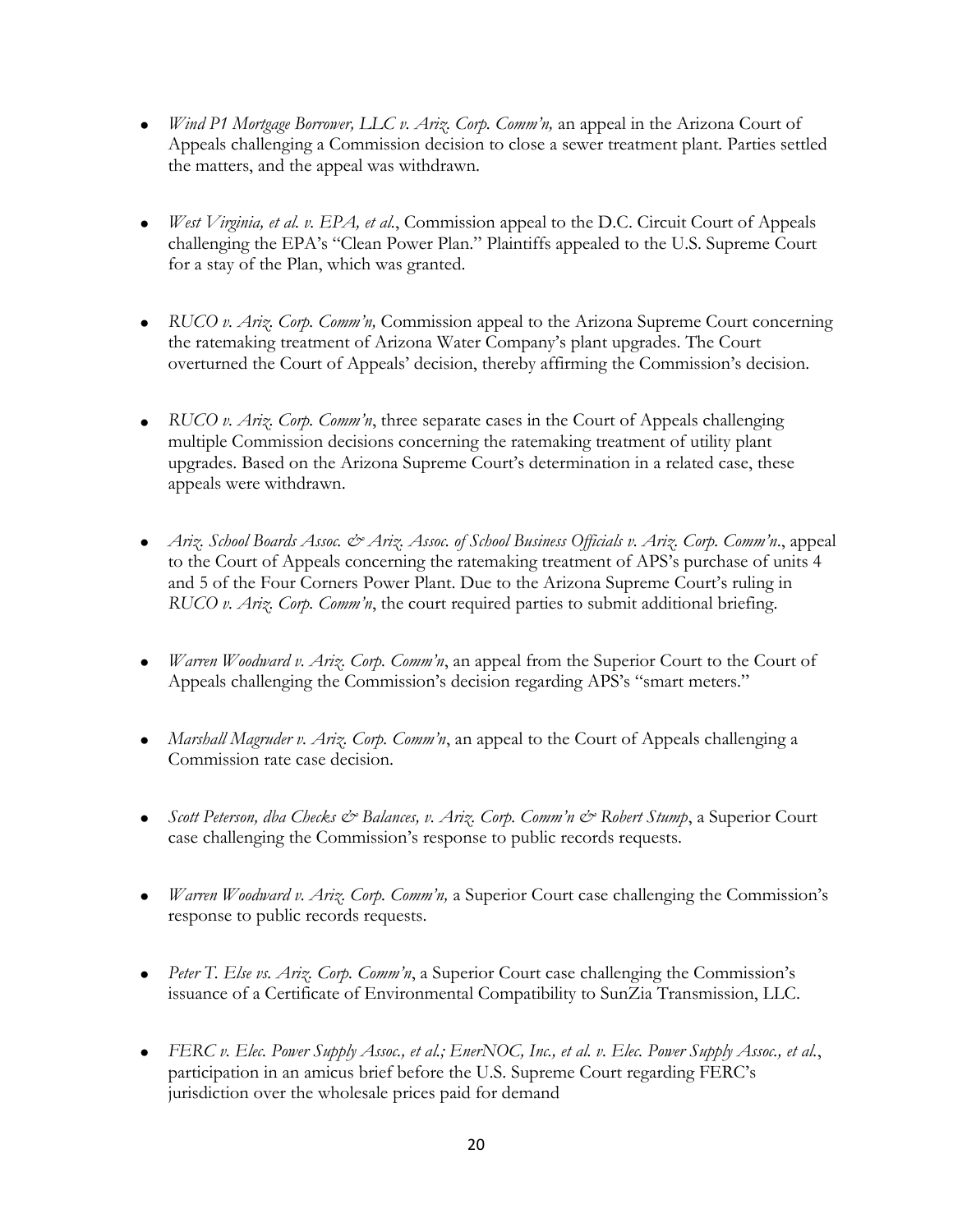## Administrative Matters

The Legal Division counsels the Arizona Corporation Commission on a variety of matters, such as Open Meeting Law, public records requests, procedural issues, and other similar matters.

The Legal Division also provides advice to the Corporations Division, which has the responsibility for processing corporate filings, such as Articles of Incorporation, Certificates of Disclosure, and Annual Reports. These items must be submitted to the Commission by every corporation doing business within the State of Arizona.

## Special Projects

The Legal Division participates in the enactment and revision of all Commission rules, including rules for the Corporations Division, the Utilities Division, and the Safety Division. It has also represented the Commission in litigation that has occurred following rulemakings.

The Legal Division has assisted with a variety of generic proceedings related to the energy industry, such as the biennial transmission assessment, and the annual summer and winter preparedness workshops. Also, the Legal Division has participated in a variety of workshops addressing the value of Distributed Generation, the technological advances in the electric industry, and energy efficiency.

The major cases before the Commission usually include an advisory staff assigned to separately advise Commissioners and Commissioners' staffs without violating the *ex parte* communications rule. Thus, in many instances, in addition to the need for legal staff as counsel for Utilities Division staff, additional Legal Division personnel are assigned to advise Commissioners.

## Media Services Division Ron Bellus Director

<span id="page-25-0"></span>*Mission: To produce and broadcast all meetings and hearings of the Commission for public viewing and for archiving. To produce video tutorials and short educational segments on the many varied duties of the Commission. To create press releases and foster media contacts in order to promote the Commission's work to the public. To participate in media and public outreach to provide safety messages for residents while communicating important messages regarding residents' utilities and services. To develop and maintain the Commission's website.*

The Media Services Division was created in August 2013 with a staff of two, quickly adding a Web Content Manager and Broadcast Producer. In order to improve the availability and quality of Open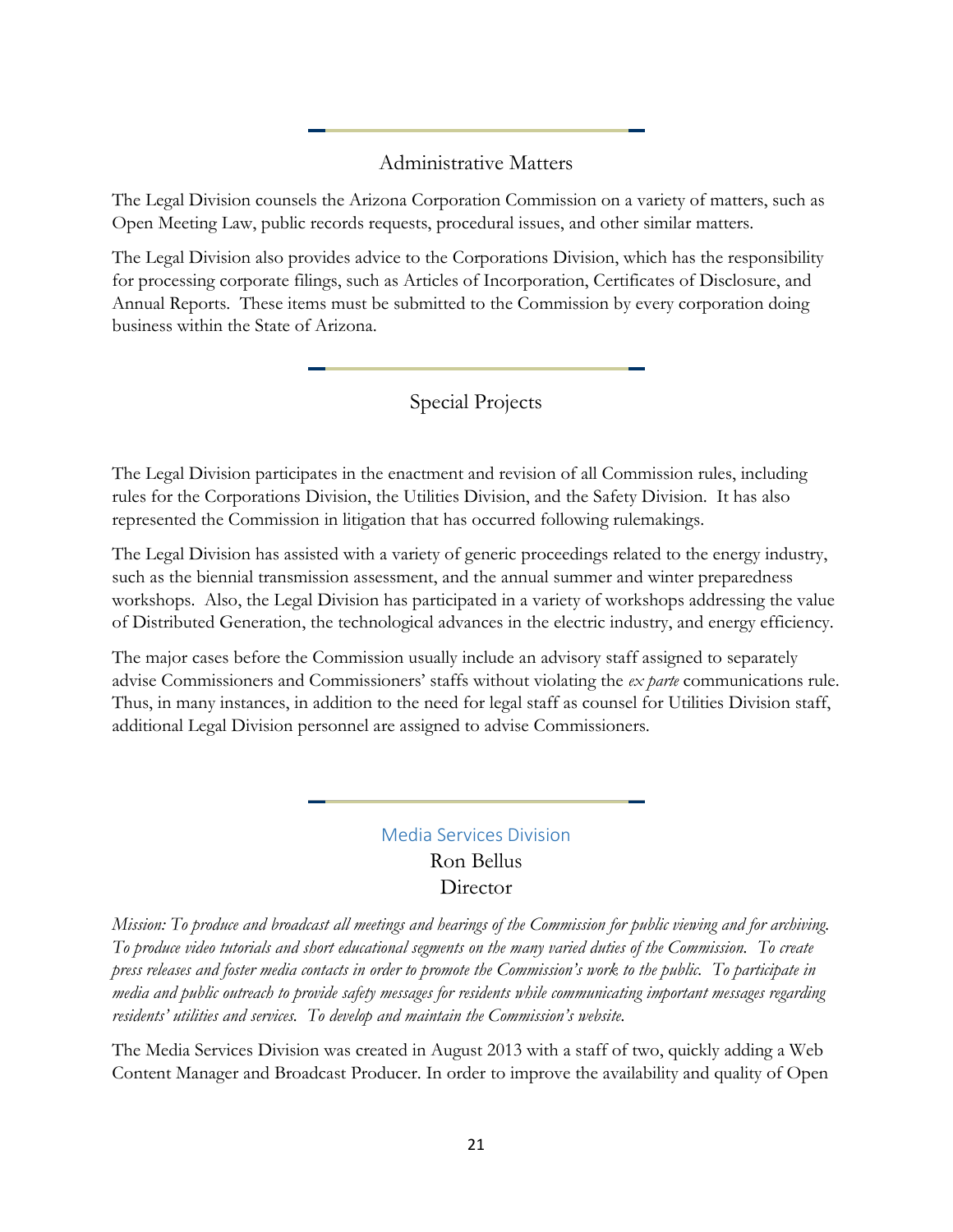Meeting broadcasts, the Division made video and audio upgrades to the hearing room and rearranged its five cameras to allow better viewing angles.

Other improvements made to the Commission's broadcasting capabilities were an expansion of the Broadcast control room with new equipment added. The audio system in the Commissioners' conference room was upgraded. The Division also implemented a local archival storage system in order to maintain video recordings as public records.

In an effort to provide greater public access to Commission proceedings, the Division upgraded the hearing room used in Tucson to install broadcast capability. Previously, video of Tucson hearings and Open Meetings were not available as streaming video.

## 2015-2016 Annual Report

In the Summer of 2015 Broadcast Services was formally changed to Media Services when we added the Communications Department to the division. After a nearly two-month search involving more than a dozen highly qualified candidates, Angie Holdsworth, formerly of Phoenix television news Channel 15, was chosen to head up the Communications Department of the Media Services Division. Angie dove right in and immediately transformed the department into a professional public information office. In addition to sending out press releases announcing and reporting on Open Meetings, Workshops and Hearings, Angie has developed excellent relationships with members of the media and has been successful in developing news stories highlighting the positive activities and message of the Commission.

Web Content Manager Julius Santos updated and maintains the press release directory; decommissioned the outdated web statistic server, Birdman; and structured our Granicus media archive. Additionally, he reconstructed all the Division main pages; completed building secondary pages (with outside vendor STG); refreshed outdated pages; updated all pages for Safari and Chrome capability; and updated and refreshed CMS tool. Julius also continues to create new analytics/statistics solutions and is always fixing broken links.

Under the direction of Broadcast Manager Dan Pasula, the Broadcast Department continues to produce and archive all Open Meetings, Hearings and Workshops. Additionally, Senior Broadcast Tech Mike Valladao and Division Director Ron Bellus produced the following videos: the balance of Commissioner Tom Forese's "Inspire" video series, a ten-part series of interviews with successful Arizona entrepreneurs; supervisor training video for disciplining employees; Active Shooter training video; SECC kick-off video; Arizona 8-1-1 PSA/video; all the ROSE quarterly recognition and special events; "Welcome to e-docket" video; and the Biennial Transmission Assessment Workshop video. Also, Mike and Ron accompanied Commissioner Andy Tobin on his statewide outreach to rural communities visiting Yuma, Bullhead City and Kingman, and Window Rock and Show Low. Broadcast Tech Steve Rosendahl worked on the following: programming and testing audio and control systems for Phoenix Hearing Room 2; reprogramming audio and control systems for Phoenix Hearing Room 1; reprogramming audio system in Commissioners' Conference Room; update antenna system for Phoenix Hearing Room 1; and inventoried all audio/video equipment for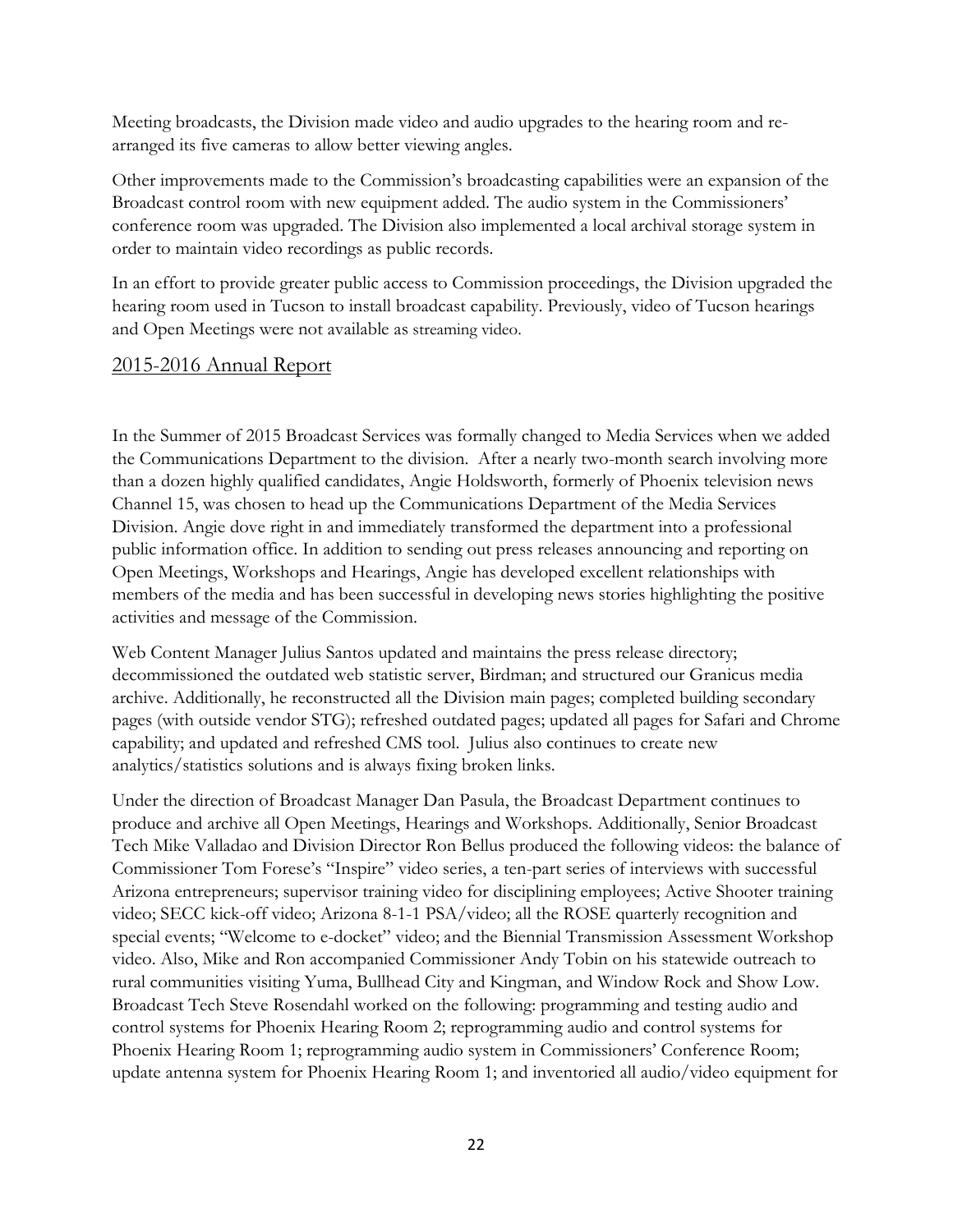<span id="page-27-0"></span>Division. Work continues on the design and preparation of Tucson Hearing Room audio and control systems.

> Safety Division Jeff M. Hatch-Miller

> > Interim Director

Railroad Safety Section

Brian Lehman

Supervisor

**Mission:** *To ensure that the citizens of Arizona as well as railroad employees throughout the State have a Railroad System that is operated and maintained in as safe a manner as possible*.

The Railroad Safety Section enforces Federal Railroad Administration (FRA) regulations and standards relative to track, signal, motive power and equipment, railroad operating practices, and the shipment of hazardous materials by rail. The Railroad Safety Section is also responsible for enforcement of Commission regulations dealing with rail safety as well as inspection and review of industrial track and rail-highway grade crossing construction projects. In addition to its main office in Phoenix, Rail Safety inspectors are also located in the Commission's Tucson office. This staffing arrangement provides the Commission and the citizens of Arizona with the ability to respond quickly to any rail incident and for direct contact for more routine matters.

During FY 2015-2016, the Section inspected 1,489 miles of track, 1,910 freight cars, 187 locomotives, 288 grade crossings, and 9 industrial track facilities. In addition, 14 incidents were investigated that involved tank cars carrying hazardous materials. The Railroad Safety Section assisted the FRA in the investigation of the 23 incidents as part of its hazardous materials inspection responsibilities. Additionally, 497 signal and train control devices were inspected. The Section investigated 24 train derailments, along with 15 grade crossing accidents and 21 complaints received from other governmental agencies, railroad employees and the public. In total, the Section recommended 29 violations for prosecution of non-compliance of federal regulations.

Commission staff, in conjunction with the Federal Highway Administration (FHWA) and the Arizona Department of Transportation (ADOT), conducts an annual review of more than 700 public rail-highway crossings throughout the state and prepares a list of crossings to be considered for improvement using federal funds. From the list, the Commission publishes an array of 5-8 crossings each year. During FY 2015-16, the Commission approved 5 crossing projects for improvement using federal funds. The array is then submitted to Arizona cities, towns, and/or counties to make application for funding through ADOT to the FHWA.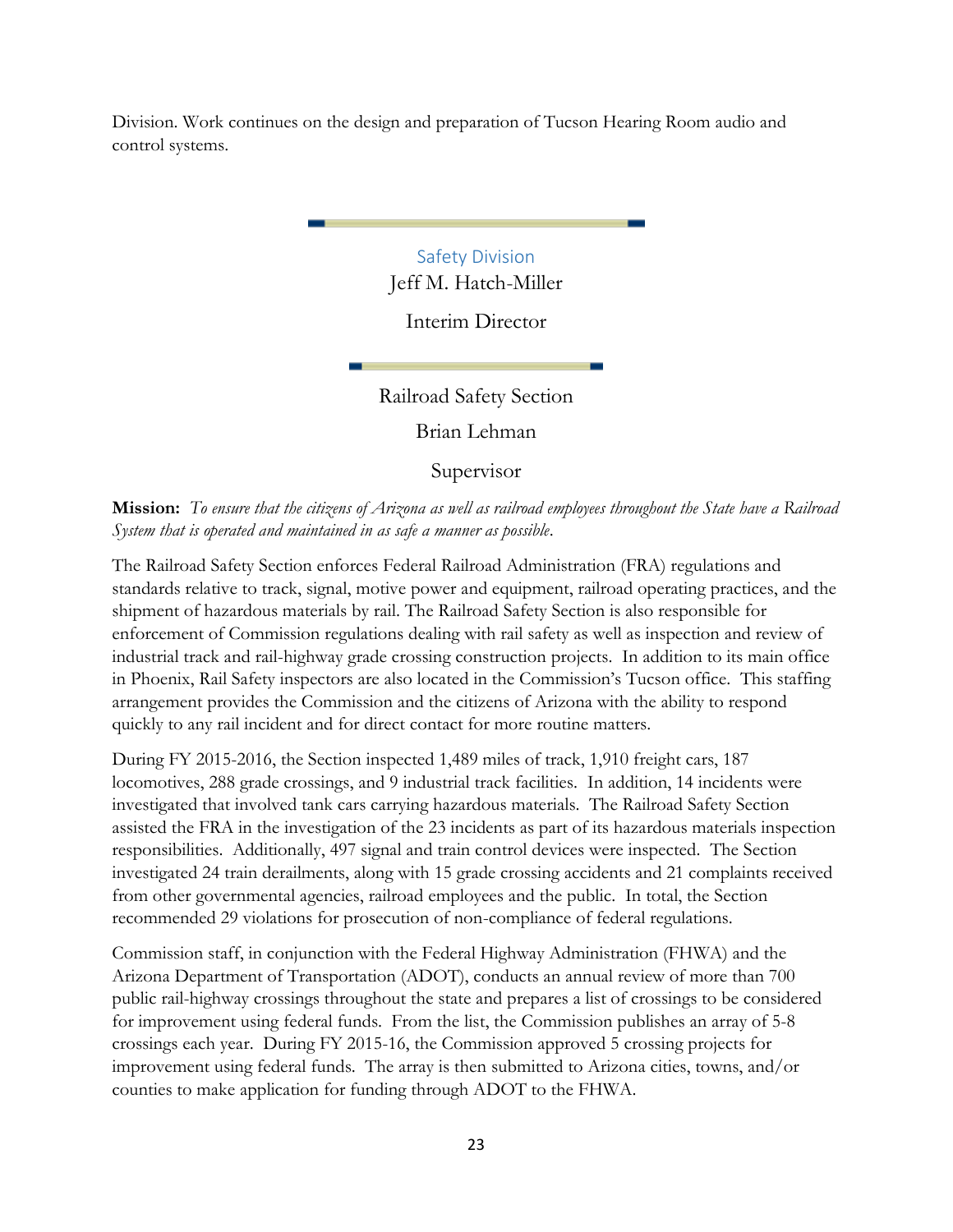Another responsibility of the Section is reviewing applications for modification to existing at-grade crossings or the creation of new at-grade crossings. Staff reviews and analyzes such crossing applications and makes recommendations to the Commissioners regarding safety requirements at the crossings. During FY 2015-2016, the Commission approved 9 crossing improvement projects.

The Section is also very active in the Arizona Operation Lifesaver Program, a public awareness program that promotes rail-highway crossing and trespasser safety. During FY 2015-2016, Railroad Safety Staff gave Operation Lifesaver grade crossing safety presentations to school bus drivers and school transportation officials in 3 Arizona public school districts. The Railroad Safety Section is in the process of hiring three new inspectors to include the disciplines of Track, Highway Grade Crossing and a Signal & Train Control inspector. The Section anticipates hiring these inspectors by August 31, 2016.

> Safety Division Jeff M. Hatch-Miller Interim Director Pipeline Safety Section

Gregory D. Taylor

Interim Supervisor

**Mission:** *To enforce federal and state pipeline safety regulations and to provide training and guidance to pipeline operators to ensure safe operation of pipeline facilities. To enforce the Arizonan Underground Facilities Law and to provide training to facility owners and excavators in an attempt to reduce damage to underground facilities and to eliminate personal injuries and deaths associated with the underground facilities.*

The Pipeline Safety Section operates its main office in Phoenix and staffs offices in Tucson and Prescott. Staffing offices around the state allows the section to respond expeditiously to pipeline incidents wherever they occur as well as to provide a local point of contact for investigations, audits and outreach opportunities.

The Pipeline Safety Section enforces pipeline safety standards and operating practices applicable to the transportation of gas and hazardous liquids by pipeline and the operation of liquefied natural gas facilities. Inspections are conducted on all interstate gas transmission and interstate hazardous liquid pipeline facilities. Inspection and operation audits are conducted on all intrastate natural gas transmission/distribution pipelines, intrastate liquefied petroleum gas distribution pipeline, intrastate hazardous liquid pipelines, intrastate liquefied natural gas facilities and master meter natural gas operations, such as apartments, mobile home parks, schools and other gas distribution systems at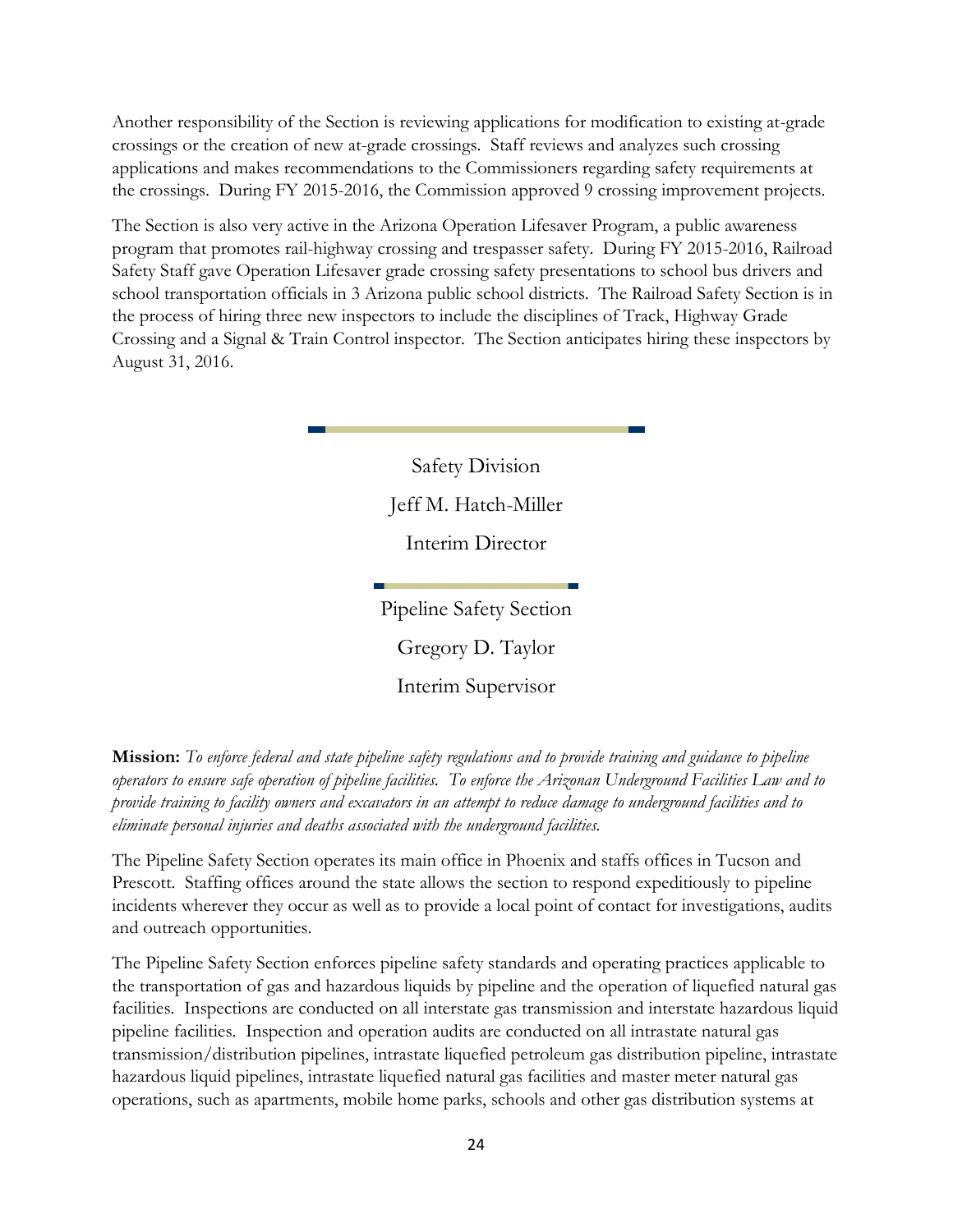the point beyond the utility company meter. The Pipeline Safety Section also enforces the Arizona Underground Facilities Law, previously known as the "Blue Stake" Law.

As a result of these responsibilities, the Pipeline Safety Section monitors the activities of 6 interstate natural gas transmission pipelines, 1 interstate hazardous liquid pipeline, 15 major intrastate gas pipeline operations, 2 intrastate liquefied natural gas facilities, 8 intrastate gas transmission pipelines, 3 intrastate hazardous liquid pipelines and 938 master meter natural gas operations.

During FY 2015-16, the Pipeline Safety Section inspected 10 major intrastate natural gas and liquefied petroleum gas distribution pipeline operators, 7 intrastate gas transmission pipeline operators, 2 intrastate hazardous liquid pipeline operators, 2 intrastate liquefied natural gas operator, 5 interstate gas transmission operators, and 1 interstate hazardous liquid pipeline operator. In addition to the comprehensive inspections above, Pipeline Safety Section staff also conducted 111 specialized inspections, 21 follow-up inspections, and 1 incident investigations of major intrastate operators.

The Pipeline Safety Group conducted 596 comprehensive master meter (MM) inspections, 141 specialized MM inspections, 355 follow-up MM inspections and 204 construction inspections of master meter natural gas distribution systems. In addition during FY 2015-16, the Pipeline Safety Section investigated 118 reported violations of the Underground Facilities Law, issued 84 notices of violations and collected \$33,000 in fines.

Staff also received 1,137 notices of incidents from pipeline operators. Pipeline operators shut off gas service to 87 master meter gas systems that required repair. During the fiscal year, the Pipeline Safety Section provided 14 training workshops for 250 operators of master meter gas systems and assisted master meter operator personnel by making pipe locating and leak detection equipment available to them. Staff participated in 30 Damage Prevention seminars held state-wide, with various utility operators, Arizona Utility Contractors Association (AZUCA) and Arizona 811 with a total of 2,076 attendees.

> Securities Division Matthew Neubert **Director**

<span id="page-29-0"></span>**Mission:** *To ensure the integrity of the securities marketplace through investigative actions as well as the registration and/or oversight of securities, securities dealers and salesmen, and investment advisers and their representatives; to enhance legitimate capital formation; and to minimize the expense of regulatory compliance on legitimate business, consistent with vigorous investor protection.*

The Securities Division reviews prospective offerings of securities to ascertain that full and fair disclosure is made to potential securities investors and that the terms of offerings are not inherently fraudulent.

Securities dealers, salesmen, investment advisers, and investment adviser representatives are required to register with the Division prior to conducting business in Arizona.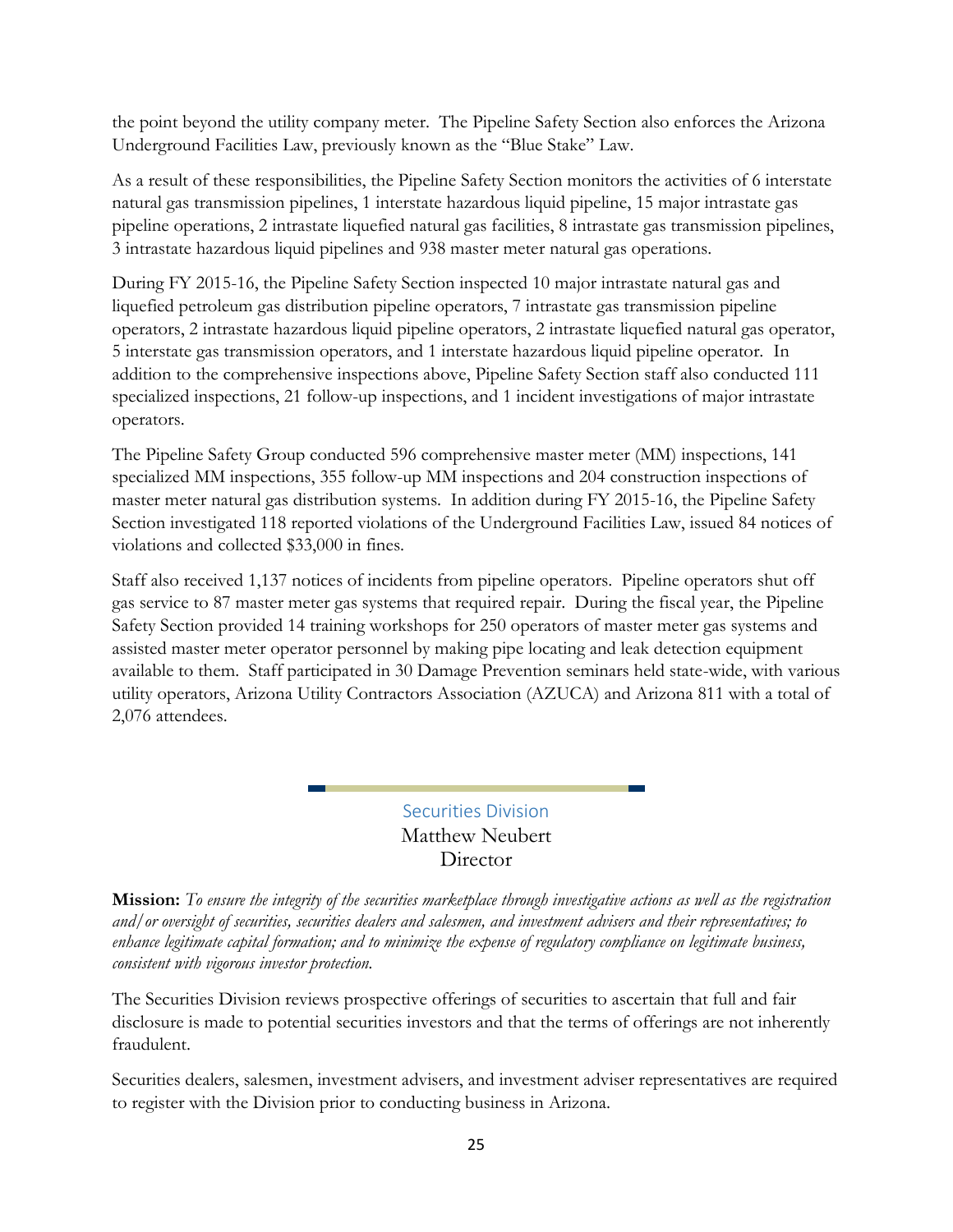The Division reviews these applications and monitors the conduct of investment advisers, investment adviser representatives, dealers, and salesmen; investigates possible violations of the Securities Act and Investment Act; where the evidence warrants, brings administrative or civil or refers criminal actions; and conducts programs to educate investors to protect themselves.

The Division has two major sections:

- 1) Registration and Compliance
- 2) Enforcement

## Registration & Compliance Section

Registration and Compliance reviews applications for registration and exemption filings in connection with securities transactions under the Arizona Securities Act. This Section is also responsible for the administration of the registration and licensing provisions of the Securities Act and the Investment Management Act pertaining to dealers, salesmen, investment advisers, and investment adviser representatives. Staff conducts on-site examinations of dealers and investment advisers to ensure compliance with these Acts.

The Corporation Commission is authorized to deny, suspend, or revoke a registration or license, to assess fines, and to order restitution.

#### FY2016

- The Division processed 95 dealer and 37,805 salesman registrations.
- At the close of FY16 1,933 dealers and 193,813 salesman were registered in Arizona.
- The Division processed 305 investment adviser registrations and 2,810 investment adviser representative licenses.
- At the close of FY16 there were 2,584 investment advisers licensed in Arizona of which 586 were based in Arizona. In addition, there were 8,185 investment adviser representatives licensed.
- The Division conducted 55 field examinations of dealers and investment advisers.
- The Division processed 27,863 applications for securities registration and notice filings, 1,837 filings for various exemptions from registration and 2,074 name change requests.

Division duty officers responded to approximately 5,755 inquiries from the public.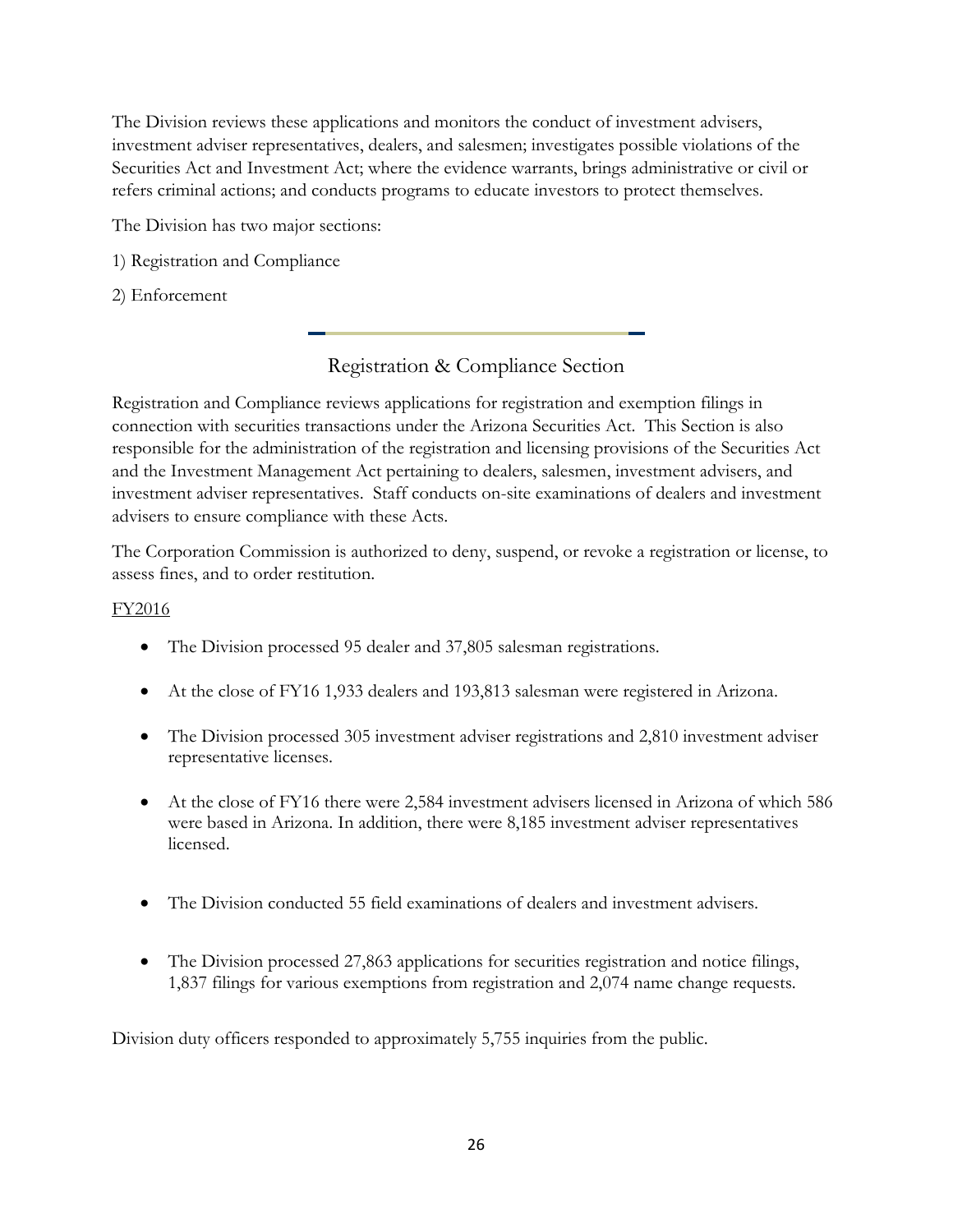## Enforcement Section

The Securities Division maintains an active enforcement program in order to protect the integrity of the marketplace and to preserve the investment capital formation process by investigating possible violations of the Securities Act and the Investment Management Act.

The Corporation Commission is authorized to enter cease and desist orders, to assess penalties, and to order restitution. The Commission may also apply to the Superior Court of Maricopa County for an injunction or the appointment of a conservator or receiver or to enforce Commission orders. The Corporation Commission may also transmit evidence to the Attorney General and County and United States Attorneys, who may file criminal cases.

The Securities Division makes a substantial commitment to its cases once litigation is commenced. Securities Division attorneys litigate administrative and civil cases, assisted by special investigators, legal assistants, and certified public accountants. Because of their familiarity with the facts in a case they have investigated, Enforcement staff may also assist in criminal prosecutions of cases they refer for prosecution.

#### FY2016

- The Division initiated 24 investigations and had a total of 44 matters under investigation at fiscal year-end.
- The Division filed 11 administrative proceedings involving 30 respondents, and assisted state and federal law enforcement agencies in obtaining 11 indictments.
- The Corporation Commission issued 15 Cease and Desist Orders against 33 respondents based on the Division's actions.
- The Commission also ordered 12 respondents to pay \$9,282,744 in restitution and 15 respondents to pay \$431,000 in administrative penalties.
- The Commission revoked or suspended 3 licenses or registrations.
- Criminal prosecutions assisted by Securities Division staff resulted in 10 criminal convictions with defendants being ordered to pay \$5,012,815 in restitution.

These administrative and civil actions resulted in money being paid into Arizona's General Fund. The Corporation Commission's funding is appropriated through the normal state budget process.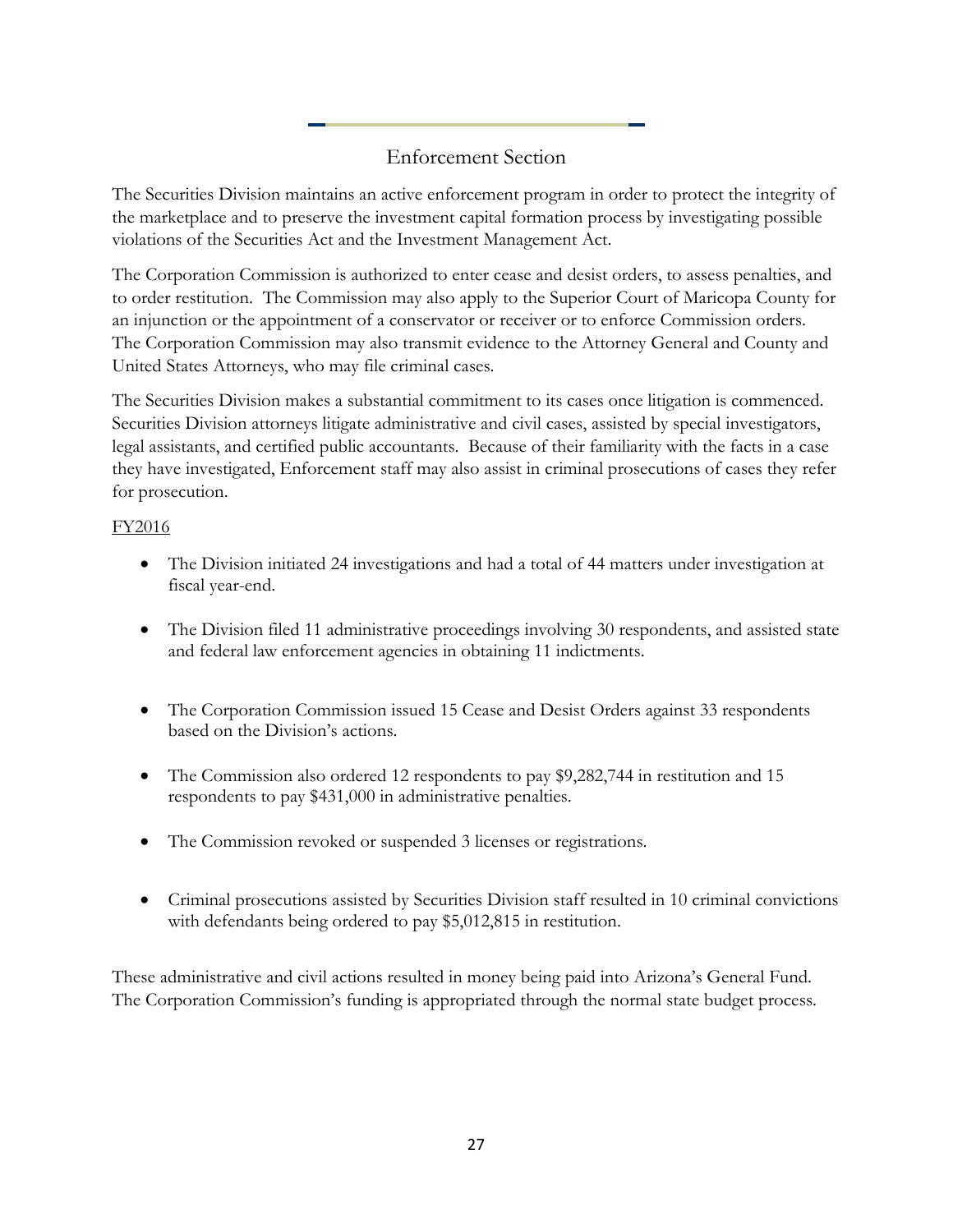### Investor Education

The Securities Division's investor education program features a full-time investor education coordinator who makes presentations to civic, consumer, and educational groups across Arizona. The Securities Division believes that an informed investor is the best defense against investment fraud.

In FY2016, the Division conducted and/or attended 37 public education programs/events with approximately 4,500 attendees. This outreach included both communities inside Maricopa County and other communities across the state.

In addition to group presentations, Division investor education staff participate in outreach organizations that address issues such as elder fraud and financial exploitation. The Division also distributes its investor educational message and materials through the Internet, press releases, newspaper articles, and printed materials available at libraries and in the public office areas of various consumer groups. Through these efforts, the Securities Division stresses to Arizonans the importance of verifying the licensure status of the promoter before they invest and of making informed investment decisions, thereby reducing the likelihood of falling victim to unscrupulous financial professionals.

The Securities Division maintains strategic partnerships with other agencies and nonprofit organizations in order to further educational efforts. These partners include the North American Securities Administrators Association (NASAA), the U.S. Securities and Exchange Commission, the Arizona Attorney General and the Financial Industry Regulatory Authority (FINRA).

> Utilities Division Thomas M. Broderick Director

<span id="page-32-0"></span>**Mission:** *To recommend thoroughly-researched, sound regulatory policy and rate recommendations to the Commissioners, which are based on a balanced analysis of the benefits and impacts on all stakeholders and are consistent with the public interest.*

The Utilities Division monitors the operations of approximately 600 companies providing utility service within the State of Arizona. Article XV of the Arizona Constitution defines "public service corporations" as "those furnishing gas, oil, or electricity for light, fuel or power; water for irrigation, fire protection, or other public purposes; or those transmitting messages or furnishing telegraph or telephone service." The Commission's regulatory responsibilities are established in the Arizona Constitution (Article XV) and the Arizona Revised Statutes (§40-201, et seq.), and further defined in the Arizona Administrative Code (Title 14, Chapter 2).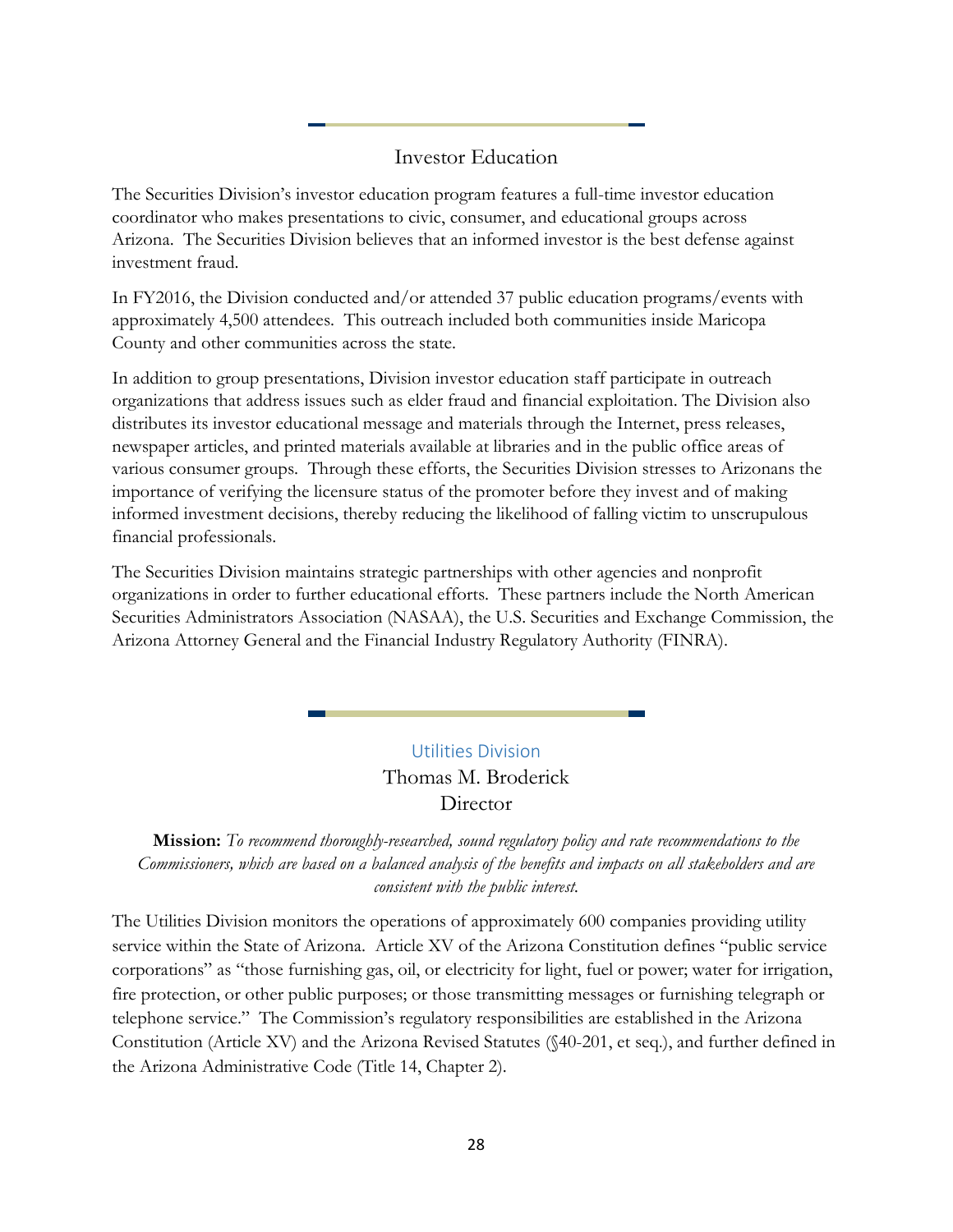One of the Utilities Division's major responsibilities is rate review in conjunction with the determination of rates that are just, fair and reasonable to the utility's customers and company stakeholders which will result in a reasonable return on fair value for public service corporations.

The Division reviews utility company financial records and recommends to the Commission appropriate rates and revenue requirements. With the exception of small public service corporations, these requests for rate changes are typically determined in an evidentiary hearing. Regardless of the size of the public service corporation, all rate changes require approval of the Commission in an open meeting.

Staff preparation for a major rate hearing begins at the time of the utility's initial filing, and takes approximately four to six months before the hearing takes place. Work efforts between the time of filing and a hearing include a review of documents on file with the Commission; an audit of the books and records of the utility; on-site inspections of plants and facilities; discussions with utility personnel and interested parties; formulation of the staff recommendation; and preparation of written testimony and schedules.

As a result of the telecommunications industry evolving from a monopoly to a competitive industry, the Utilities Division has the added responsibility of providing leadership and support in the development of competition. The Division works with the Commissioners and all affected stakeholders to develop equitable competitive markets that will benefit consumers of telecommunications services.

Throughout FY 2015-16, the Division devoted significant resources to the following major efforts:

- Arizona Public Service Rate Case
- Commission's Investigation of Value and Cost of Distributed Generation
- **Garkane Energy Rate Case**
- Graham County Utilities (Gas Division)
- Navopache Electric Cooperative (Streamlined Rate Case)
- Proposed Rulemaking Regarding Interconnection of Distributed Generation Facilities
- Resource Planning and Procurement
- Sulphur Springs Valley Electric Cooperative Rate Case
- Trico Electric Cooperative Rate Case
- Tucson Electric Power Rate Case
- UNS Electric, Inc. Rate Case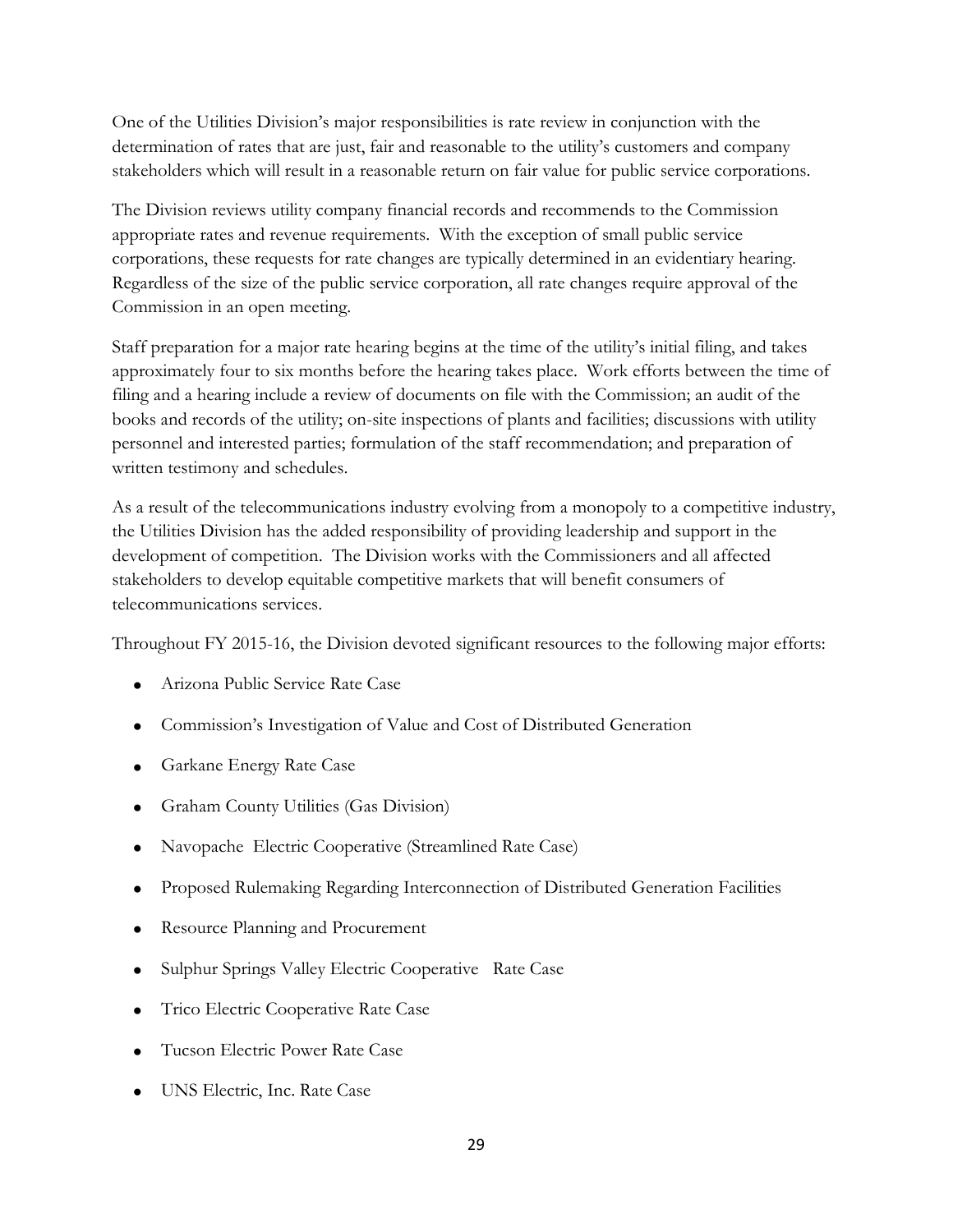- Arizona Water Company Rate Case
- EPCOR Water Arizona Inc. Rate Case
- Green Acres Water Company Rate Case
- Liberty Utilities Rate Case
- Sahuarita Water Company Rate Case
- Southland Utilities Company, Inc. Rate Case
- Southwest Environmental Utilities, LLC
- Tacna Water Management Company Rate Case
- Utility Source LLC Rate Case
- Valley Utilities Water Company, Inc. Rate Case
- Review and preparation of recommendations for 9 Renewable Energy Standard and Tariff implementation plans
- Review and preparation of recommendations for numerous other electric and natural gas energy efficiency programs, including cost benefit re-calculations
- Analysis and preparation of multiple Telecom Certificates of Convenience and Necessity (CC&N)
- Participation in several transmission line siting cases
- Continued supervision of interim managers for several water companies
- Ongoing efforts to monitor service quality and reliability among regulated utilities; and
- Modifications to Commission's Holding Companies and Affiliated Interest Rules

The Utilities Division consists of five sections through which the staff performs its responsibilities:

- 1) Revenue Requirements & Audits
- 2) Policy & Programs
- 3) Engineering;
- 4) Consumer Services;
- 5) Administrative Services.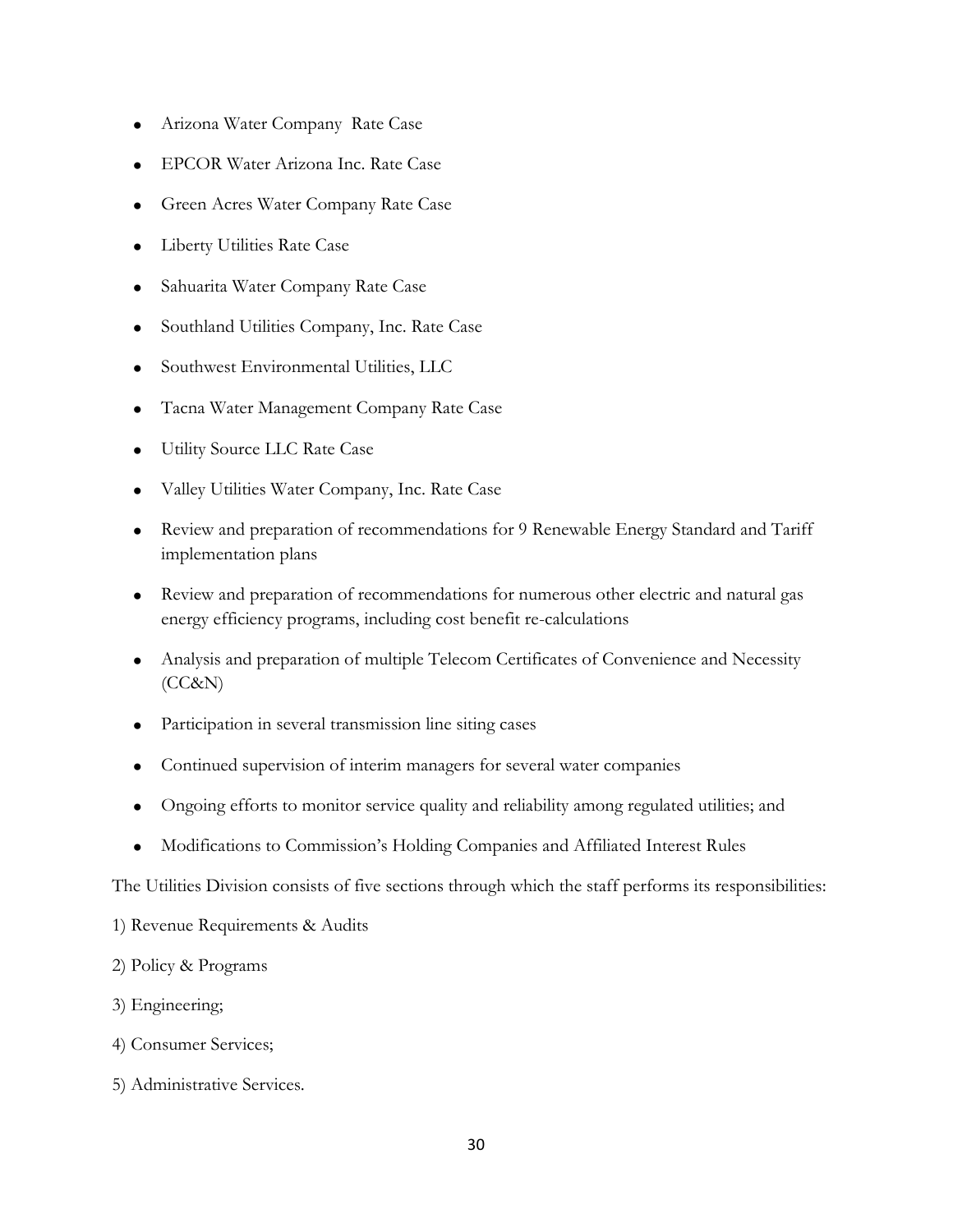The Division oversees the following numbers of utilities:

\*The Commission oversees over 450 individual water and sewer systems. Multiple systems can be operated by the same utility company.

#### Revenue Requirements & Audits

This Section is responsible for the analysis of all financial aspects of utility company applications, including requested approvals for rate increases, mergers, debt, transfers of assets, purchased power adjustor revisions, ACC authorized Systems Improvements Benefits filings, and applications for Certificates of Convenience & Necessity "CC&N". The analysts prepare staff reports and written testimony, including financial schedules and spreadsheets, and testify in administrative hearings regarding their findings, conclusions and recommendations.

During FY 2015-16, the Section analyzed a number of large rate-related cases, as well as numerous small water company rate cases. Staff's responsibilities in analyzing a rate application include conducting a regulatory audit and developing recommendations that address various accounting issues, reasonableness of expenses, cost of capital, overall revenue requirement, and rate design.

Policy & Programs Section

The Policy and Programs Section analyzes economic and policy issues pertaining to the Commission's regulation of investor-owned electric and gas utilities and rural electric and gas cooperatives. The section also analyzes and implements telecommunications policies adopted by the Commission. The staff uses a variety of computer models, quantitative techniques and qualitative methods in its utility evaluations and research. Recommendations are presented to the Commissioners through staff reports, sworn testimony, memorandums and recommended orders.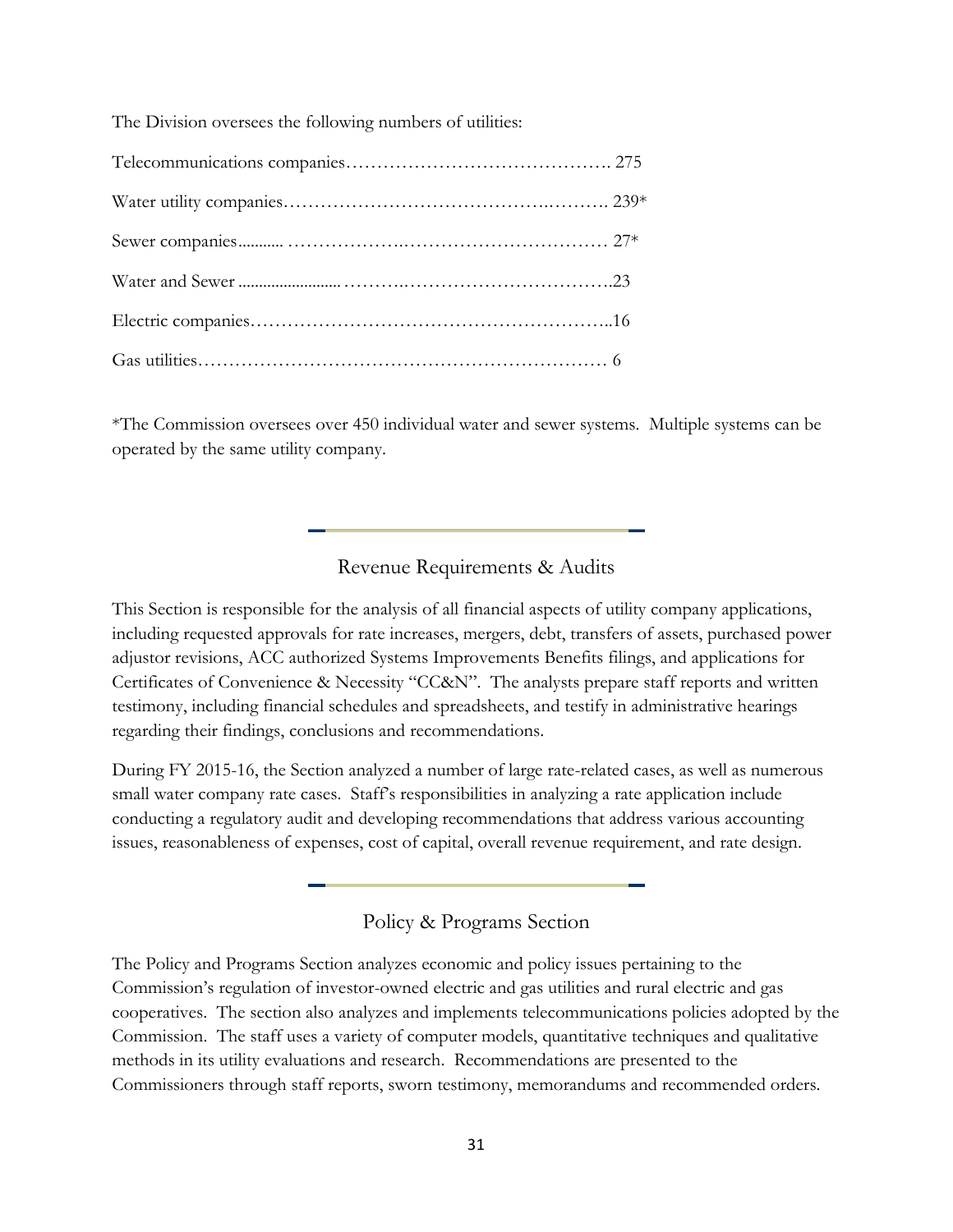The section is also responsible for analyzing and preparing Staff recommendations for the majority of electric tariff filings, special contracts, natural gas tariff filings, renewable energy programs, demand-side management programs, rulemakings, telecommunications tariff filings, proposed tariff revisions and competitive telecommunication inter-connection agreements. The section also processes applications for Certificates of Convenience & Necessity "CC&N" for competitive telecommunications firms.

The section is also responsible for compliance and enforcement and ensures that utilities comply with the provisions of the Arizona Revised Statutes, Commission rules and Commission orders.

Staff are responsible for: tracking compliance relative to annual report filings, filings made pursuant to Commission rules and orders and administering the annual regulatory assessment.

During FY 2015-16, staff reported the following compliance actions:

- 586 annual reports were mailed to utilities and monitored for filing.
- 161 new decisions were entered and tracked for compliance.
- 135 utilities were required to remit an annual assessment and monitored for compliance.

## Engineering Section

The Engineering Section conducts technical reviews of all Commission-regulated utilities (except gas, which is done by the Pipeline Safety Group) to assure compliance with accepted service, safety, maintenance, performance and regulatory standards. This Section monitors and conducts on-site investigations of regulated water, wastewater (sewer), irrigation, telecommunications and electric companies. The staff also investigates accidents and incidents involving utilities that result in service outages, property damage and consumer inquiries.

The Engineering Section assists the Consumer Services Section with the technical aspects of complaints received from utility customers. The engineers accompany Consumer Services Section personnel on investigations of such complaints. Assistance is also provided to other sections in the processing of Certificates of Convenience & Necessity "CC&N" applications for all regulated utilities. The engineers work with the Compliance and Enforcement Section to assure compliance with Commission Orders.

The Engineering Section assists the Revenue Requirements & Audits Section in the processing of rate case applications, financing applications and other cases. Inspections are performed to determine whether utility plant is "used and useful." The Engineering Section staff also reviews and/or conducts cost of service studies filed by the utilities.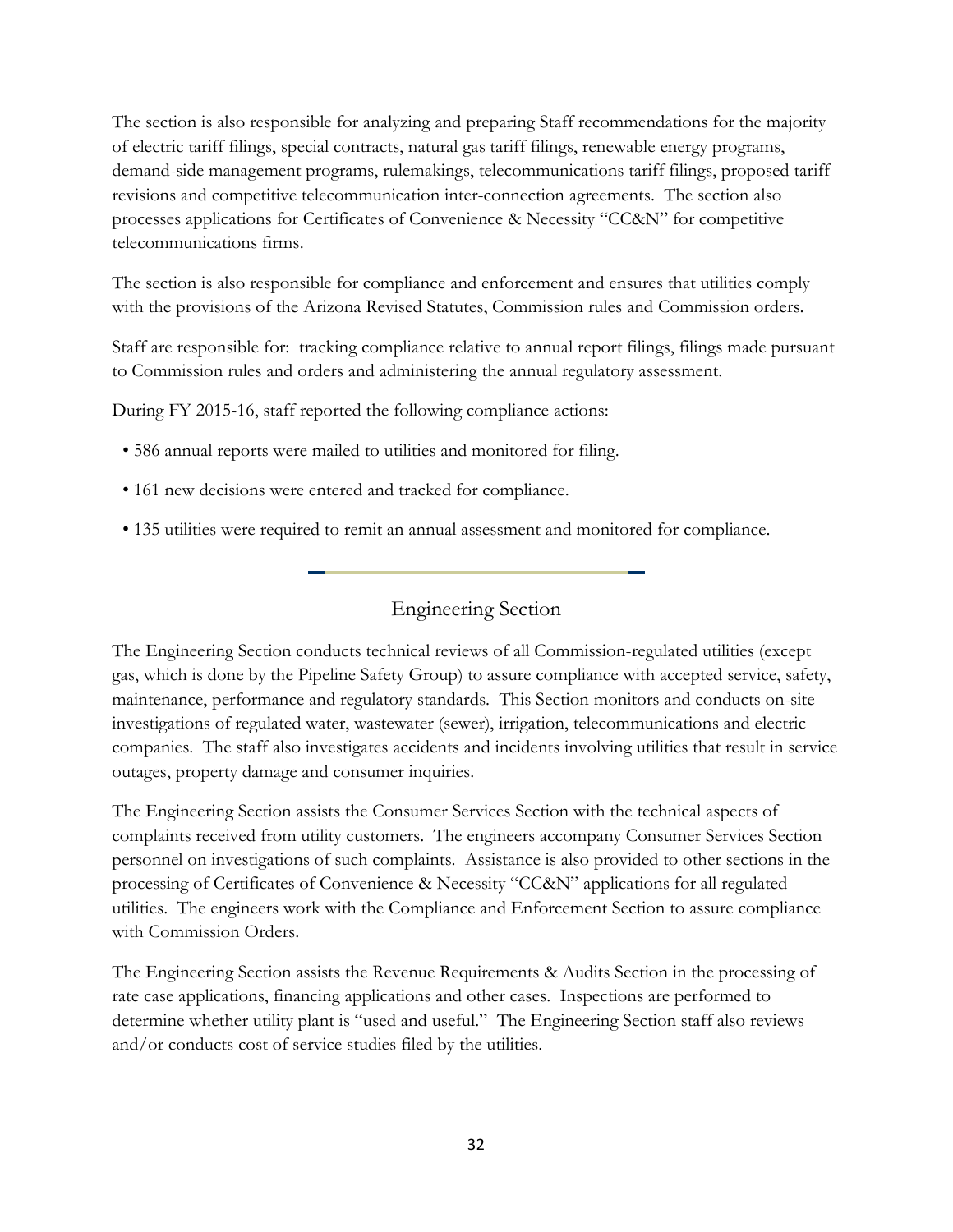In the water/wastewater area, the engineers monitor the operation of over 400 individual water and sewer systems. These systems range in size from less than 10 connections to over several thousand connections. The engineering staff also assists in the processing of water main extension agreements.

The electrical engineers monitor the operation and maintenance of all generating and transmission resources within Arizona. This includes the nation's largest nuclear plant, the Palo Verde Nuclear Generating Station, located approximately 50 miles west of Phoenix. The Engineers also support Commission representatives who serve on the Arizona Power Plant and Transmission Line Siting Committee. Engineers assist in evaluating issues related to reliability of newly-proposed generating stations and transmission lines.

The electrical engineers are responsible for preparing the Biennial Transmission Assessment Report and for reviewing the associated utility filings. The electrical engineers are also responsible for enforcement of the Overhead Power Line Safety Law.

The electrical engineers monitor and actively participate in statewide and regional organizations that impact the planning of transmission facilities and the safe, reliable operation of the bulk electric system in Arizona.

In the area of telecommunications, the Telecommunications Engineers review various telecommunications applications and utility requests for numbering resources (waiver requests). The Telecommunications Engineers also participate in the telecommunications dockets and are responsible for addressing service quality issues.

In addition, the Engineering Section maintains a Geographic Information System (GIS) program for producing detailed utility service area maps for use by the Commission and the general public.

Consumer Services Section

The Consumer Services Section investigates and mediates complaints from the public regarding operation, billing, terminations, and quality of service and facilities of public service corporations. The Section engaged in the following activities during FY 2015-16:

**Public Comment Meetings:** In an effort to provide consumers an opportunity to voice their concerns and opinions on proposed rate increases and the quality of service of the public utilities serving them, the Consumer Services Section supports public comment meetings. When requested, the Consumer Services Section organizes a public comment meeting. When a public utility files an application for a rate increase, the Consumer Services Section assists in the review of the application for sufficiency. It also receives and responds to customer service problems and comments. During FY 2015-16, the Consumer Services Section assisted with or held 14 public comment/town hall meetings.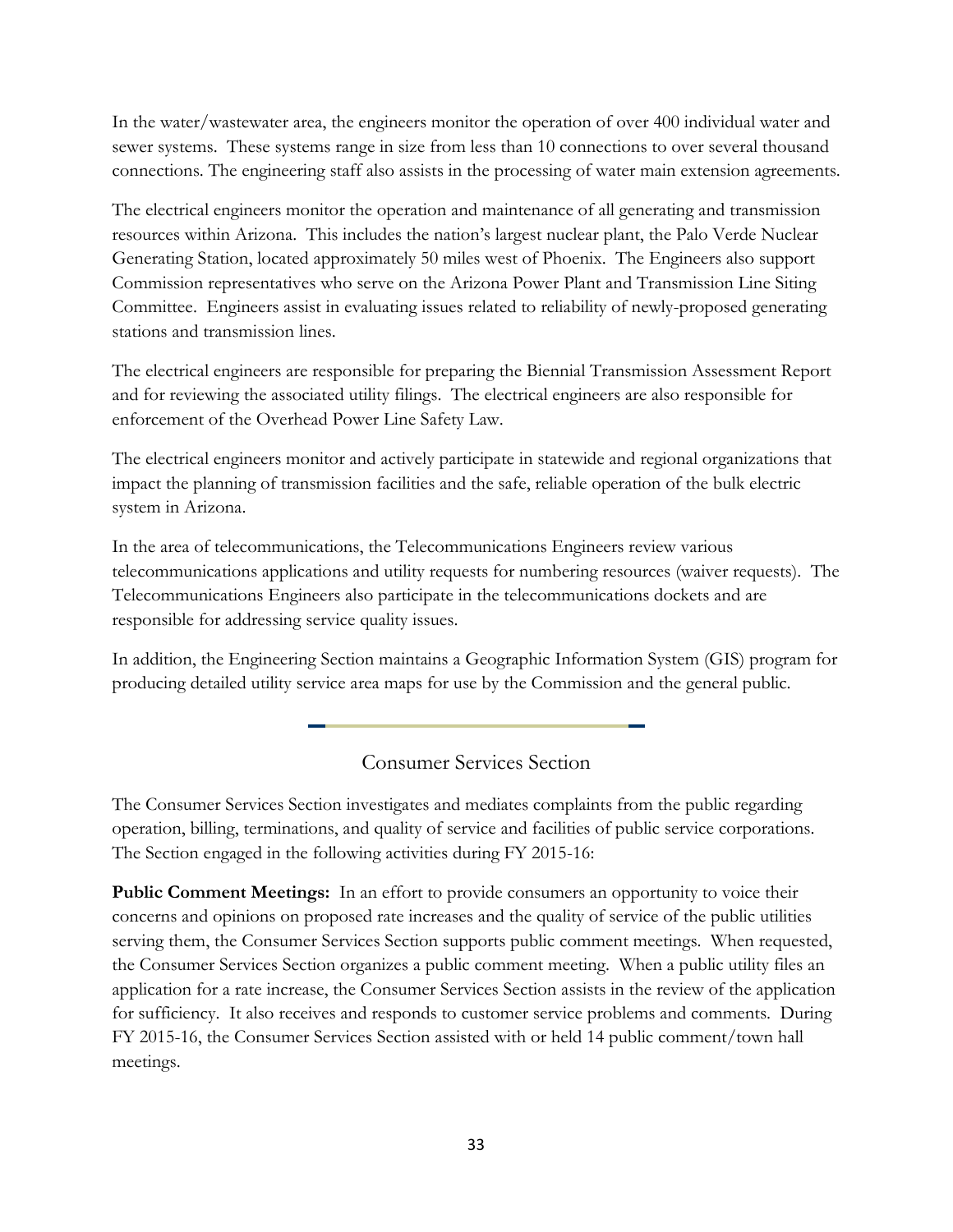**Mediation:** When the public utility and the consumer are not able to agree on the resolution of the consumer's complaint, a representative from the Utilities Division will conduct an independent mediation to resolve the complaint. The Consumer Services Section conducted 14 mediations.

**Meter Testing:** The Consumer Services Section tests water meters when the accuracy of the meter reading is questioned. The Consumer Services Section tested 55 meters.

**Field Investigations:** On-site field investigations are sometimes needed in order to resolve a dispute. These investigations may entail an inspection of the physical plant of the public utility, a review of its books and records, and verbal interaction with the customer and the public utility. Consumer Services conducted 5 field investigations.

**Opinions:** During a pending rate case, consumers are able to provide feedback to the Commission which becomes docketed with the case. The Consumer Services Section handled 2,302 opinions including 96 petitions with 6,544 signatures.

**Complaints & Inquiries:** The following tables list the total complaints and inquiries handled by the Consumer Services Section by utility type and complaint or inquiry type:

## **Complaints by Utility Type**

| Communication Companies 491       |
|-----------------------------------|
|                                   |
|                                   |
|                                   |
|                                   |
|                                   |
| <b>Complaints by Inquiry Type</b> |
|                                   |
|                                   |
|                                   |
|                                   |
|                                   |
|                                   |
|                                   |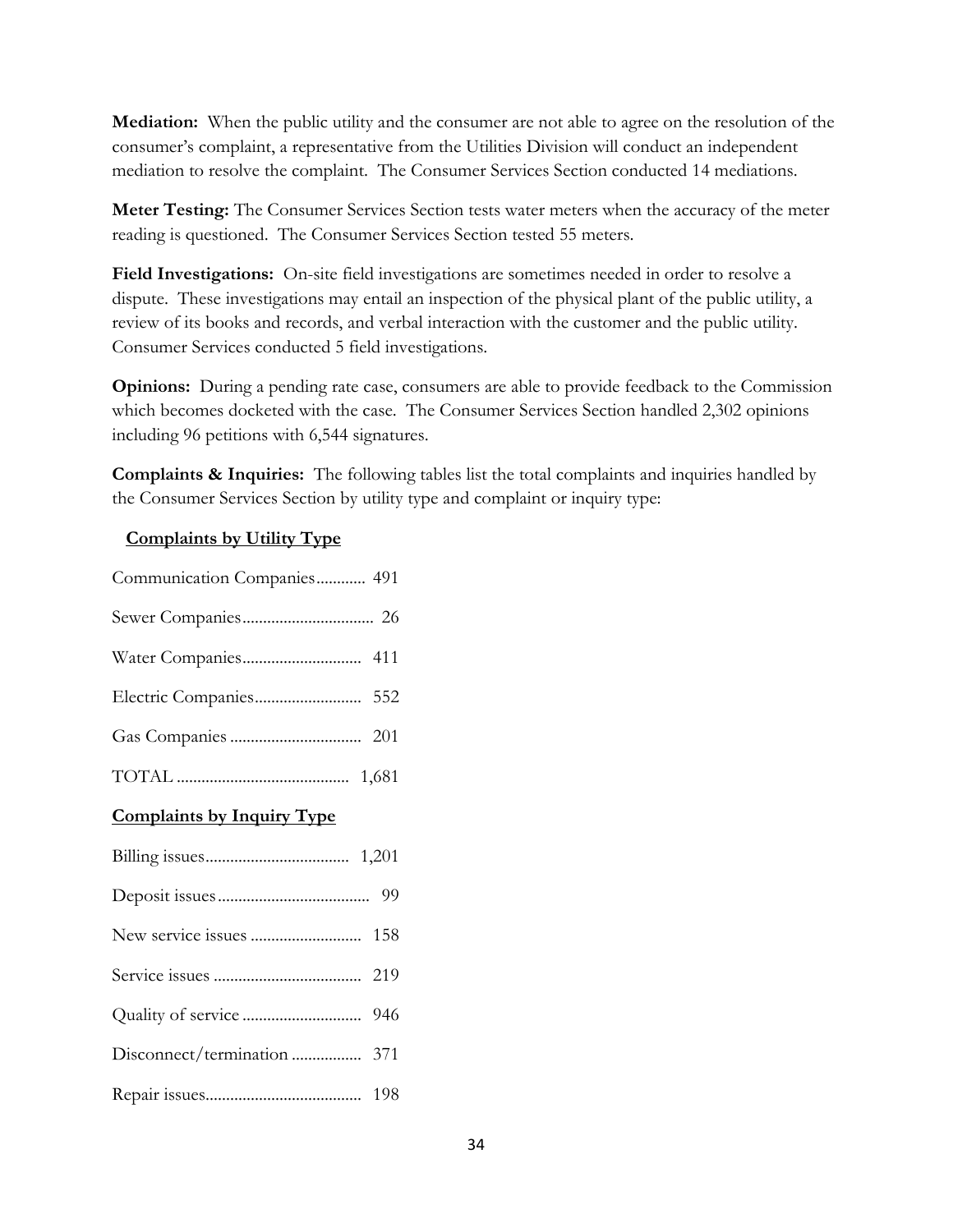| Misc. /Non-jurisdictional  1,583 |  |
|----------------------------------|--|
|                                  |  |

The second table includes all complaints and inquiries included in the first table plus opinions, miscellaneous and non-jurisdictional and other issues unrelated to regulated utilities.

## Administrative Services Section

The Administrative Services Section provides general and complex administrative and clerical support to the Director's office and the following Sections: Revenue Requirements & Audits; Policy & Programs; Engineering, and Consumer Services.

Administrative support staff format and process open meeting items, staff reports, testimony and correspondence; maintain various databases; scan and link tariff files for posting on the web; scan monthly decisions for Division use; provide research; distribute mail and internally generated documents; and provide general customer service.

In addition, the Section maintains a multimedia library used by Commission employees. The library contains legal, technical and reference publications; federal and state documents; videos and computer programs. The library specializes in utility-related information.

Items processed by the Administrative Services Section during FY 2015-16 include:

| Tariffs Administratively Approved 196 |  |
|---------------------------------------|--|
|                                       |  |
|                                       |  |
| Telecom Interconnection Agreements 16 |  |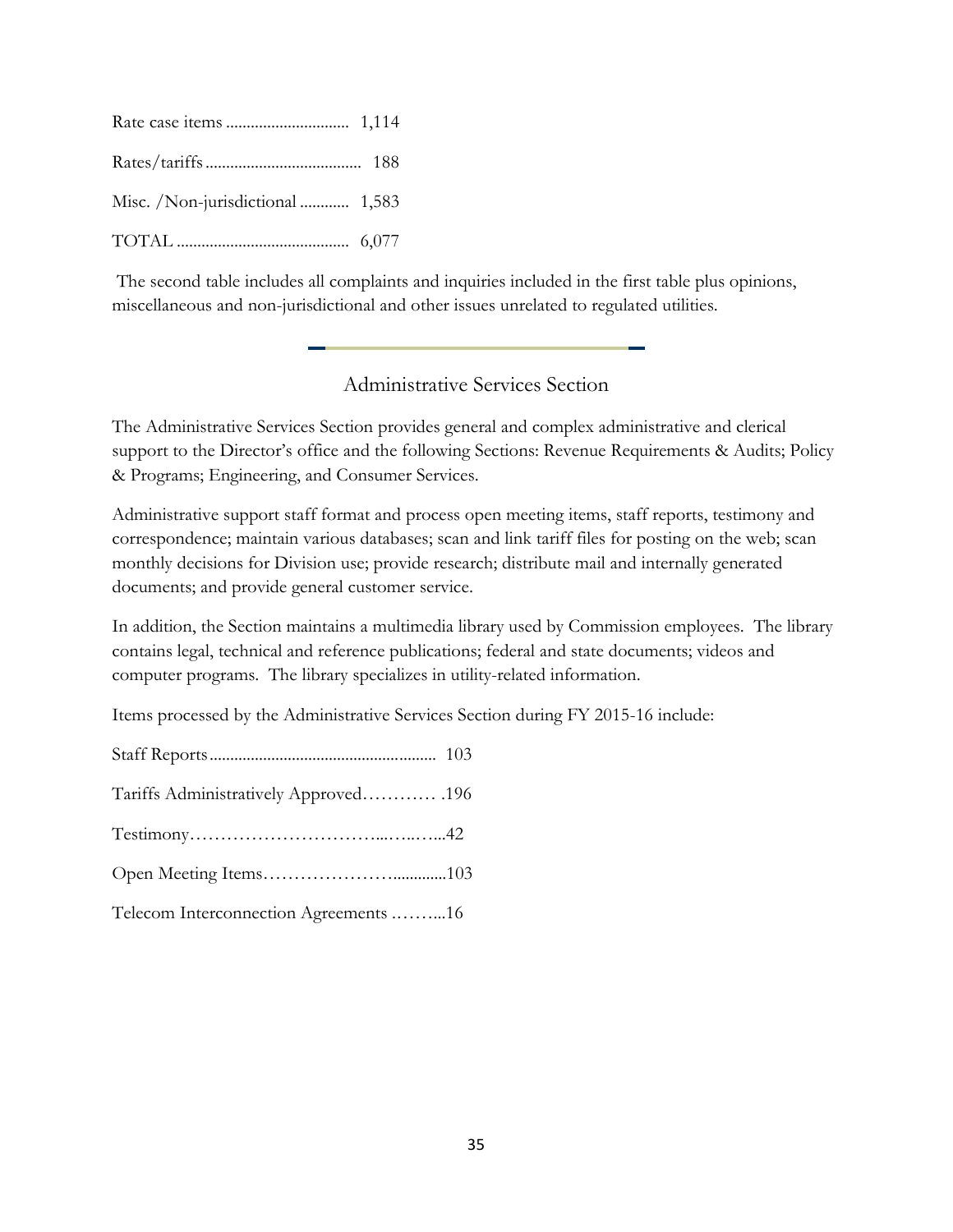#### Appendix

#### Table 1

#### Commission Revenue by Source

<span id="page-40-0"></span>**Fiscal Resources:** Through the budget process, the Arizona Corporation Commission identifies fiscal resource requirements to meet its constitutional and statutory responsibilities. The Commission receives funding through several sources: the State General Fund, the Utility Regulation Revolving Funds, the Arts Trust Fund, the Investment Management Act Fund, the Public Access Fund and Federal grants. All sources except federal grants are subject to legislative appropriation. Beginning in FY 10, the Commissioners' Wing, and Corporations and Securities Divisions were moved from the General Fund to other funds. Only the Railroad Safety program receives General Fund monies.

The Administration Division receives funding from the Utilities Regulation Revolving Fund., the Public Access Fund, and the Securities Revolving Fund. The Corporations Division is the recipient of funding from the Arts Trust Fund and Public Access Fund. The Securities Division receives a portion of the fees it collects through the Securities Regulatory and Enforcement Fund and the Investment Management Act Fund. The Utilities Division, Pipeline and Railroad Safety Sections, and the Legal Division are funded through the Utility Regulation Revolving Fund, which derives its money from assessments on public service corporations. The federal grants are obtained as a reimbursement to the Pipeline Safety Section for fulfilling certain federal responsibilities.

Historically, the Commission has generated significantly more revenue from securities and broker registrations, corporation filing fees, fines and miscellaneous service charges than its General Fund requirements.

|                                     | 1 able 1   |            |            |  |
|-------------------------------------|------------|------------|------------|--|
| Revenue by Source                   |            |            |            |  |
| <b>Commission Revenue by Source</b> | Actual     | Actual     | Estimated  |  |
|                                     | 2014-2015  | 2015-2016  | 2016-2017  |  |
| Corporation Filing Fees*            | 7,156,445  | 7,489,500  | 7,250,000  |  |
| Security and Broker Fees*           | 20,518,248 | 21,087,200 | 21,500,000 |  |
| Miscellaneous Service Charges**     | 50,374     | 35,200     | 50,000     |  |
| Fines & Forfeitures*                | 891,029    | 773,200    | 800,000    |  |
| <b>Utility Assessments</b>          | 15,280,119 | 6,397,500  | 13,000,000 |  |
|                                     |            |            |            |  |

## $T_1$  1 1  $\overline{1}$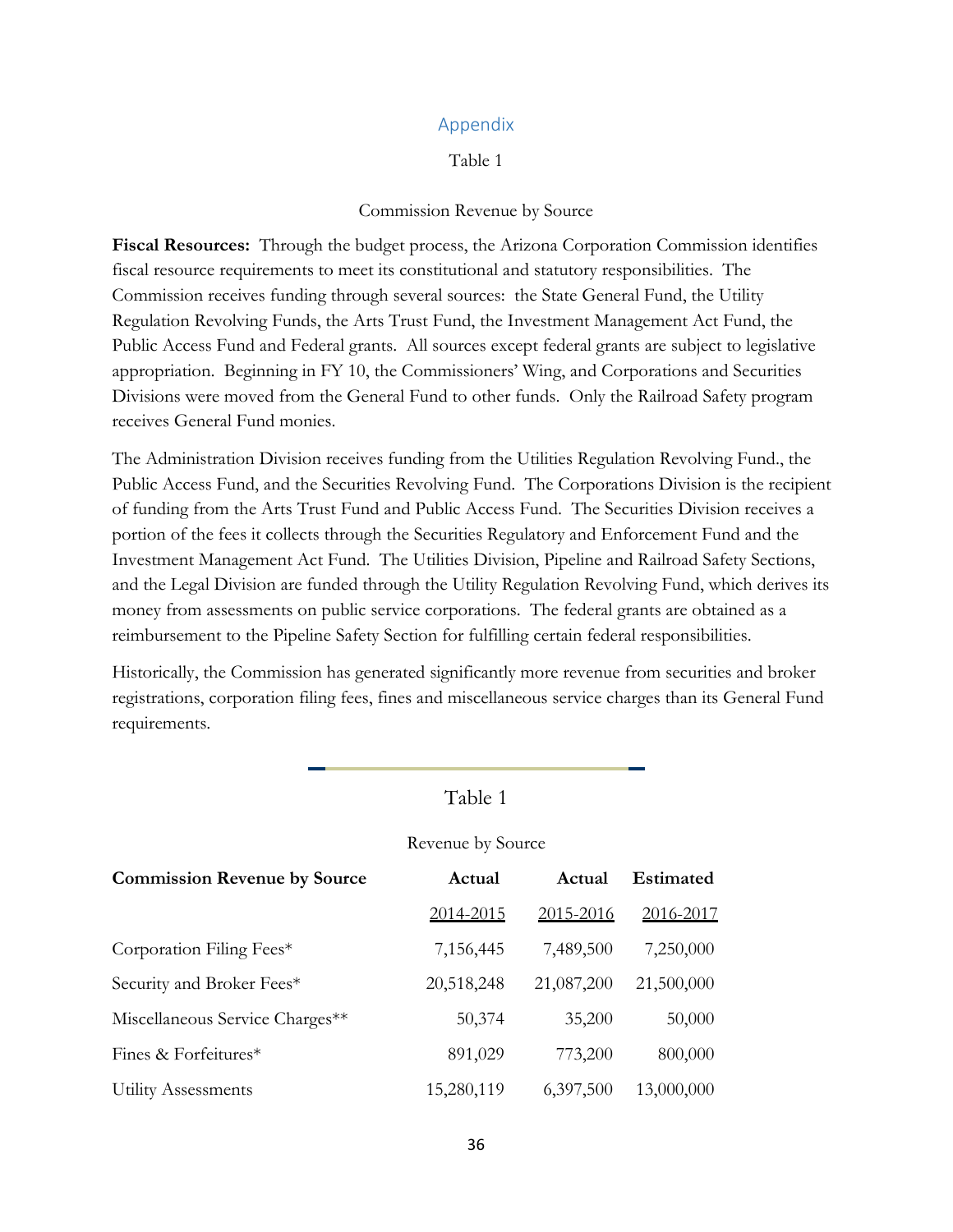| Sec. Regulatory & Enforcement Fund  | 5,535,511        | 10,291,800 | 4,909,600 |
|-------------------------------------|------------------|------------|-----------|
| Sec. Investment Management Act Fund | 2,882,163        | 3,019,100  | 3,000,000 |
| Public Access Fund                  | 6,884,175        | 7,386,200  | 7,390,000 |
| Federal Grant***                    | <u>1,751,152</u> | 1,374,400  | 1,046,900 |
|                                     |                  |            |           |

TOTAL **60,949,216 57,854,100 58,946,500**

\*Deposited in the State General Fund

\*\* Deposited in the State General Fund & Utility Regulation Revolving Fund

\*\*\*Federal Grant revenue reflects amounts reimbursed to the Pipeline Safety Division's Federal Fund. Reimbursement from the Federal Government is based on calendar year, rather than the state's fiscal year, which results in fiscal year timing differences between expenditures and reimbursement revenue receipts

## Table 2

Expenditures by Budget Program

| <b>Expenditures by Budget Program</b>  | Actual     | Actual     | <b>Estimated</b> |
|----------------------------------------|------------|------------|------------------|
|                                        | 2014-2015  | 2015-2016  | 2016-2017        |
|                                        |            |            |                  |
| Admin., Broadcast & Hearings Divisions | 6,279,858  | 6,586,298  | 6,079,900        |
| Corporations Division                  | 3,812,711  | 3,877,133  | 5,775,000        |
| Securities Division                    | 4,421,200  | 4,369,192  | 4,545,000        |
| Railroad Safety Section                | 647,196    | 686,013    | 855,000          |
| Pipeline Safety Section                | 1,724,965  | 1,832,590  | 1,750,000        |
| Utilities Division                     | 5,599,794  | 5,461,180  | 5,525,000        |
| Legal Division                         | 1,938,621  | 1,912,375  | 1,930,000        |
| Information Technology                 | 2,455,162  | 2,364,448  | 2,600,000        |
| TOTAL                                  | 26,879,507 | 27,089,229 | 29,059,900       |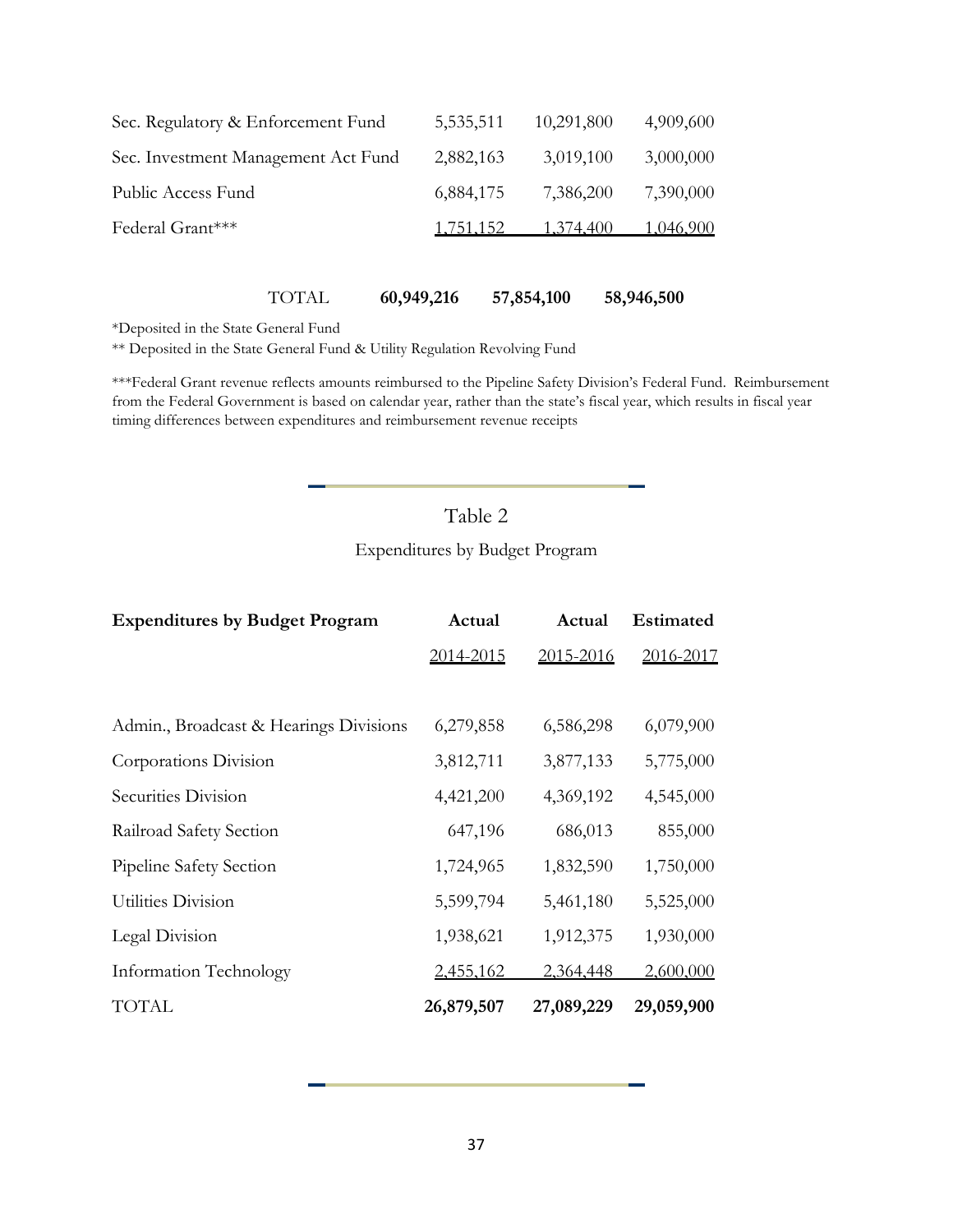## Table 3

## Expenditures by Fund Source

| <b>Expenditures by Fund Source</b> | Actual     | Actual     | <b>Estimated</b> |
|------------------------------------|------------|------------|------------------|
|                                    | 2014-2015  | 2015-2016  | 2016-2017        |
|                                    |            |            |                  |
| General Fund                       | 605,504    | 609,561    | 2,611,600        |
| Arts Trust Fund                    | 50,048     | 49,603     | 49,900           |
| Sec Regulatory & Enforcement Fund  | 4,717,989  | 4,871,597  | 4,909,600        |
| Sec Investment Management Act Fund | 715,114    | 711,351    | 708,900          |
| Utility Regulation Revolving Fund  | 13,807,547 | 13,722,914 | 13,718,400       |
| Public Access Fund                 | 6,171,163  | 6,121,649  | 6,161,500        |
| Federal Funds**                    | 812,142    | 1,002,554  | 900,000          |
|                                    |            |            |                  |
| TOTAL                              | 26,879,507 | 27,089,229 | 29,059,900       |

\*\*Totals reflected are actual/estimated expenditures from the Pipeline Safety Section's Federal Fund only.

## Table 4

Corporation Commissioners since Statehood

| A.W. Cole        | Democrat | 1912-1917 |
|------------------|----------|-----------|
| W. P. Geary      | Democrat | 1912-1915 |
| F. A. Jones      | Democrat | 1912-1919 |
| Amos A. Betts    | Democrat | 1917-1933 |
|                  |          | 1938-1944 |
| David F. Johnson | Democrat | 1919-1924 |
| Loren Vaughn     | Democrat | 1921-1932 |
| W. D. Claypool   | Democrat | 1925-1930 |
| Charles R. Howe  | Democrat | 1931-1936 |
| Wilson T. Wright | Democrat | 1933-1953 |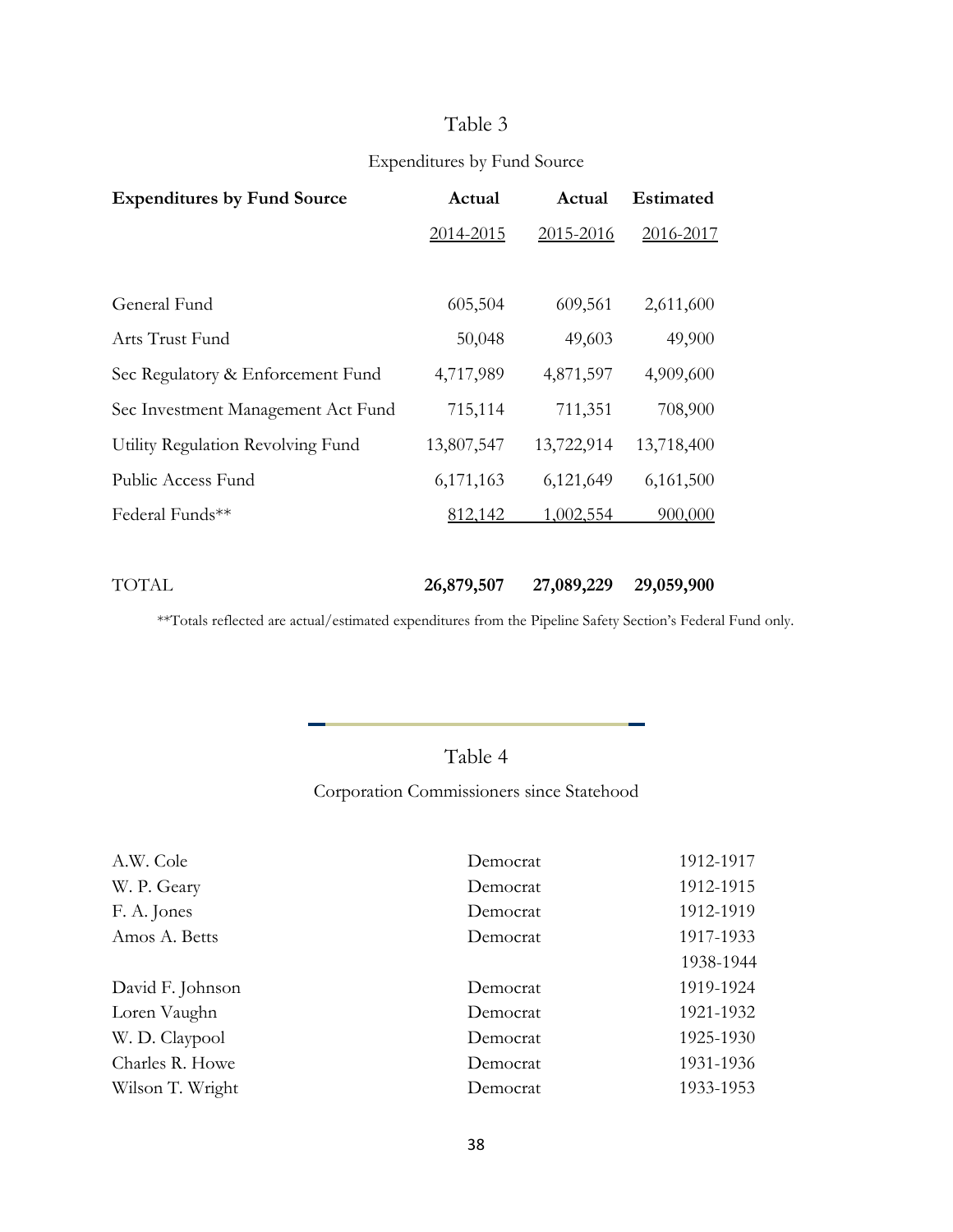| John Cummard                | Democrat   | 1933-1934 |
|-----------------------------|------------|-----------|
| W. M. Cox                   | Democrat   | 1935-1940 |
| William Peterson            | Democrat   | 1941-1946 |
| William Eden                | Democrat   | 1944-1947 |
| William T. Brooks           | Democrat   | 1947-1958 |
| Yale McFate                 | Democrat   | 1947-1948 |
| Mit Simms                   | Democrat   | 1949-1958 |
| Timothy D. Parkman          | Republican | 1954      |
| John H. Barry               | Democrat   | 1955-1956 |
| E. T. "Eddie" Williams, Jr. | Democrat   | 1957-1968 |
| George F. Senner, Jr.       | Democrat   | 1959-1962 |
| A. P. "Jack" Buzard         | Democrat   | 1959-1962 |
| John P. Clark               | Republican | 1963-1964 |
| Milton J. Husky             | Democrat   | 1965-1970 |
| Dick Herbert                | Democrat   | 1965-1971 |
| Charles Garland             | Republican | 1969-1974 |
| Russell Williams            | Republican | 1970-1974 |
| Al Faron                    | Republican | 1970-1976 |
| Ernest Garfield             | Republican | 1973-1978 |
| <b>Bud Tims</b>             | Republican | 1975-1983 |
| Jim Weeks                   | Democrat   | 1977-1982 |
| <b>Stanley Akers</b>        | Republican | 1979-1980 |
| John Ahearn                 | Democrat   | 1980-1981 |
| Diane McCarthy              | Republican | 1981-1984 |
| Richard Kimball             | Democrat   | 1983-1985 |
| Junius Hoffman              | Democrat   | 1984      |
| Marianne Jennings           | Republican | 1984      |
| Sharon Megdal               | Democrat   | 1985-1986 |
| Renz Jennings               | Democrat   | 1985-1999 |
| Marcia Weeks                | Democrat   | 1985-1996 |
| Dale Morgan                 | Republican | 1987-1995 |
| Carl J. Kunasek             | Republican | 1995-2001 |
| Jim Irvin                   | Republican | 1997-2003 |
| Tony West                   | Republican | 1999      |
| William "Bill" Mundell      | Republican | 1999-2008 |
| Marc Spitzer                | Republican | 2001-2006 |
| Mike Gleason                | Republican | 2003-2008 |
| Jeff Hatch-Miller           | Republican | 2003-2008 |
| Kristin Mayes               | Republican | 2003-2010 |
| Barry Wong                  | Republican | 2006      |
|                             |            |           |